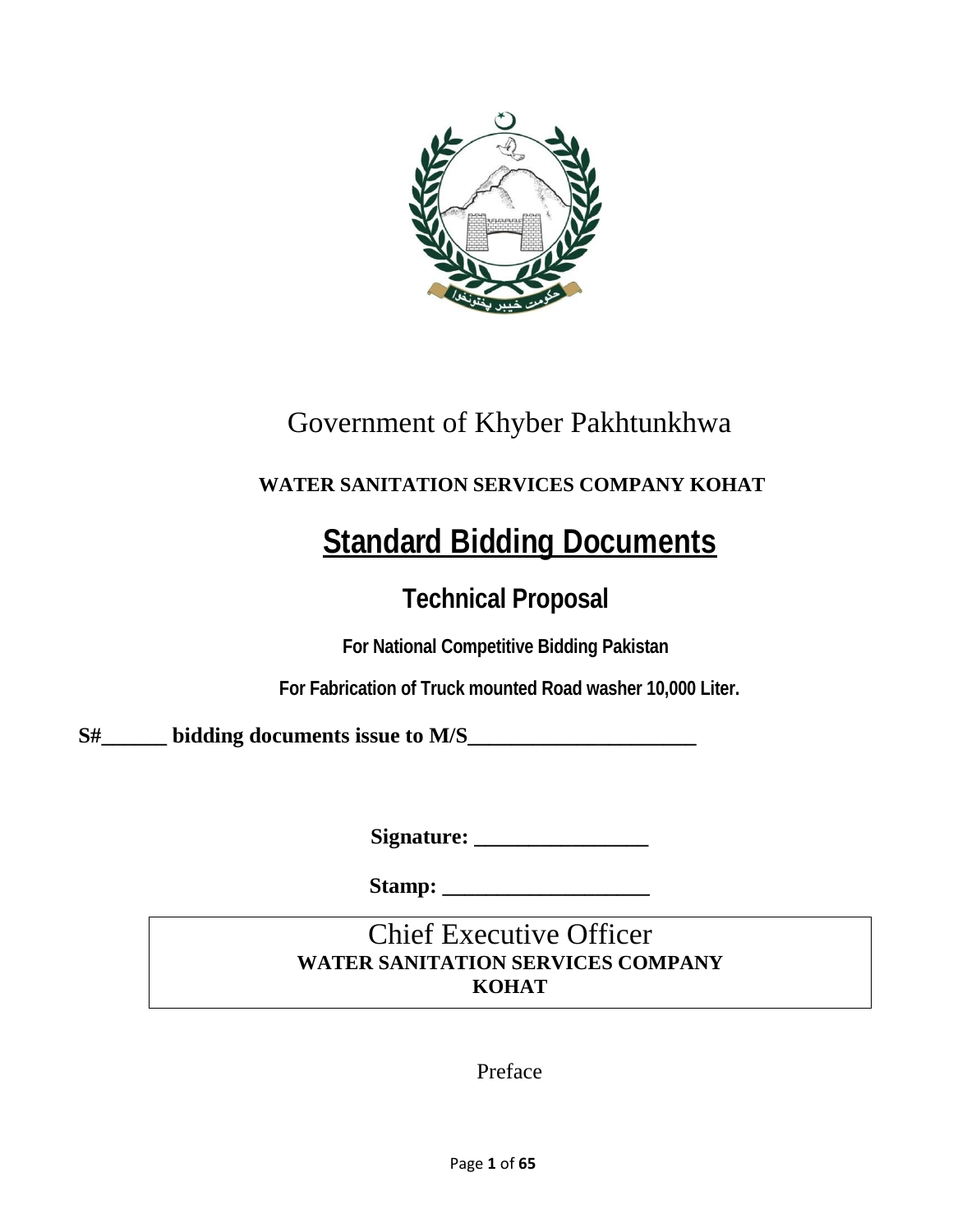These Bidding Documents have been prepared for use by Procuring agencies and their implementing agencies in the procurement of goods through National Competitive Bidding (NCBs) as well International Competitive Bidding (ICBs) vide 41(g) KPP Rules 2014.

In order to simplify the preparation of bidding documents for each procurement, the Bidding Documents are grouped in two parts based on provisions which would remain the same for every procurement and that which are specific for each procurement. Provisions which are intended to be used unchanged are in Part one, which includes Section I, Instructions to Bidders, and Section II, General Conditions of Contract. Data and provisions specific to each procurement and contract are included in Part Two which is further organized into six sections. Sections I, II, III, IV, and V, respectively contain Invitation for Bids; Bid Data Sheet; Special Conditions of Contract; Schedule of Requirements; Technical Specifications; and the forms to be used, while Section VI is about Sample Forms.

This is Part one which is fixed and contains provisions which are to be used unchanged. Each section is prepared with notes intended only as information for the WSSC Kohat (WSSCK) or the person drafting the bidding documents. They shall not be included in the final documents.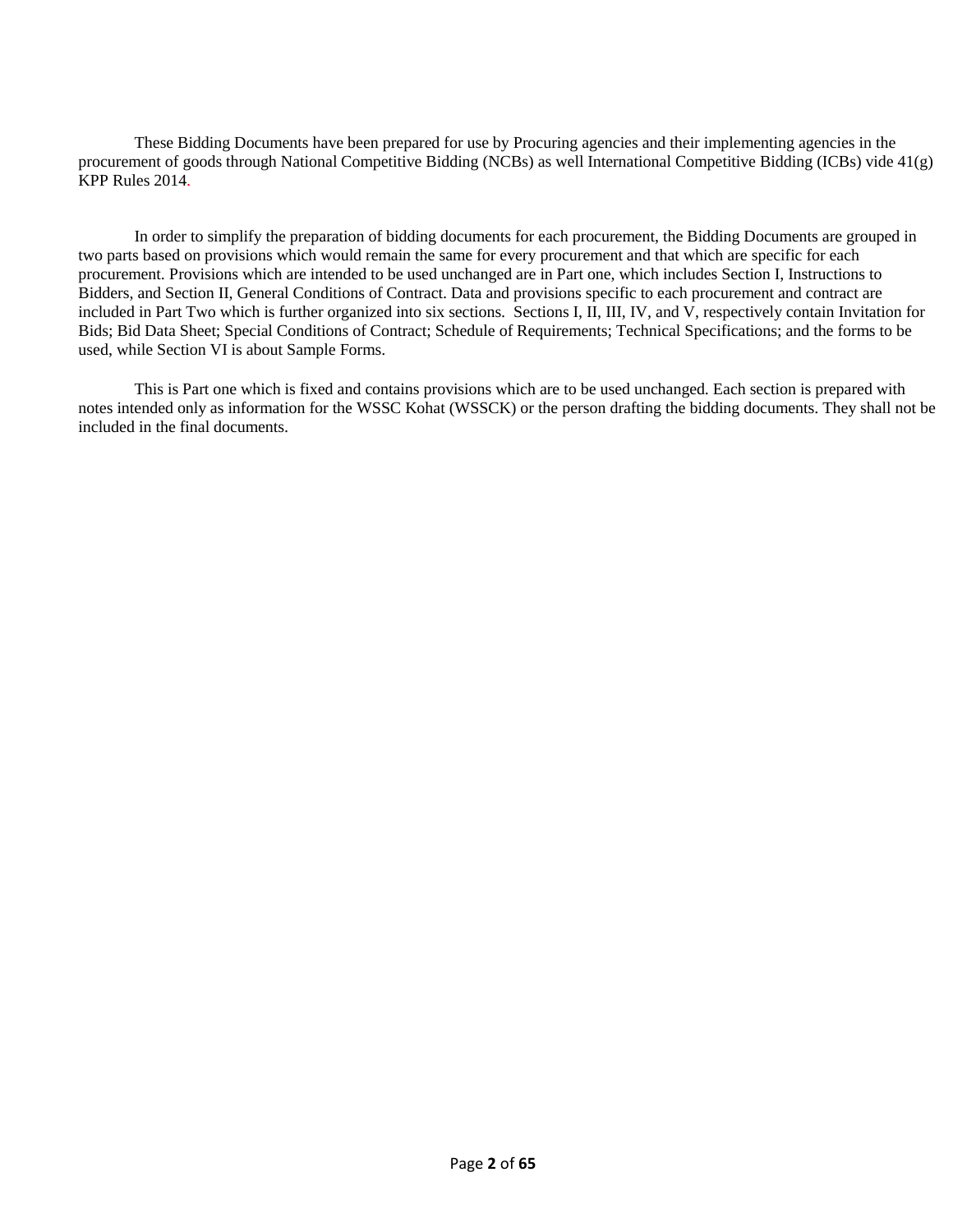## Table of Contents - Part One

| <b>PART ONE - SECTION I. INSTRUCTIONS TO BIDDERS</b>         |          |
|--------------------------------------------------------------|----------|
| Notes on the Instruction to Bidders                          | 5        |
| Table of Clauses                                             | 6        |
| <b>Instructions to Bidders</b>                               | $7 - 21$ |
| <b>PART ONE – SECTION II. GENERAL CONDITIONS OF CONTRACT</b> | 22       |
| Notes on the General Conditions of Contracts                 | 23       |
| <b>Table of Clauses</b>                                      | 24       |
| <b>General Condition Of Contracts</b>                        | 25-34    |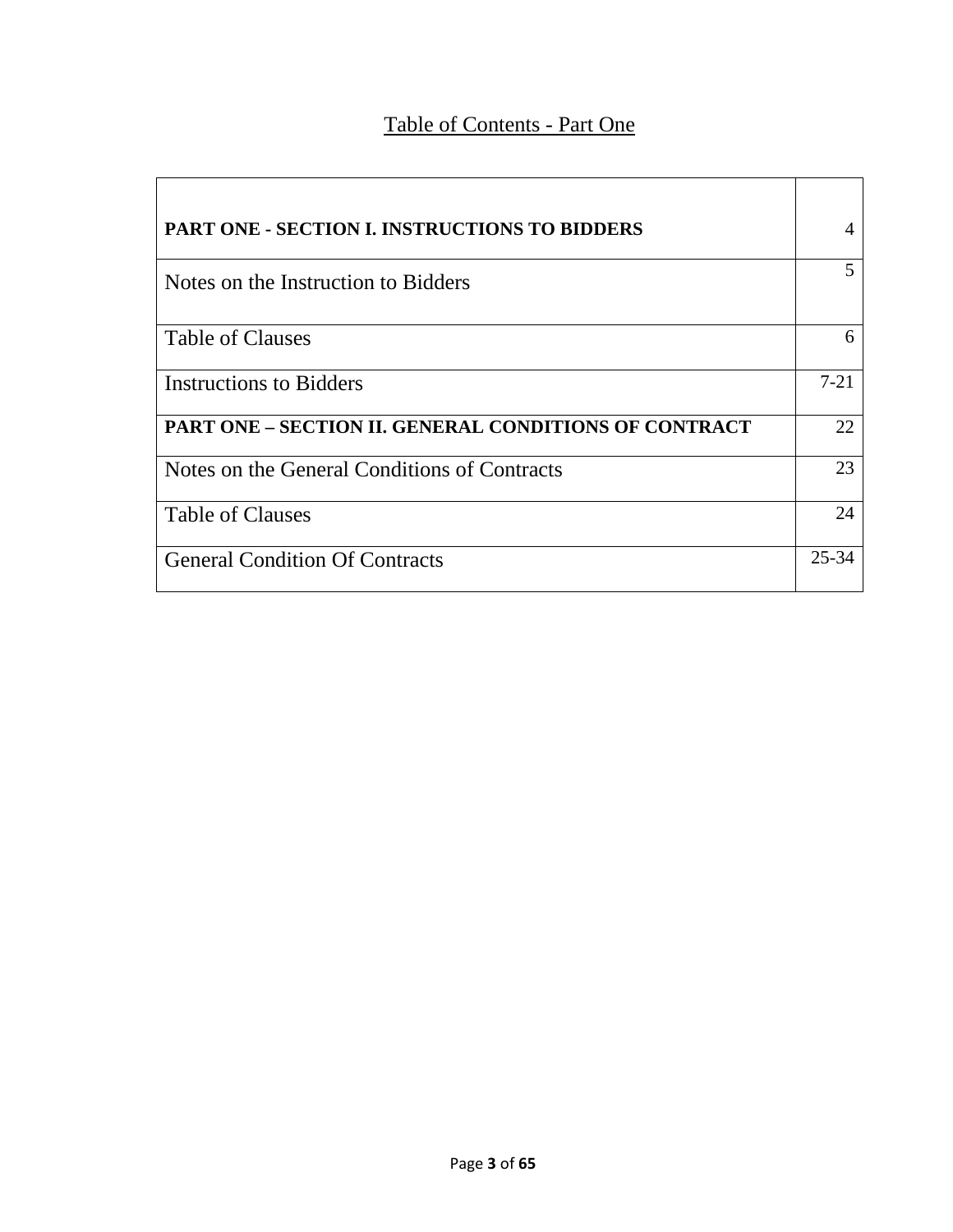Part One - Section I.

Instructions to Bidders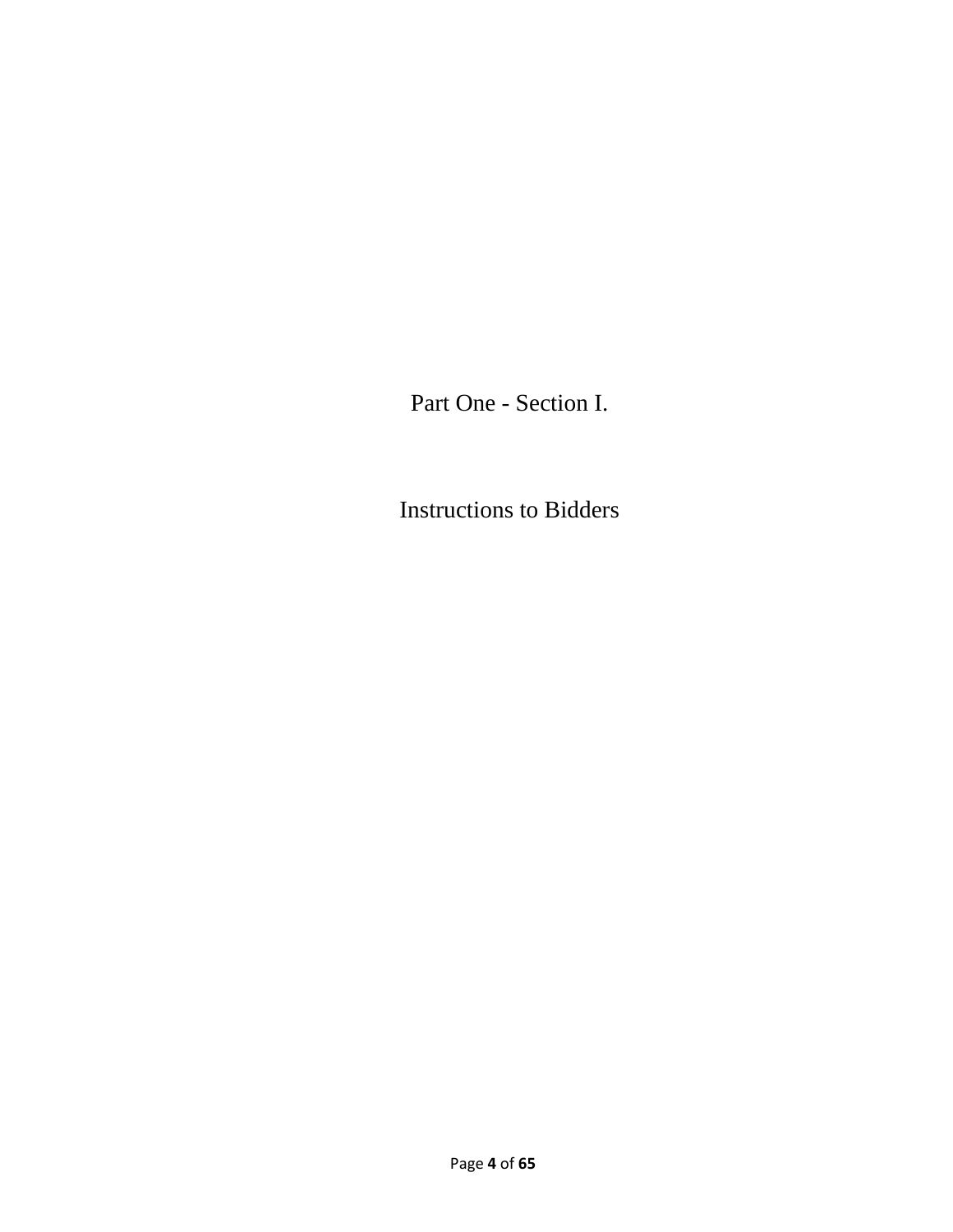#### **Notes on the Instructions to Bidders**

This section of the bidding documents provides the information necessary for bidders to prepare responsive bids, in accordance with the requirements of the WSSC Kohat (WSSCK). It also provides information on bid submission, opening, and evaluation, and on the award of contract.

Part One Section I contains provisions that are to be used unchanged. Part Two Section II (Bid Data Sheet) consists of provisions that supplement, amend, or specify in detail information or requirements included in Part One Section I and which are specific to each procurement.

Matters governing the performance of the Supplier, payments under the contract, or matters affecting the risks, rights, and obligations of the parties under the contract are not normally included in this section, but rather under Part one Section II, General Conditions of Contract, and/or Part Two Section III, Special Conditions of Contract. If duplication of a subject is inevitable in the other sections of the document prepared by the WSSC Kohat (WSSCK), care must be exercised to avoid contradictions between clauses dealing with the same matter.

These Instructions to Bidders will not be part of the contract.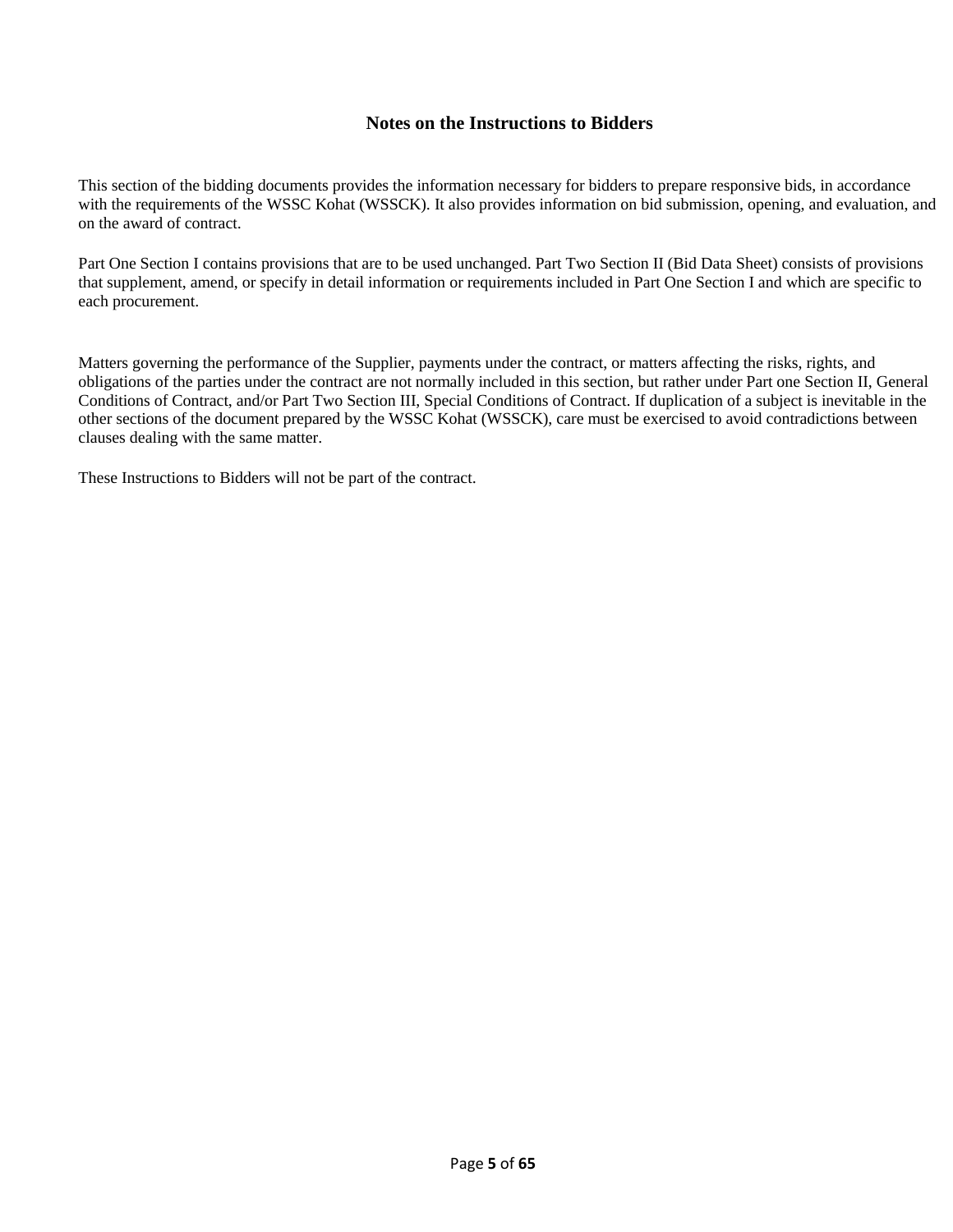| A.        | <b>Introduction</b>                                                 | $\overline{7}$ |
|-----------|---------------------------------------------------------------------|----------------|
| 1.        | Source of Funds & scope of work                                     | 7              |
| 2.        | Scope of work                                                       | 7              |
| 3.        | Eligible Bidders                                                    | 8              |
| 4.        | Eligible Goods and Service                                          | 8              |
| <b>B.</b> | Cost of Bidding                                                     | 8              |
| 5.        | <b>The Bidding Document</b>                                         | 8              |
| 6.        | <b>Content of Bidding Documents</b>                                 | 8              |
| 7.        | <b>Clarification of Bidding Documents</b>                           | 9              |
| C.        | <b>Amendment of Bidding Documents</b>                               | 9              |
| 8.        | <b>Preparation of Bids</b>                                          | 9              |
| 9.        | Language of Bid                                                     | 9              |
| 10.       | Documents Comprising the Bid                                        | 9              |
| 11.       | <b>Bid Form</b>                                                     | 10             |
| 12.       | <b>Bid Prices</b>                                                   | 10             |
| 13.1      | <b>Bid Currencies</b>                                               | 10             |
| 14.1      | Documents Establishing Bidder's Eligibility and Qualification       | 10             |
| 15.       | Documents Establishing Goods' Eligibility and Conformity to Bidding | 11             |
|           | <b>Documents</b>                                                    |                |
|           | 16. Bid Security                                                    | 12             |
| 17.1      | Period of Validity of bids                                          | 12             |
| D.        | Format and Signing of Bid                                           | 13             |
| 18.       | <b>Submission of Bids</b>                                           | 13             |
| 19.       | Sealing and Marking of bids                                         | 13             |
| 20.       | Deadline for Submission of bids                                     | 13             |
| 21.       | Late bids                                                           | 14             |
| Е.        | Modification and Withdrawal of Bids                                 | 14             |
| 22.       | <b>Opening and Evaluation of Bids</b>                               | 14             |
| 23.       | Opening of Bids by the WSSC Kohat (WSSCK)                           | 14             |
| 24.       | <b>Clarification of Bids</b>                                        | 14             |
| 25.       | Preliminary Examination                                             | 15             |
| 26.       | Evaluation and Comparison of Bids                                   | 16             |
| F.        | Contacting the WSSC Kohat (WSSCK)                                   | 19             |
| 27.       | <b>Award of Contract</b>                                            | 20             |
| 28.       | Post-Qualification                                                  | 20             |
| 29.       | Award Criteria                                                      | 20             |
| 30.       | WSSC Kohat (WSSCK)'s Right To Vary Quantities At Time Of Award      | 20             |
| 31.       | WSSC Kohat (WSSCK)'s Right to Accept Any Bid And To Reject Any Or   | 20             |
|           | All Bids                                                            |                |
| 32.       | Notification of Award                                               | 20             |
| 33.       | <b>Signing of Contract</b>                                          | 20             |
| 34.       | <b>Corrupt Or Fraudulent Practices</b>                              | 21             |
| 35.       | <b>Integrity Pact</b>                                               | 21             |

### **Table of Clauses**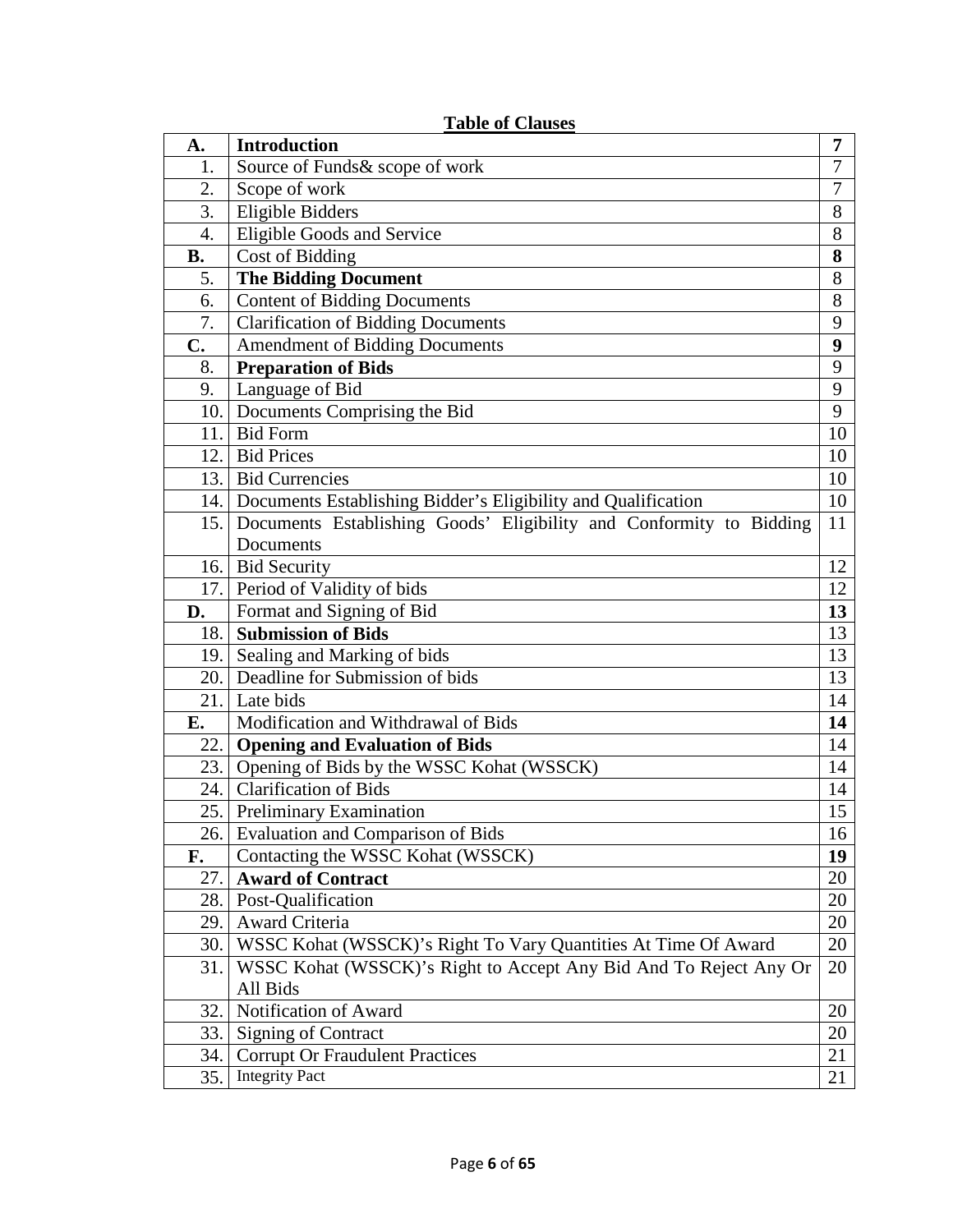#### **Instructions to Bidders**

#### **A. Introduction**

- **1. Source of Funds** 1.1 The WSSC Kohat (WSSCK) has received funds for Fabrication of Truck mounted Road washer 10,000 Liter of from the source(s) indicated in the bidding data in Pak Rupees currencies towards the cost of the project /schemes specified in the bidding data and it is intended that part of the proceeds of this grant/funds/ will be applied to eligible payments under the contract for which these bidding documents are issued.
	- 1.2 The funds referred to above in addition shall be "Public Fund" which according to 2 (l) of KPPRA Rules 2014 means (i) Provincial Consolidated Fund; (ii) foreign assistance; (iii) all moneys standing in the Public Account; and (iv) Funds of enterprises wholly or partly owned or managed or controlled by Government.

#### 1.3 **Scope of work**

WSSC Kohat, (hereinafter called "the Employer") wishes to receive bids for the following scope of work:

"Purchase of Fabrication of Truck mounted Road washer 10,000 Liter for Solid Waste Management in the jurisdiction of WSSCK as per details in schedule of supplies"

- 1- Chassis shall be purchased as per KPPRA Rules 10C-Vii/notification of kppra for chassis and mini competition according kppra rules/act shall be done.
- 2- Fabrication shall be advertised through tender and shall purchase for available chassis as per kppra rule

Note

**2. Eligible Bidders**

Bidders must quote for the complete scope of work. Any bid covering partial scope of work will be rejected as non-responsive, pursuant to Clause IB.24.

2.1 This Invitation for Bids is open to all suppliers from eligible source as defined in the KPPRA Rules, 2014 and its Bidding Documents except as provided hereinafter.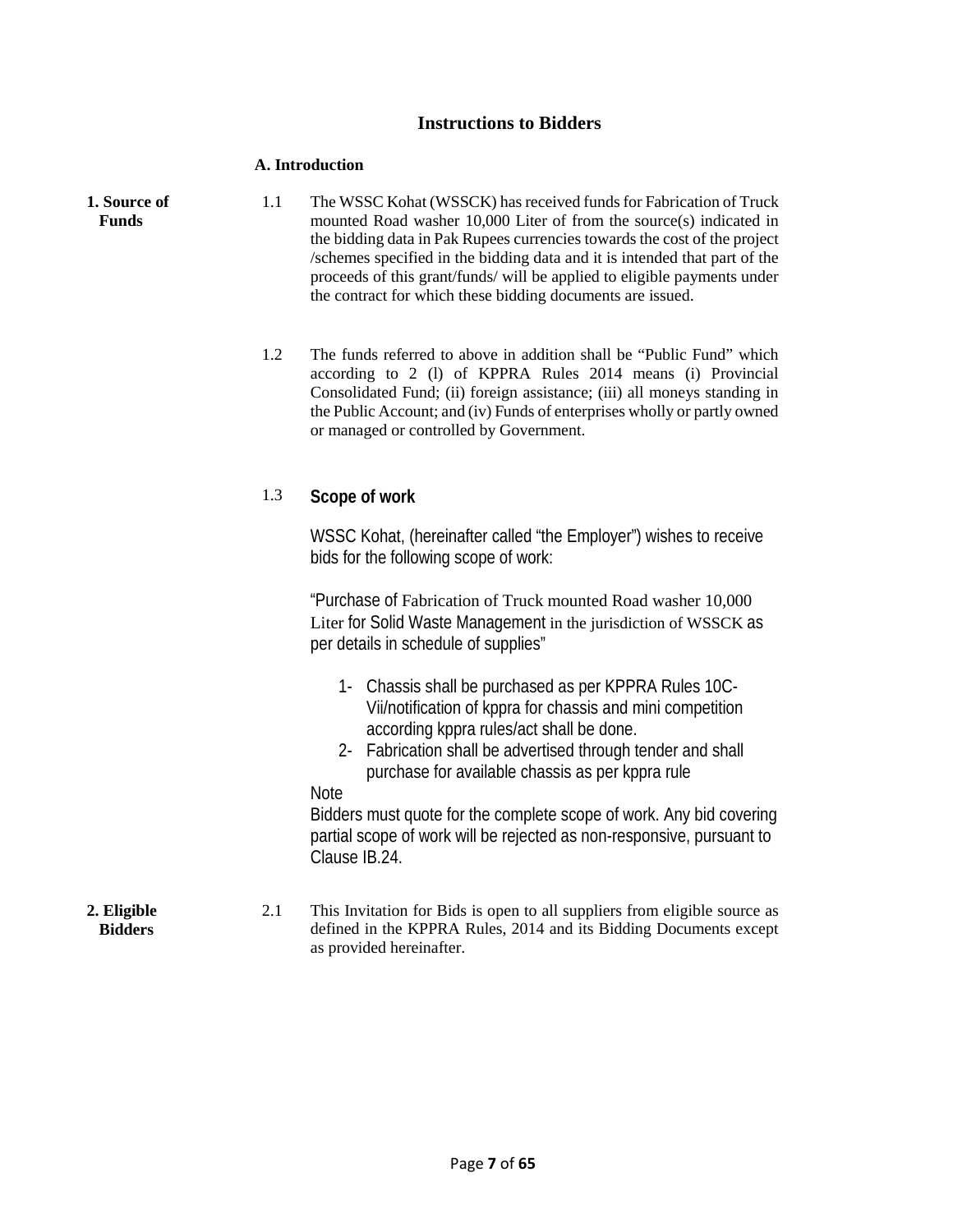- 2.2 Bidders should not be associated, or have been associated in the past, directly or indirectly, with a firm or any of its affiliates which have been engaged by the WSSC Kohat (WSSCK) to provide consulting services for the preparation of the design, specifications, and other documents to be used for the procurement of the goods to be purchased under this Invitation for Bids.
- 2.3 Government-owned enterprises in the Province of Khyber Pakhtunkhwa may participate only if they are legally and financially autonomous, if they operate under commercial law, and if they are not a dependent agency of the Government of Khyber Pakhtunkhwa.
- 2.4 Bidders shall not be eligible to bid if they are under a declaration of ineligibility for corrupt and fraudulent practices issued by any government organization in accordance with the Section 44(1) KPP Rules 2014.
- **3. Eligible Goods and Services** 3.1 All goods and related services to be supplied under the contract shall have their origin in eligible source countries of the world with whom the Islamic Republic of Pakistan has commercial relations and its Bidding Documents and all expenditures made under the contract will be limited to such goods and services.
	- 3.2 For purposes of this clause, "origin" means the place where the goods are mined, grown, or produced, or the place from which the related services are supplied. Goods are produced when, through manufacturing, processing, or substantial and major assembly of components, a commercially-recognized product results that is substantially different in basic characteristics or in purpose or utility from its components.
	- 3.3 The origin of goods and services is distinct from the nationality of the Bidder.
- **4. Cost of Bidding** 4.1 The Bidder shall bear all costs associated with the preparation and submission of its bid, and the WSSC Kohat (WSSCK) named in the Bid Data Sheet, hereinafter referred to as "the WSSC Kohat (WSSCK)," will in no case be responsible or liable for those costs, regardless of the conduct or outcome of the bidding process.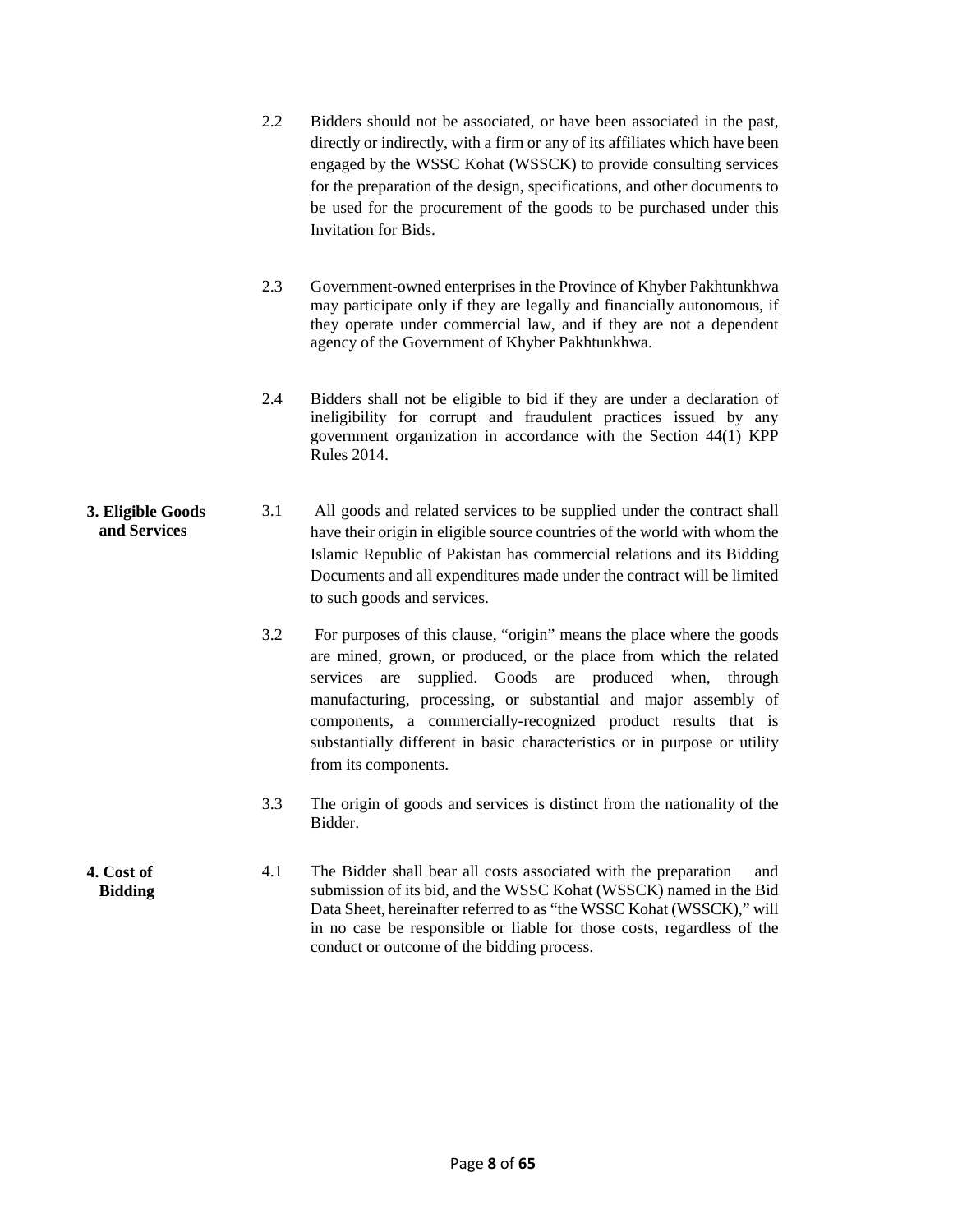### **B. The Bidding Documents**

| 5. Content of<br><b>Bidding</b><br><b>Documents</b>   | 5.1 | The bidding documents include:<br>a) Instructions to Bidders (ITB)<br>b)<br><b>Bid Data Sheet</b><br>General Conditions of Contract (GCC)<br>C)<br>Special Conditions of Contract (SCC)<br>d)<br>Schedule of Requirements<br>e)<br><b>Technical Specifications</b><br>f)<br><b>Bid Form and Price Schedules</b><br>$\mathbf{g}$<br>h)<br><b>Bid Security Form</b><br><b>Contract Form</b><br>i)<br>Manufacturer's Authorization Form<br>$\ddot{1}$                                                                                                                                                                                         |
|-------------------------------------------------------|-----|--------------------------------------------------------------------------------------------------------------------------------------------------------------------------------------------------------------------------------------------------------------------------------------------------------------------------------------------------------------------------------------------------------------------------------------------------------------------------------------------------------------------------------------------------------------------------------------------------------------------------------------------|
|                                                       | 5.2 | The Bidder is expected to examine all instructions, forms, terms, and<br>specifications in the bidding documents. Failure to furnish all<br>information required by the bidding documents or to submit a bid not<br>substantially responsive to the bidding documents in every respect will<br>be at the Bidder's risk and may result in the rejection of its bid.                                                                                                                                                                                                                                                                         |
| 6. Clarification of<br><b>Bidding Documents</b>       | 6.1 | A interested Bidder requiring any clarification of the bidding documents<br>may notify the WSSC Kohat (WSSCK) in writing. The Bidding WSSC<br>Kohat (WSSCK) will respond in writing to any request for Documents<br>clarification of the bidding documents which it receives no later than<br>three working days prior to the deadline for the submission of bids<br>prescribed in the Bid Data Sheet. Written copies of the WSSC Kohat<br>(WSSCK)'s response (including an explanation of the query but without<br>identifying the source of inquiry) will be sent to all interested bidders<br>that have received the bidding documents. |
| 7. Amendment of<br><b>Bidding</b><br><b>Documents</b> | 7.1 | At any time prior to the deadline for submission of bids, the WSSC<br>Kohat (WSSCK), for any reason, whether at its own initiative or in<br>response to a clarification requested by a interested Bidder, may modify<br>the bidding documents by amendment.                                                                                                                                                                                                                                                                                                                                                                                |
|                                                       | 7.2 | All interested bidders that have received the bidding documents will be<br>notified of the amendment in writing, and will be binding on them.                                                                                                                                                                                                                                                                                                                                                                                                                                                                                              |
|                                                       | 7.3 | In order to allow interested bidders reasonable time in which to take the<br>amendment into account in preparing their bids, the WSSC Kohat<br>(WSSCK), at its discretion, may extend the deadline for the submission<br>of bids.                                                                                                                                                                                                                                                                                                                                                                                                          |
|                                                       |     | <b>C. Preparation of Bids</b>                                                                                                                                                                                                                                                                                                                                                                                                                                                                                                                                                                                                              |
| 8. Language of<br><b>Bid</b>                          | 8.1 | The bid prepared by the Bidder, as well as all correspondence and<br>documents relating to the bid exchanged by the Bidder and the WSSC<br>Kohat (WSSCK) shall be written in the language specified in the Bid<br>Data Sheet. Supporting documents and printed literature<br>furnished by<br>the Bidder may be in another language provided they are accompanied                                                                                                                                                                                                                                                                           |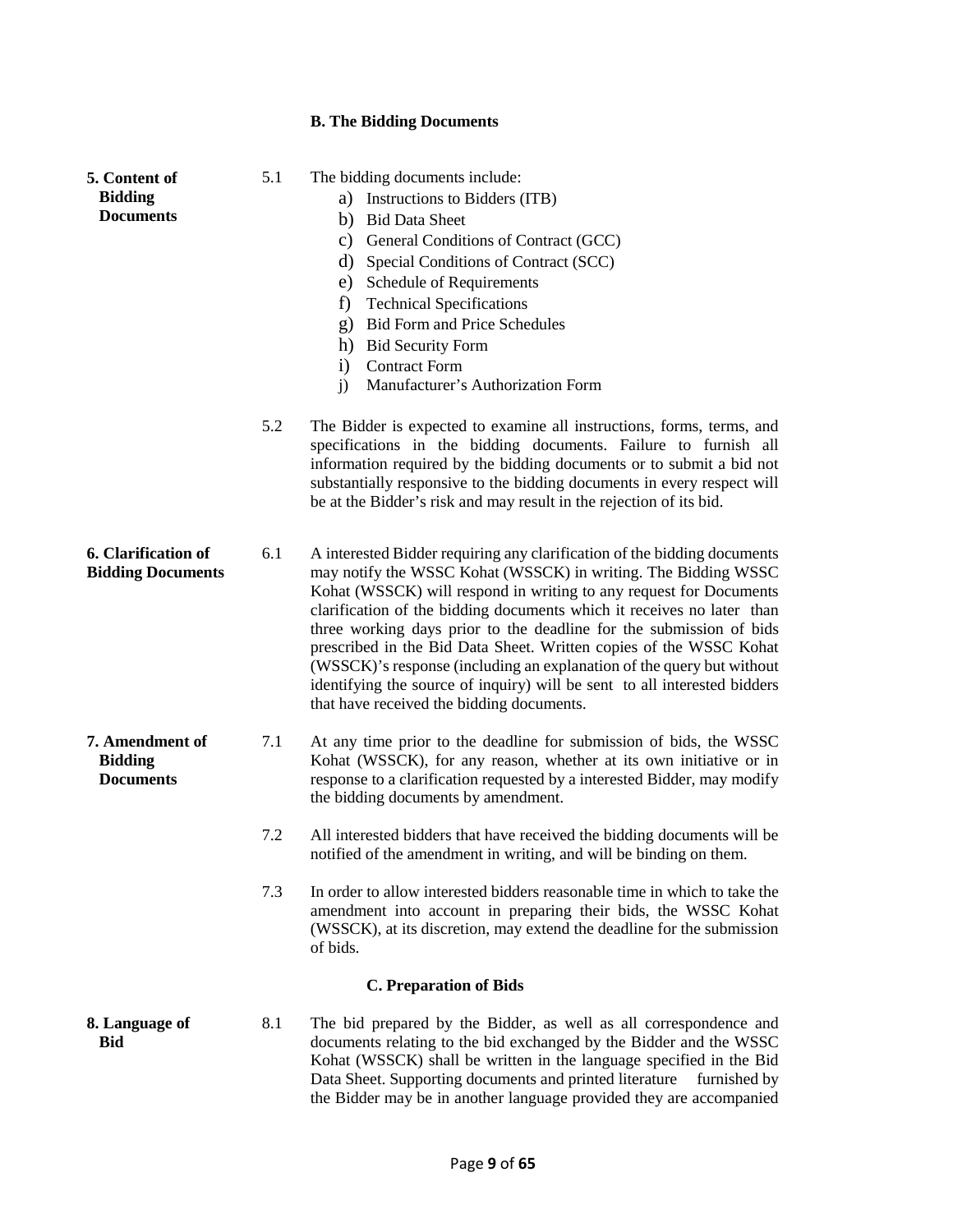|                                               |      | by an accurate translation of the relevant passages in the language<br>specified in the Bid Data Sheet, in which case, for purposes of<br>interpretation of the Bid, the translation shall govern.                                                                                                                                                                                                                                                                                                                                                                                                                                                               |
|-----------------------------------------------|------|------------------------------------------------------------------------------------------------------------------------------------------------------------------------------------------------------------------------------------------------------------------------------------------------------------------------------------------------------------------------------------------------------------------------------------------------------------------------------------------------------------------------------------------------------------------------------------------------------------------------------------------------------------------|
| 9. Documents<br><b>Comprising</b><br>the Bid  | 9.1  | The bid prepared by the Bidder shall comprise the following<br>components:<br>a Bid Form and a Price Schedule completed in accordance with<br>a)<br>ITB Clauses 10, 11, and 12<br>b) documentary evidence established in accordance with ITB<br>Clause 13 that the Bidder is eligible to bid and is qualified to<br>perform the contract if its bid is accepted;<br>documentary evidence established in accordance with ITB<br>C)<br>Clause 14 that the goods and ancillary services to be supplied<br>by the Bidder are eligible goods and services and conform to<br>the bidding documents; and<br>d) bid security furnished in accordance with ITB Clause 15. |
| 10. Bid Form                                  | 10.1 | The Bidder shall complete the Bid Form and the appropriate Price<br>Schedule furnished in the bidding documents, indicating the goods to be<br>supplied, a brief description of the goods, their country of origin,<br>quantity, and prices.                                                                                                                                                                                                                                                                                                                                                                                                                     |
| 11. Bid Prices                                | 11.1 | The Bidder shall indicate on the appropriate Price Schedule the unit<br>prices (where applicable) and total bid price of the goods it proposes to<br>supply under the contract.                                                                                                                                                                                                                                                                                                                                                                                                                                                                                  |
|                                               | 11.2 | Prices indicated on the Price Schedule shall be delivered duty paid<br>(DDP) prices. The price of other (incidental) services, if any, listed in<br>the Bid Data Sheet will be entered separately.                                                                                                                                                                                                                                                                                                                                                                                                                                                               |
|                                               | 11.3 | The Bidder's separation of price components in accordance with ITB<br>Clause 11.2 above will be solely for the purpose of facilitating the<br>comparison of bids by the WSSC Kohat (WSSCK) and will not in any<br>way limit the WSSC Kohat (WSSCK)'s right to contract on any of the<br>terms offered.                                                                                                                                                                                                                                                                                                                                                           |
|                                               | 11.4 | Prices quoted by the Bidder shall be fixed during the Bidder's<br>performance of the contract and not subject to variation on any account,<br>unless otherwise specified in the Bid Data Sheet. A bid submitted with<br>an adjustable price quotation will be treated as nonresponsive and will<br>be rejected, pursuant to ITB Clause 24. If, however, in accordance with<br>the Bid Data Sheet, prices quoted by the Bidder shall be subject to<br>adjustment during the performance of the contract, a bid submitted with<br>a fixed price quotation will not be rejected, but the price adjustment<br>would be treated as zero.                              |
| 12. Bid Currencies                            | 12.1 | Prices shall be quoted in Pak Rupees unless otherwise specified in the<br><b>Bid Data Sheet.</b>                                                                                                                                                                                                                                                                                                                                                                                                                                                                                                                                                                 |
| 13. Documents<br><b>Establishing Bidder's</b> | 13.1 | Pursuant to ITB Clause 9, the Bidder shall furnish, as part of its bid,<br>documents establishing the Bidder's eligibility to bid and its<br>qualifications to perform the contract if its bid is accepted.                                                                                                                                                                                                                                                                                                                                                                                                                                                      |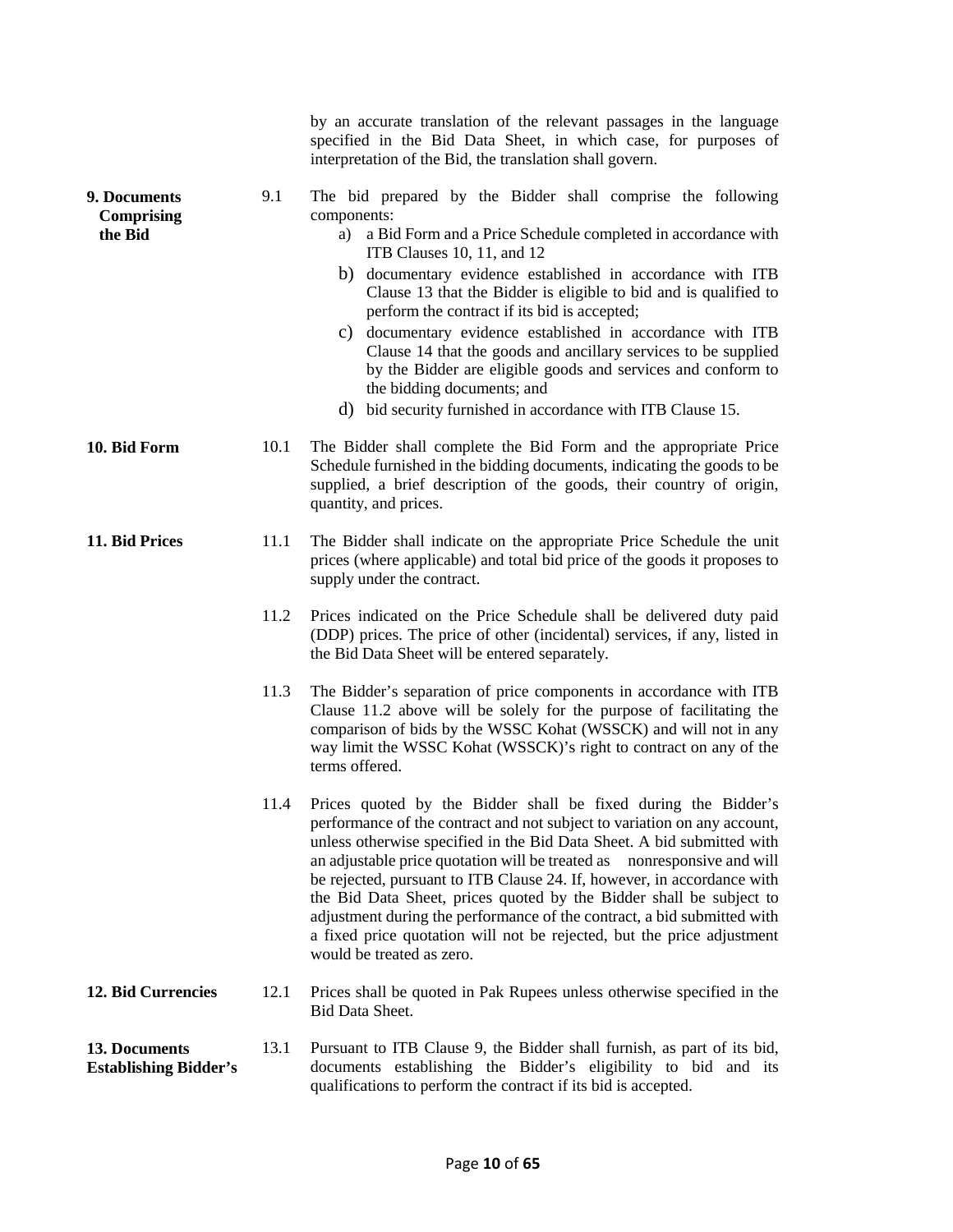**Eligibility and Qualification**

- 13.2 The documentary evidence of the Bidder's eligibility to bid shall establish to the WSSC Kohat (WSSCK)'s satisfaction that the Bidder, at the time of submission of its bid, is from an eligible country as defined under ITB Clause 3.
- 13.3 The documentary evidence of the Bidder's qualifications to perform the contract if its bid is accepted shall establish to the WSSC Kohat (WSSCK)'s satisfaction:
	- a) that, in the case of a Bidder offering to supply goods under the contract which the Bidder did not manufacture or otherwise produce, the Bidder has been duly authorized by the goods' Manufacturer or producer to supply the goods in the WSSC Kohat (WSSCK)'s country;
	- b) that the Bidder has the financial, technical, and production capability necessary to perform the contract;
	- c) that, in the case of a Bidder not doing business within the WSSC Kohat (WSSCK)'s country, the Bidder is or will be (if awarded the contract) represented by an Agent in that country equipped, and able to carry out the Supplier's maintenance, repair, and spare parts-stocking obligations prescribed in the Conditions of Contract and/or Technical Specifications; and
	- d) that the Bidder meets the qualification criteria listed in the Bid Data Sheet.
- 14.1 Pursuant to ITB Clause 9, the Bidder shall furnish, as part of its bid, documents establishing the eligibility and conformity to the bidding documents of all goods and services which the Bidder proposes to supply under the contract.
	- 14.2 The documentary evidence of the eligibility of the goods and services shall consist of a statement in the Price Schedule of the country of origin of the goods and services offered which shall be confirmed by a certificate of origin issued at the time of shipment.
- 14.3 The documentary evidence of conformity of the goods and services to the bidding documents may be in the form of literature, drawings, and data, and shall consist of:
	- a) a detailed description of the essential technical and performance characteristics of the goods;
	- b) a list giving full particulars, including available sources and current prices of spare parts, special tools, etc., necessary for the proper and continuing functioning of the goods for a period to be specified in the Bid Data Sheet, following commencement of the use of the goods by the WSSC Kohat (WSSCK); and
	- c) an item-by-item commentary on the WSSC Kohat (WSSCK)'s

**14. Documents Establishing Goods' Eligibility and Conformity to Bidding Documents**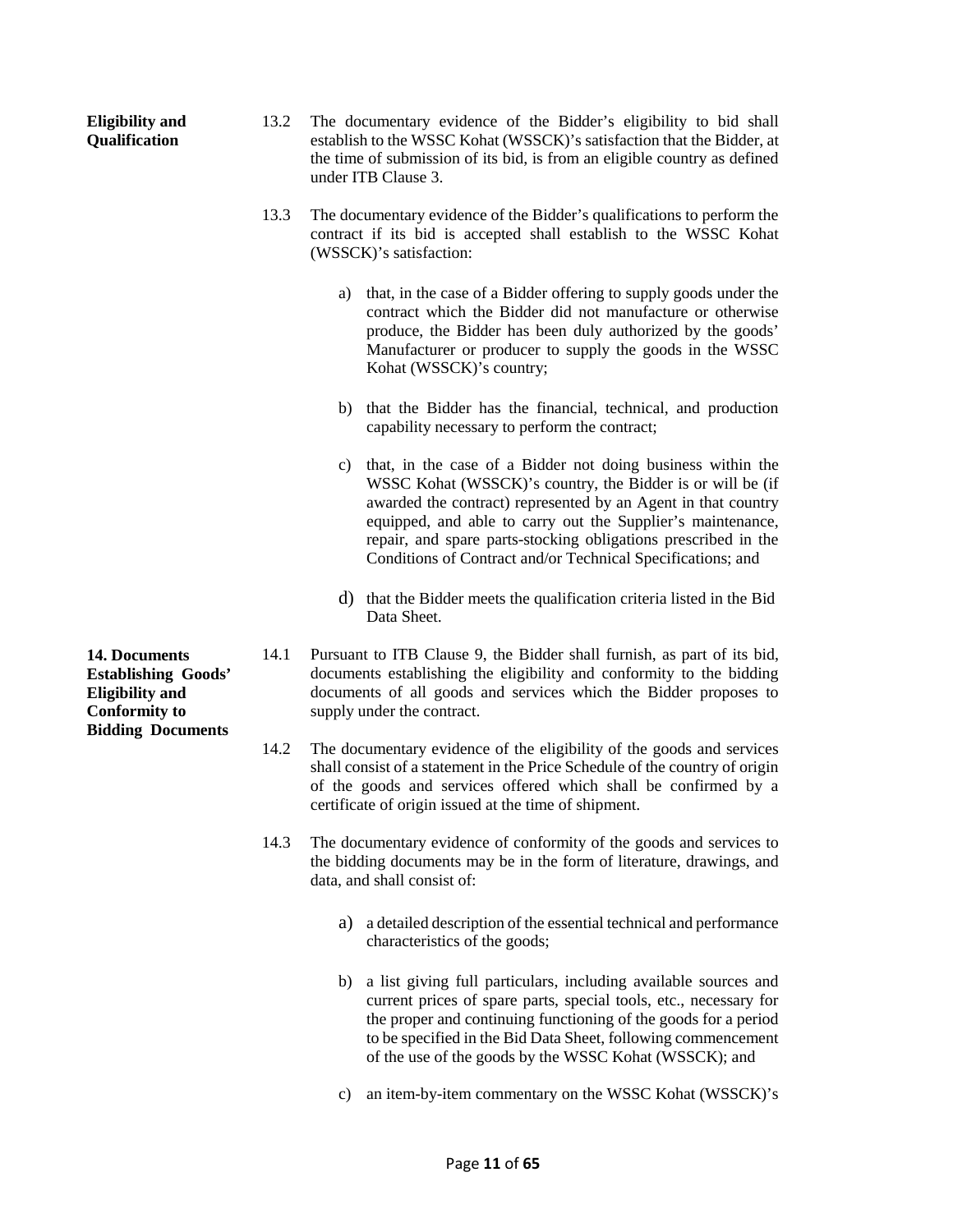Technical Specifications demonstrating substantial responsiveness of the goods and services to those specifications, or a statement of deviations and exceptions to the provisions of the Technical Specifications.

- 14.4 For purposes of the commentary to be furnished pursuant to ITB Clause 14.3(c) above, the Bidder shall note that standards for workmanship, material, and equipment, as well as references to brand names or catalogue numbers designated by the Procuring agency in its Technical Specifications, are intended to be descriptive only and not restrictive. The Bidder may substitute alternative standards, brand names, and/or catalogue numbers in its bid, provided that it demonstrates to the WSSC Kohat (WSSCK)'s satisfaction that the substitutions ensure substantial equivalence to those designated in the Technical Specifications.
- **15. Bid Security** 15.1 Pursuant to ITB Clause 9, the Bidder shall furnish, as part of its bid, a bid security in the amount specified in the Bid Data Sheet. [The bid security shall be submitted from the account of the firm/bidder/contractor who submits the bid]<sup>[1](#page-11-0)</sup>
	- 15.2 The bid security is required to protect the WSSC Kohat (WSSCK) against the risk of Bidder's conduct which would warrant the security's forfeiture, pursuant to ITB Clause 15.7.
	- 15.3 The bid security shall be in Pak. Rupees and shall be in one of the following forms:
		- a) a bank CDR by a reputable bank located in the WSSC Kohat (WSSCK)'s country, in the form provided in the bidding documents or another form acceptable to the WSSC Kohat (WSSCK) and valid for thirty (30) days beyond the validity of the bid; or
		- b) Irrevocable and cashable on demands Bank call-deposit.
	- 15.4 Any bid not secured in accordance with ITB Clauses 15.1 and 15.3 will be rejected by the WSSC Kohat (WSSCK) as non-responsive, pursuant to ITB Clause 24.
	- 15.5 Unsuccessful bidders' bid security will be discharged or returned as promptly as possible but not later than thirty (30) days after the expiration of the period of bid validity prescribed by the WSSC Kohat (WSSCK) pursuant to ITB Clause 16.
	- 15.6 The successful Bidder's bid security will be discharged after three months of the completion of Project.

l

<span id="page-11-0"></span><sup>&</sup>lt;sup>1</sup>Inserted by KPPRA Notification No. KPPRA/M&E/Estt:/1-12/2017-18 dated April 05, 2018.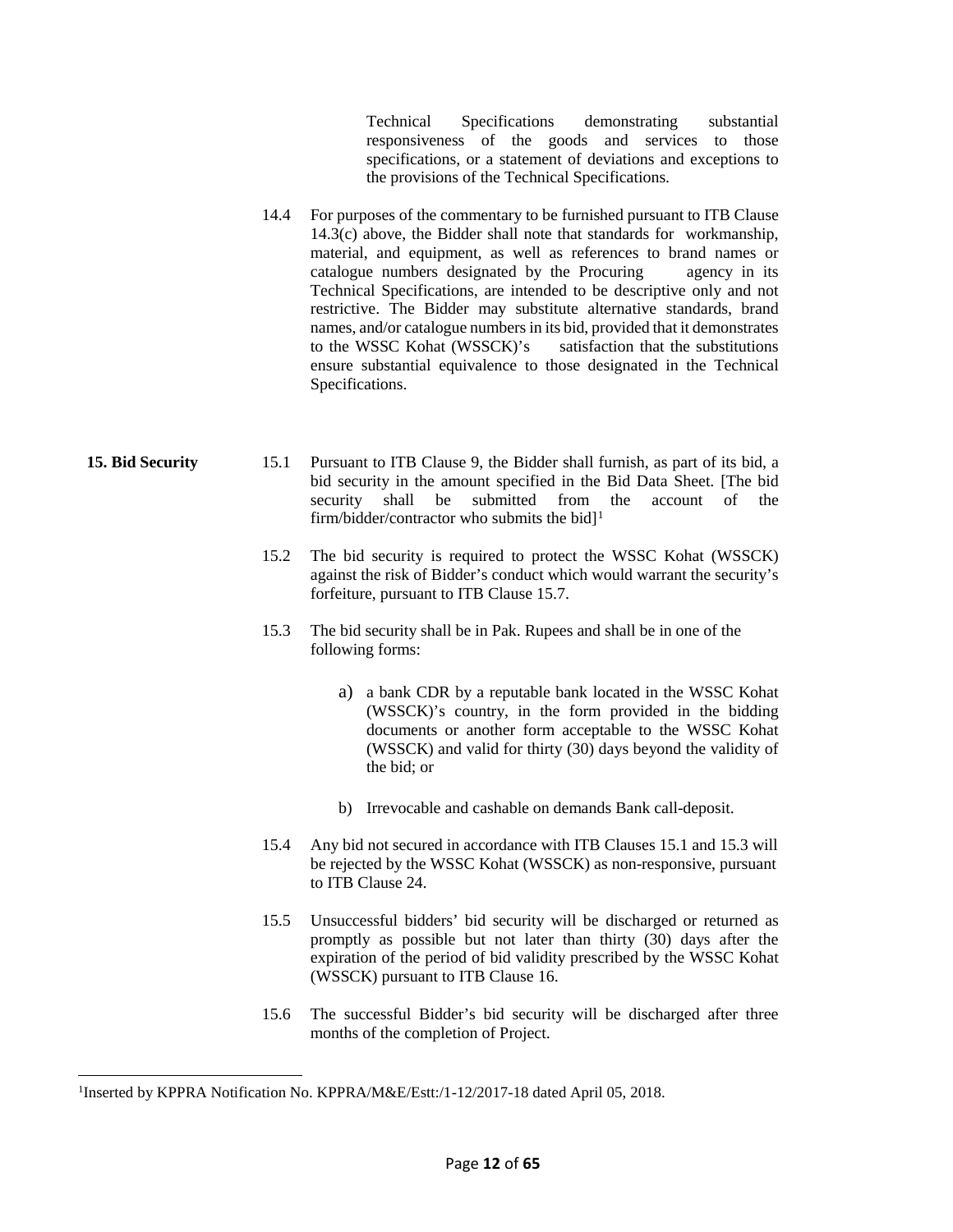|                                                     | 15.7 | The bid security may be forfeited:<br>a) if a Bidder withdraws its bid during the period of bid validity<br>specified by the Bidder on the Bid Form; or<br>b) in the case of a successful Bidder, if the Bidder fails:                                                                                                                                                                                                                                                                                 |
|-----------------------------------------------------|------|--------------------------------------------------------------------------------------------------------------------------------------------------------------------------------------------------------------------------------------------------------------------------------------------------------------------------------------------------------------------------------------------------------------------------------------------------------------------------------------------------------|
| 16. Period of<br><b>Validity of</b><br><b>Bids</b>  | 16.1 | to sign the contract in accordance with ITB Clause 32;<br>Bids shall remain valid for the period specified in the Bid Data Sheet<br>after the date of bid opening prescribed by the WSSC Kohat (WSSCK),<br>pursuant to ITB Clause 19. A bid valid for a shorter period shall be<br>rejected by the WSSC Kohat (WSSCK) as non-responsive.                                                                                                                                                               |
|                                                     | 16.2 | In exceptional circumstances, the WSSC Kohat (WSSCK) may solicit<br>the Bidder's consent to an extension of the period of validity. The<br>request and the responses thereto shall be made in writing. The bid<br>security provided under ITB Clause 15 shall also be suitably extended.<br>A Bidder may refuse the request without forfeiting its bid security. A<br>Bidder granting the request will not be required nor permitted to modify<br>its bid, except as provided in the bidding document. |
| 17. Format and<br><b>Signing of Bid</b>             | 17.1 | The Bidder shall prepare an original of the bid indicated in the Bid Data<br>Sheet, clearly marking each "TECHNICAL AND FINANCIAL<br>ORIGINAL BID"" as appropriate. In the event of any discrepancy<br>between them, the original shall govern.                                                                                                                                                                                                                                                        |
|                                                     | 17.2 | The original bid shall be typed or written in indelible ink and shall be<br>signed by the Bidder or a person or persons duly authorized to bind the<br>Bidder to the contract. All pages of the bid, except for un-amended<br>printed literature, shall be initialed by the person or persons signing the<br>bid.                                                                                                                                                                                      |
|                                                     | 17.3 | Any interlineations, erasures, or overwriting shall be valid only if they<br>are initialed by the person or persons signing the bid.                                                                                                                                                                                                                                                                                                                                                                   |
|                                                     | 17.4 | The Bidder shall furnish information as described in the Form of Bid on<br>commissions or gratuities, if any, paid or to be paid to agents relating to<br>this Bid, and to contract execution if the Bidder is awarded the contract.                                                                                                                                                                                                                                                                   |
|                                                     |      | D. Submission of Bids                                                                                                                                                                                                                                                                                                                                                                                                                                                                                  |
| 18. Sealing and<br><b>Marking of</b><br><b>Bids</b> | 18.1 | The Bidder shall seal the original and each copy of the bid in separate<br>envelopes, duly marking the envelopes as "ORIGINAL" and "COPY."<br>The envelopes shall then be sealed in an outer envelope.                                                                                                                                                                                                                                                                                                 |
|                                                     | 18.2 | The inner and outer envelopes shall:                                                                                                                                                                                                                                                                                                                                                                                                                                                                   |
|                                                     |      | be addressed to the WSSC Kohat (WSSCK) at the address given in<br>a.<br>the Bid Data Sheet; and<br>bear the Project name indicated in the Bid Data Sheet, the Invitation<br>b.<br>for Bids (IFB) title and number indicated in the Bid Data Sheet, and<br>a statement: "DO NOT OPEN BEFORE," to be completed with the<br>time and the date specified in the Bid Data Sheet, pursuant to ITB<br>Clause 2.2.                                                                                             |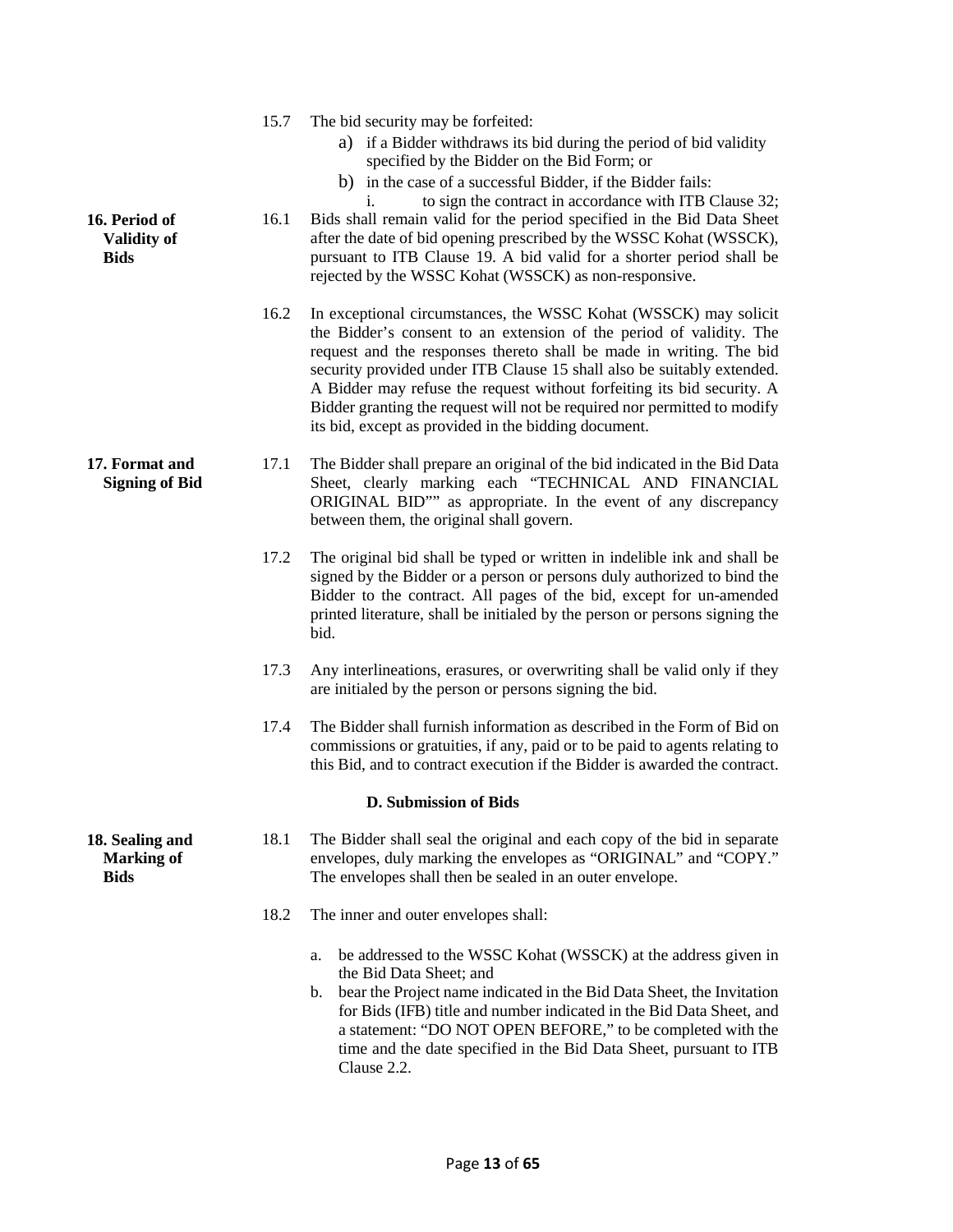|                                                                    | 18.3 | The inner envelopes shall also indicate the name and address of the<br>Bidder to enable the bid to be returned unopened in case it is declared<br>"late".                                                                                                                                                                                               |
|--------------------------------------------------------------------|------|---------------------------------------------------------------------------------------------------------------------------------------------------------------------------------------------------------------------------------------------------------------------------------------------------------------------------------------------------------|
|                                                                    | 18.4 | If the outer envelope is not sealed and marked as required by ITB<br>Clause 18.2, the WSSC Kohat (WSSCK) will assume no responsibility<br>for the bid's misplacement or premature opening.                                                                                                                                                              |
| 19. Deadline for<br><b>Submission of</b><br><b>Bids</b>            | 19.1 | Bids must be received by the WSSC Kohat (WSSCK) at the address<br>specified under ITB Clause 18.2 no later than the time and date<br>specified in the Bid Data Sheet.                                                                                                                                                                                   |
|                                                                    | 9.2  | The WSSC Kohat (WSSCK) may, at its discretion, extend this deadline<br>for the submission of bids by amending the bidding documents in<br>accordance with ITB Clause 7, in which case all rights and obligations<br>of the WSSC Kohat (WSSCK) and bidders previously subject to the<br>deadline will thereafter be subject to the deadline as extended. |
| 20. Late Bids                                                      | 20.1 | Any bid received by the WSSC Kohat (WSSCK) after the deadline for<br>submission of bids prescribed by the WSSC Kohat (WSSCK) pursuant<br>to ITB Clause 19 will be rejected and returned unopened to the Bidder.                                                                                                                                         |
| 21. Modification<br><b>And Withdrawal</b><br>of Bids               | 21.1 | The Bidder may modify or withdraw its bid after the bid's submission,<br>provided that written notice of the modification, including substitution<br>or withdrawal of the bids, is received by the WSSC Kohat (WSSCK)<br>prior to the deadline prescribed for submission of bids.                                                                       |
|                                                                    | 21.2 | The Bidder's modification or withdrawal notice shall be prepared,<br>sealed, marked, and dispatched in accordance with the provisions of ITB<br>Clause 18. by a signed confirmation copy, postmarked not later than the<br>deadline for submission of bids.                                                                                             |
|                                                                    | 21.3 | No bid may be modified after the deadline for submission of bids.                                                                                                                                                                                                                                                                                       |
|                                                                    | 21.4 | No bid may be withdrawn in the interval between the deadline for<br>submission of bids and the expiration of the period of bid validity<br>specified by the Bidder on the Bid Form. Withdrawal of a bid during<br>this interval may result in the Bidder's forfeiture of its bid security,<br>pursuant to the ITB Clause 15.7.                          |
|                                                                    |      | <b>E. Opening and Evaluation of Bids</b>                                                                                                                                                                                                                                                                                                                |
| 22. Opening of<br><b>Bids</b> by the<br><b>Procuring</b><br>agency | 22.1 | The WSSC Kohat (WSSCK) will open all bids in the presence of<br>bidders' representatives who choose to attend, at the time, on the date,<br>and at the place specified in the Bid Data Sheet. The bidders'<br>representatives who are present shall sign a register evidencing their<br>attendance.                                                     |
|                                                                    | 22.2 | The bidders' names, bid modifications or withdrawals, bid prices,<br>discounts, and the presence or absence of requisite bid security and such<br>other details as the WSSC Kohat (WSSCK), at its discretion, may<br>consider appropriate, will be announced at the opening. No bid shall be                                                            |

rejected at bid opening, except for late bids, which shall be returned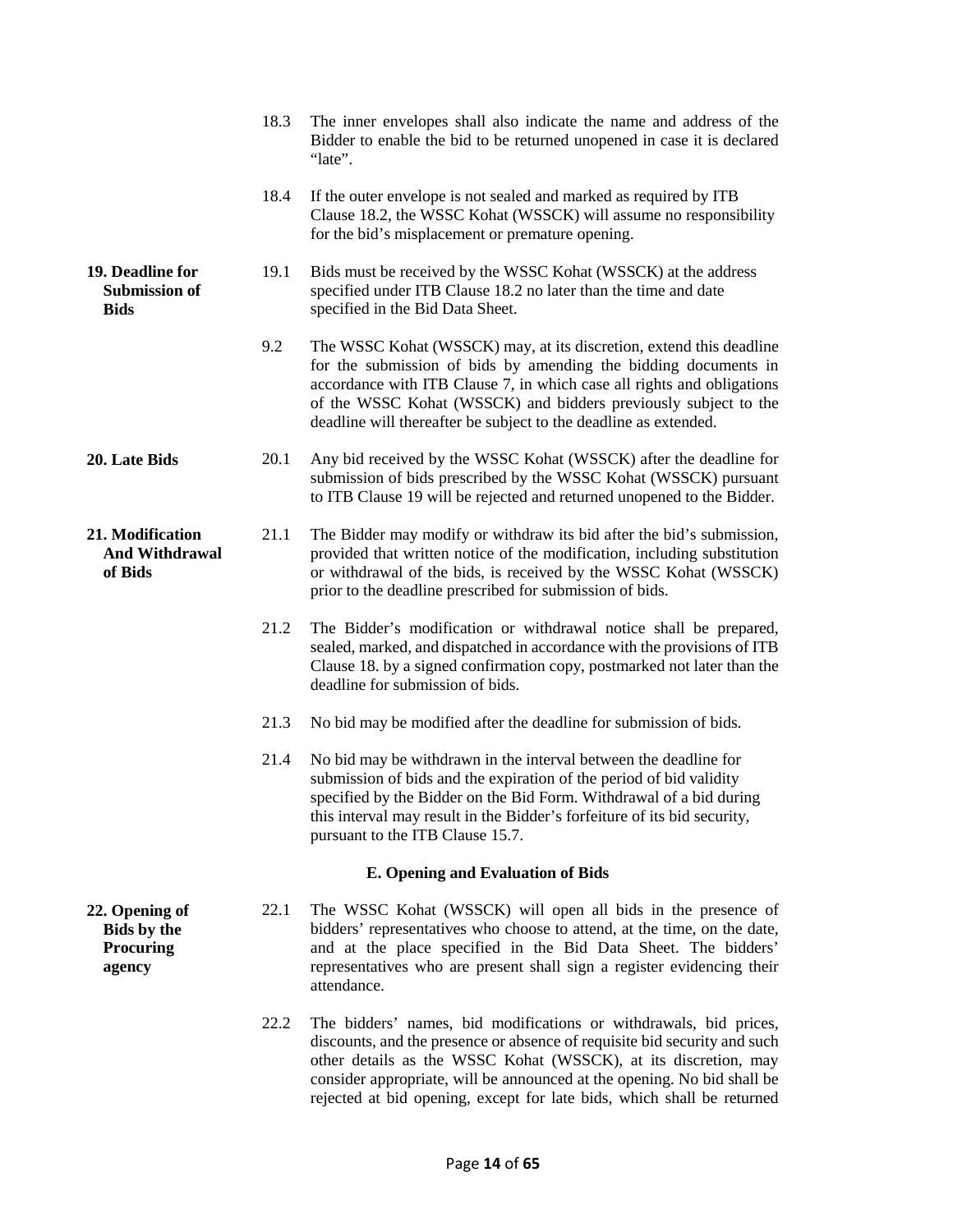unopened to the Bidder pursuant to ITB Clause 20.

- 22.3 Bids (and modifications sent pursuant to ITB Clause 21.2) that are not opened and read out at bid opening shall not be considered further for evaluation, irrespective of the circumstances. Withdrawn bids will be returned unopened to the bidders.
- 22.4 The WSSC Kohat (WSSCK) will prepare minutes of the bid opening.

**23. Clarification of**  23.1 During evaluation of the bids, the WSSC Kohat (WSSCK) may, at its discretion, ask the Bidder for a clarification of its bid. The Bids request for clarification and the response shall be in writing, and no change in the prices or substance of the bid shall be sought, offered, or permitted.

- **24. Preliminary Examination** 24.1 The WSSC Kohat (WSSCK) will examine the bids to determine whether they are complete, whether any computational errors have been made, whether required sureties have been furnished, whether the documents have been properly signed, and whether the bids are generally in order.
	- (a) the Purchaser will examine the Bids to determine whether;

#### **TECHNICAL BID**

- (i) the Bid is complete and does not deviate from the scope,
- (ii) any computational errors have been made,
- (iii) required sureties have been furnished,
- (iv) the documents have been properly signed,
- (v) the Bid is valid till required period,
- (vi) completion period offered is within specified limits,
- (vii) the Bidder/Manufacturer is eligible to Bid and possesses the requisite experience,

- (viii) the Bid does not deviate from basic technical requirements and
- (ix) the Bids are generally in order.

#### **FINANCIAL BID**

- (i) the Bid prices are firm during currency of contract if it is a fixed price bid,
- (b) A bid is likely not to be considered, if;
	- (i) it is unsigned,
	- (ii) its validity is less than specified,
	- (iii) it is submitted for incomplete scope of work,
	- (iv) it indicates completion period later than specified,
	- (v) it indicates that Works and materials to be supplied do not meet eligibility requirements,
	- (vi) it indicates that Bid prices do not include the amount of Sales & Income tax,
- (c) A bid will not be considered, if;
	- (i) it is not accompanied with bid security,
- (ii) it is received after the deadline for submission of bids,
- (iii) it is submitted through fax, telex, telegram or email,
- (iv) it indicates that prices quoted are not firm during

 currency of the contract whereas the bidders are required to quote fixed price(s),

(v) the bidder refuses to accept arithmetic correction,

**Bids**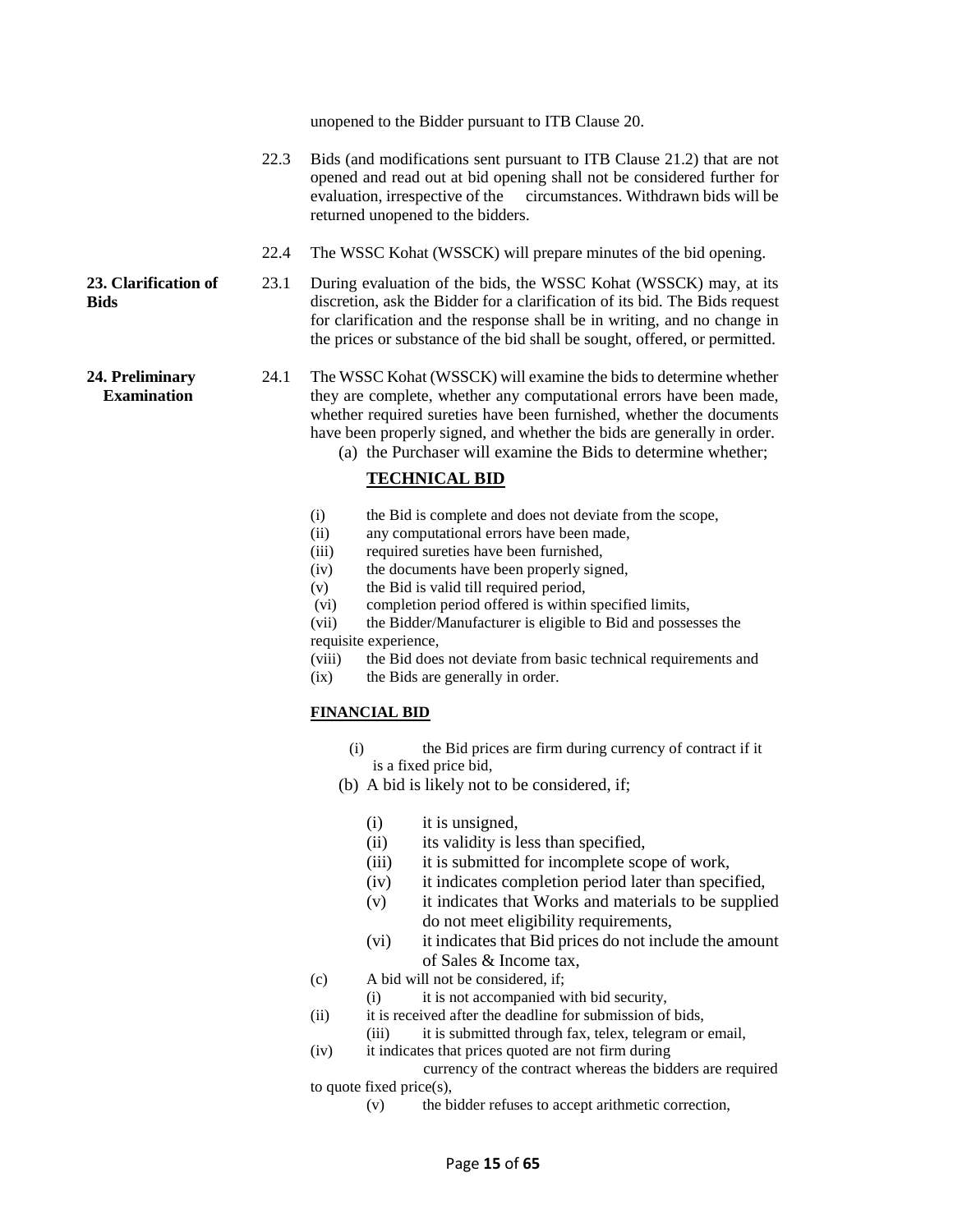(vi) it is materially and substantially different from the Conditions/Specifications of the Bidding Documents.

- 24.2 Arithmetical errors will be rectified on the following basis. If there is a discrepancy between the unit price and the total price that is obtained by multiplying the unit price and quantity, the unit price shall prevail, and the total price shall be corrected. If the Supplier does not accept the correction of the errors, its bid will be rejected, and its bid security may be forfeited. If there is a discrepancy between words and figures, the amount in words will prevail.
- 24.3 The WSSC Kohat (WSSCK) may waive any minor informality, nonconformity, or irregularity in a bid which does not constitute a material deviation, provided such waiver does not prejudice or affect the relative ranking of any Bidder.
- 24.4 Prior to the detailed evaluation, pursuant to ITB Clause 25 the WSSC Kohat (WSSCK) will determine the substantial responsiveness of each bid to the bidding documents. For purposes of these Clauses, a substantially responsive bid is one which conforms to all the terms and conditions of the bidding documents without material deviations. Deviations from, or objections or reservations to critical provisions, such as those concerning Bid Security (ITB Clause 15), Applicable Law Security (ITB Clause 15), Applicable Law (GCC Clause 30), and Taxes and Duties (GCC Clause 32), will be deemed to be a material deviation. The WSSC Kohat (WSSCK)'s determination of a bid's responsiveness is to be based on the contents of the bid itself without recourse to extrinsic evidence.
- 24.5 If a bid is not substantially responsive, it will be rejected by the WSSC Kohat (WSSCK) and may not subsequently be made responsive by the Bidder by correction of the nonconformity.
- 25.1 The WSSC Kohat (WSSCK) will evaluate and compare the bids which have been determined to be substantially responsive, pursuant to ITB Clause 24.
	- 25.2 The WSSC Kohat (WSSCK)'s evaluation of a bid will be on delivered duty paid (DDP) price inclusive of prevailing duties and will exclude any allowance for price adjustment during the period of execution of the contract, if provided in the bid.
- 25.3 The WSSC Kohat (WSSCK)'s evaluation of a bid will take into account, in addition to the bid price quoted in accordance with ITB Clause 11.2, one or more of the following factors as specified in the Bid Data Sheet, and quantified in ITB Clause 25.4:
	- a. incidental costs
	- b. delivery schedule offered in the bid;
	- c. deviations in payment schedule from that specified in the Special Conditions of Contract;
	- d. the cost of components, mandatory spare parts, and service;
	- e. the availability WSSC Kohat (WSSCK) of spare parts and aftersales services for the equipment offered in the bid;

**25. Evaluation and Comparison of Bids**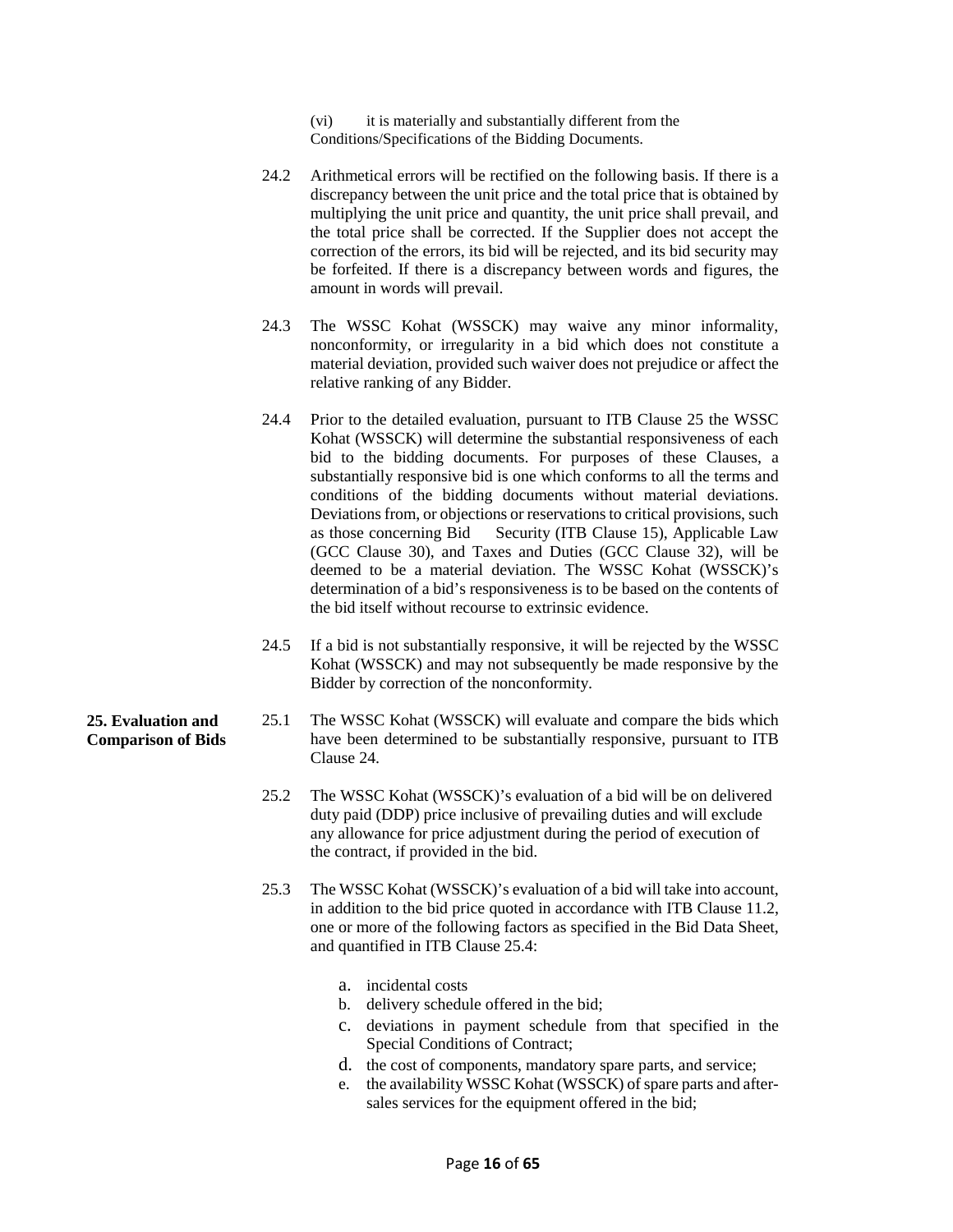- f. the projected operating and maintenance costs during the life of the equipment; the performance and productivity of the equipment offered; and/or
- g. other specific criteria indicated in the Bid Data Sheet and/or separately includes
- h. in the Technical Specifications.
- 25.4 For factors retained in the Bid Data Sheet pursuant to ITB 25.3, one or more of the following quantification methods will be applied, as detailed in the Bid Data Sheet:
	- a. Incidental costs provided by the bidder will be added by WSSC Kohat (WSSCK) to the delivered duty paid (DDP) price at the final destination.
	- b. Delivery schedule.
		- i. The WSSC Kohat (WSSCK) requires that the goods under the Invitation for Bids shall be delivered at the time specified in the Schedule of Requirements which will be treated as the base, a delivery "adjustment" will be calculated for bids by applying a percentage, specified in the Bid Data Sheet, of the DDP price for each week of delay beyond the base, and this will be added to the bid price for evaluation. No credit shall be given to early delivery.
		- or
		- ii. The goods covered under this invitation are required to be delivered (shipped) within an acceptable range of weeks specified in the Schedule of Requirement. No credit will be given to earlier deliveries, and bids offering delivery beyond this range will be treated as non-responsive. Within this acceptable range, an adjustment per week, as specified in the Bid Data Sheet, will be added for evaluation to the bid price of bids offering deliveries later than the earliest delivery period specified in the Schedule of Requirements.
		- or
		- iii. The goods covered under this invitation are required to be delivered in partial shipments, as specified in the Schedule of Requirements. Bids offering deliveries earlier or later than the specified deliveries will be adjusted in the evaluation by adding to the bid price a factor equal to a percentage, specified in the Bid Data Sheet, of DDP price per week of variation from the specified delivery schedule.
	- c. Deviation in payment schedule:
		- i. Bidders shall state their bid price for the payment schedule outlined in the SCC. Bids will be evaluated on the basis of this base price. Bidders are, however, permitted to state an alternative payment schedule and indicate the reduction in bid price they wish to offer for such alternative payment schedule. The WSSC Kohat (WSSCK) may consider the alternative payment schedule offered by the selected Bidder.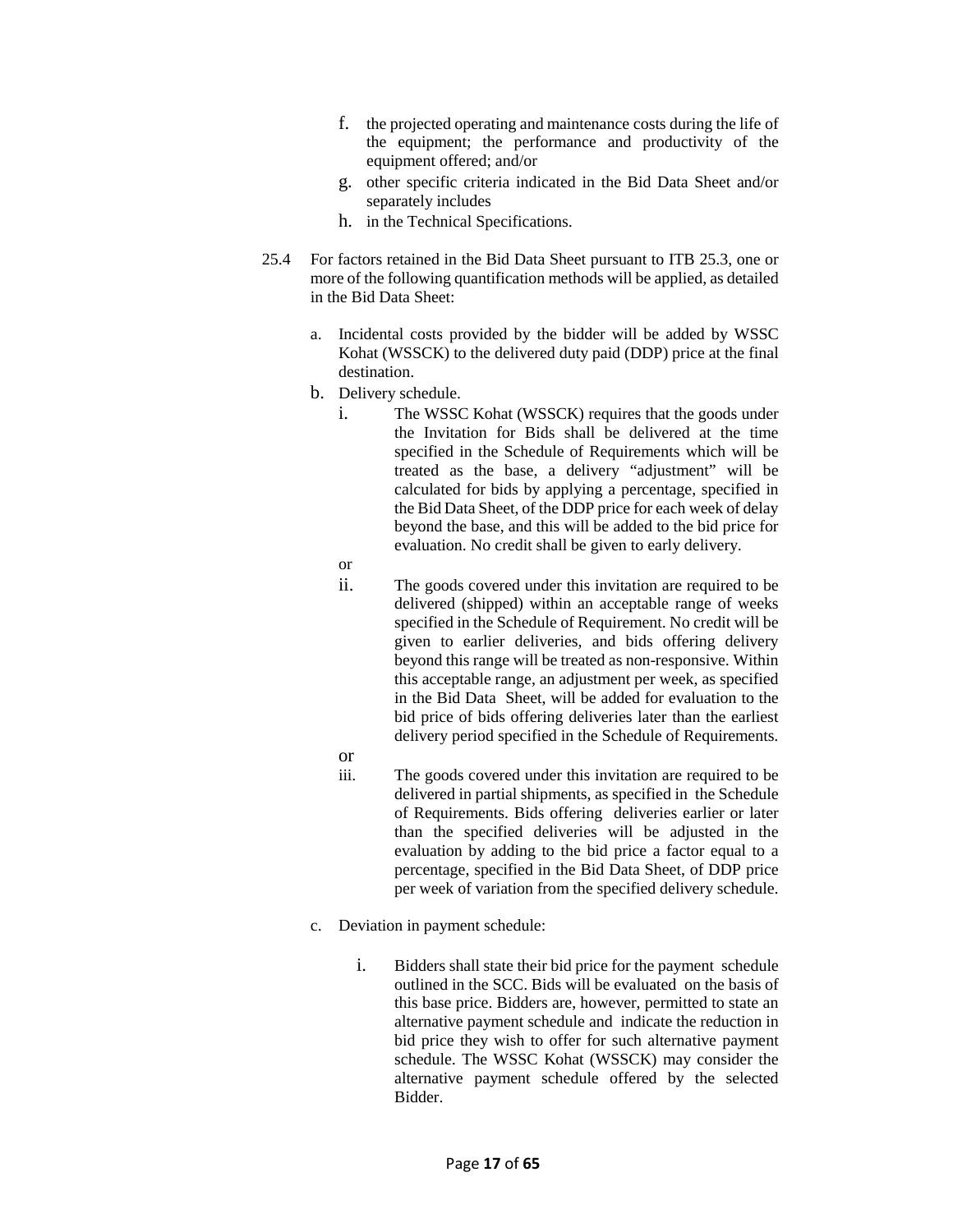- or
- ii. The SCC stipulates the payment schedule offered by the WSSC Kohat (WSSCK). If a bid deviates from the schedule and if such deviation is considered acceptable to the WSSC Kohat (WSSCK), the bid will be evaluated by calculating interest earned for any earlier payments involved in the terms outlined in the bid as compared with those stipulated in this invitation, at the rate per annum specified in the Bid Data Sheet.
- d. Cost of spare parts.
	- i. The list of items and quantities of major assemblies, components, and selected spare parts, likely to be required during the initial period of operation specified in the Bid Data Sheet, is annexed to the Technical Specifications. The total cost of these items, at the unit prices quoted in each bid, will be added to the bid price.
	- or
	- ii. The WSSC Kohat (WSSCK) will draw up a list of high- usage and high-value items of components and spare parts, along with estimated quantities of usage in the initial period of operation specified in the Bid Data Sheet. The total cost of these items and quantities will be computed from spare parts unit prices submitted by the Bidder and added to the bid price.
	- or
	- iii. The WSSC Kohat (WSSCK) will estimate the cost of spare parts usage in the initial period of operation specified in the Bid Data Sheet, based on information furnished by each Bidder, as well as on past experience of the WSSC Kohat (WSSCK) or other procuring agencies in similar situations. Such costs shall be added to the bid price for evaluation.
- e. Spare parts and after sales service facilities in the WSSC Kohat (WSSCK)'s country.

The cost to the WSSC Kohat (WSSCK) of establishing the minimum service facilities and parts inventories, as outlined in the Bid Data Sheet or elsewhere in the bidding documents, if quoted separately, shall be added to the bid price.

f. Operating and maintenance costs.

Since the operating and maintenance costs of the goods under procurement form a major part of the life cycle cost of the equipment, these costs will be evaluated in accordance with the criteria specified in the Bid Data Sheet or in the Technical Specifications.

g. Performance and productivity of the equipment.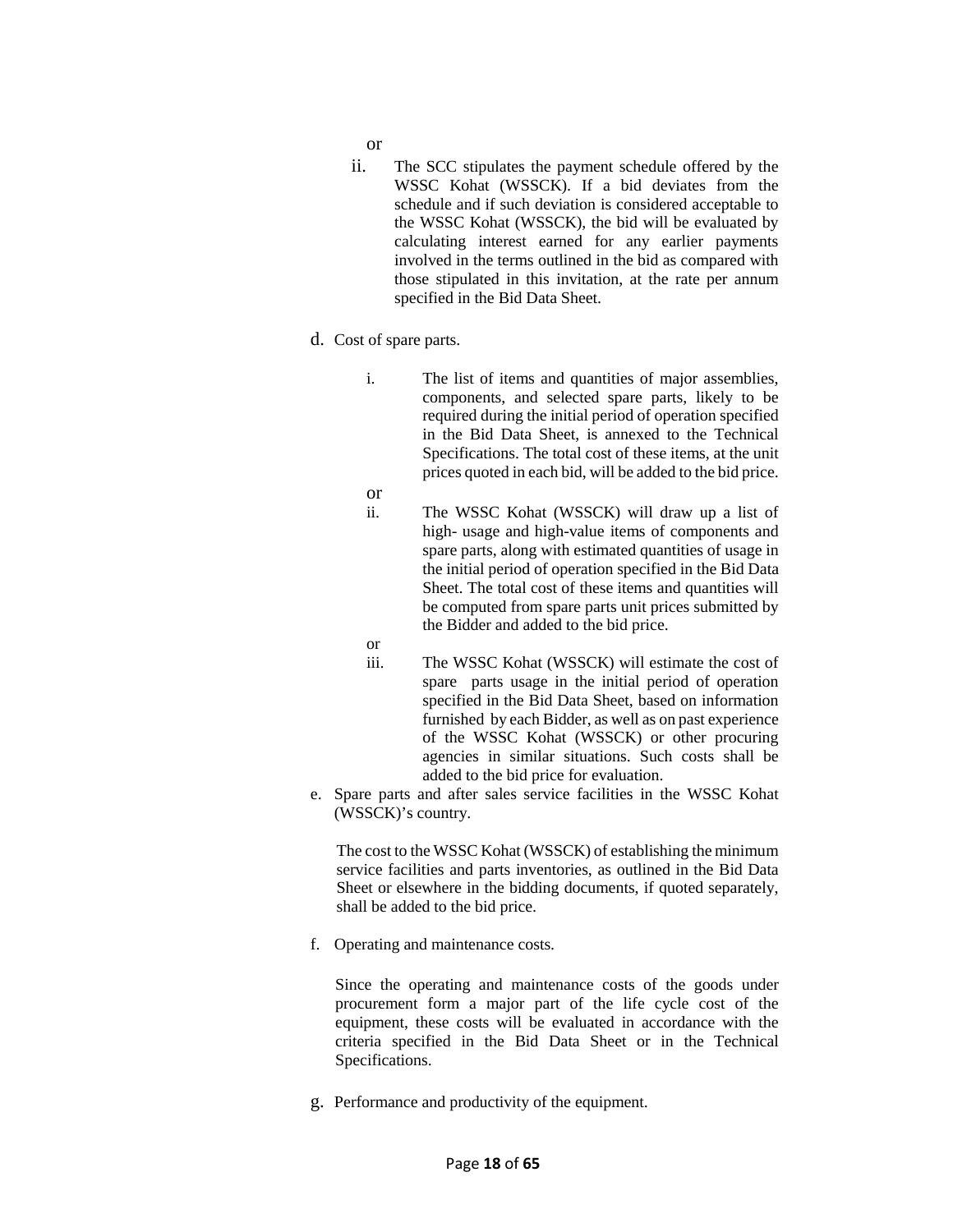| i. Bidders shall state the guaranteed performance or            |
|-----------------------------------------------------------------|
| efficiency in response to the Technical Specification. For      |
| each drop in the performance or efficiency below the norm       |
| of 100, an adjustment for an amount specified in the Bid        |
| Data Sheet will be added to the bid price, representing the     |
| capitalized cost of additional operating costs over the life of |
| the plant, using the methodology specified in the Bid Data      |
| Sheet or in the Technical Specifications.                       |

#### or

ii. Goods offered shall have a minimum productivity specified under the relevant provision in the Technical Specifications to be considered responsive. Evaluation shall be based on the cost per unit of the actual productivity of goods offered in the bid, and adjustment will be added to the bid price using the methodology specified in the Bid Data Sheet or in the Technical Specifications.

h. Specific additional criteria indicated in the Bid Data Sheet and/or in the Technical Specifications.

The relevant evaluation method shall be detailed in the Bid Data Sheet and/or in the Technical Specifications.

**Alternative** 25.4 25.4 Merit Point System:

The following merit point system for weighing evaluation factors can be applied if none of the evaluation methods listed in 25.4 above has been retained in the Bid Data Sheet. The number of points allocated to each factor shall be specified in the Bid Data Sheet.

| TECHINICAL POINTS | 70  |
|-------------------|-----|
| FINANCIAL POINTS  | 30  |
| TOTAL POINTS      | 100 |

#### *The bid scoring the highest number of points will be deemed to be the lowest evaluated bid.*

**26. Contacting the Procuring agency** 26.1 Subject to ITB Clause 23, no Bidder shall contact the WSSC Kohat (WSSCK) on any matter relating to its bid, from the time of the bid opening to the time the contract is awarded. If the Bidder wishes to bring additional information to the notice of the WSSC Kohat (WSSCK), it should do so in writing.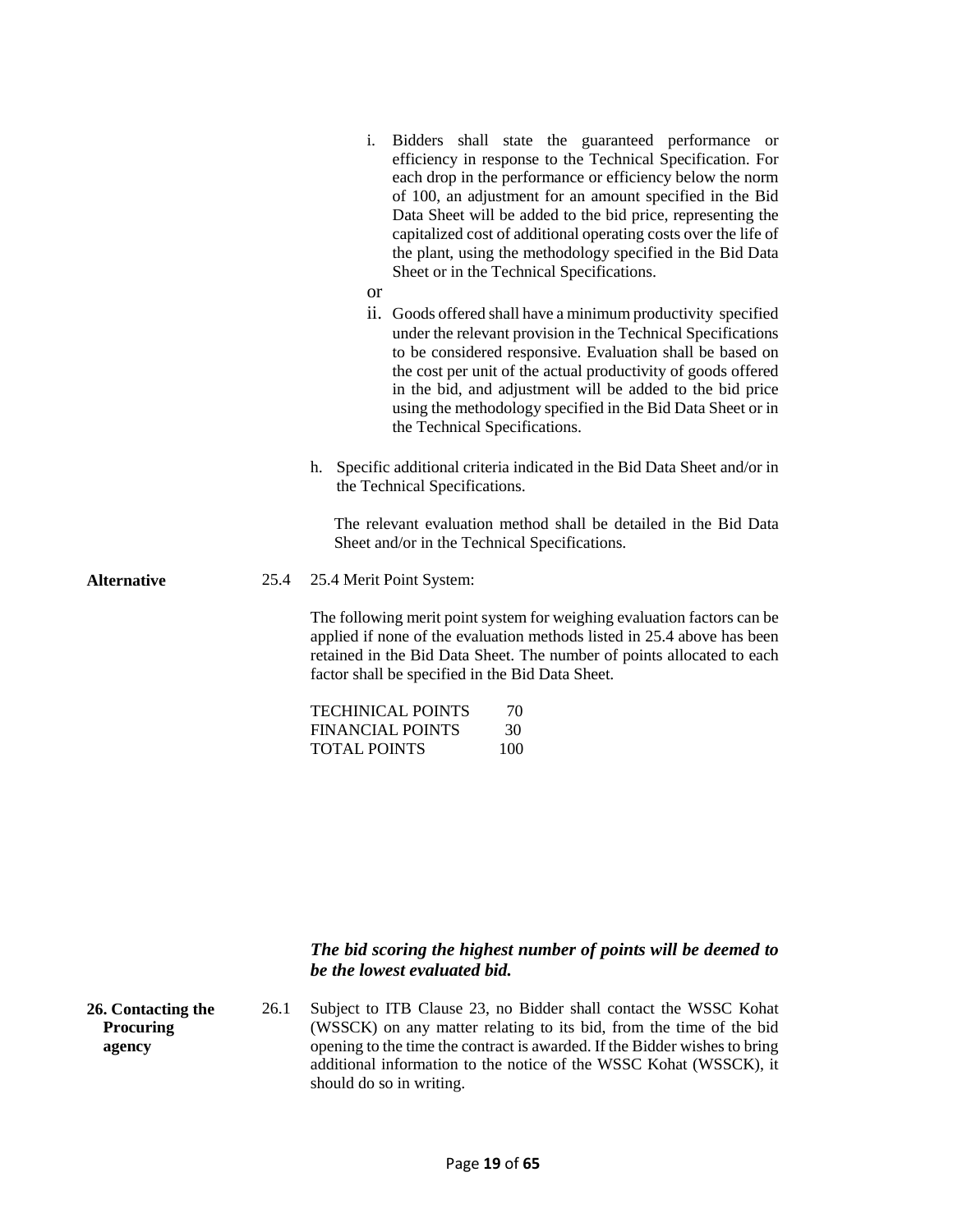**F. Award of Contract 27. Post qualification** 27.1 In the absence of prequalification, the WSSC Kohat (WSSCK) will determine to its satisfaction whether the Bidder that is selected as having submitted the lowest evaluated responsive bid is qualified to perform the contract satisfactorily, in accordance with the criteria listed in ITB Clause 13.3. 27.2 The determination will take into account the Bidder's financial, technical, and production capabilities. It will be based upon an examination of the documentary evidence of the Bidder's qualifications submitted by the Bidder, pursuant to ITB Clause 13.3, as well as such other information as the WSSC Kohat (WSSCK) deems necessary and appropriate. 27.3 An affirmative determination will be a prerequisite for award of the contract to the Bidder. A negative determination will result in rejection of the Bidder's bid, in which event the Procuring agency will proceed to the next lowest evaluated bid to make a similar determination of that Bidder's capabilities to perform satisfactorily. **28. Award Criteria** 28.1 Subject to ITB Clause 30, the WSSC Kohat (WSSCK) will award the contract to the successful Bidder whose bid has been determined to be substantially responsive and has been determined to be the lowest evaluated bid, provided further that the Bidder is determined to be qualified to perform the contract satisfactorily. **29. Procuring agency's Right to Vary Quantities at Time of Award** 29.1 The WSSC Kohat (WSSCK) reserves the right at the time of contract award to increase or decrease, by the percentage indicated in the Bid Data Sheet, the quantity of goods and services originally specified in the Schedule of Requirements without any change in unit price or other terms and conditions. **30. Procuring** 30.1 The WSSC Kohat (WSSCK) reserves the right to accept or reject any bid, and to annul the bidding process and reject all bids at any time prior

result in the rejection of the Bidder's bid.

26.2 Any effort by a Bidder to influence the WSSC Kohat (WSSCK) in its decisions on bid evaluation, bid comparison, or contract award may

 **agency's Right to Accept any Bid and to Reject any or All Bids** to contract award, without thereby incurring any liability to the affected Bidder or bidders or any obligation to inform the affected Bidder or bidders of the grounds for the WSSC Kohat (WSSCK)'s action. **31. Notification of**

 **Award**

- 31.1 Prior to the expiration of the period of bid validity, the WSSC Kohat (WSSCK) will notify the successful Bidder in writing by registered letter or by cable, to be confirmed in writing by registered letter, that its bid has been accepted.
- 31.2 The notification of award will constitute the formation of the Contract.
- 31.3 Upon the successful Bidder's the WSSC Kohat (WSSCK) will promptly notify each unsuccessful Bidder and will discharge its bid security, pursuant to ITB Clause 15.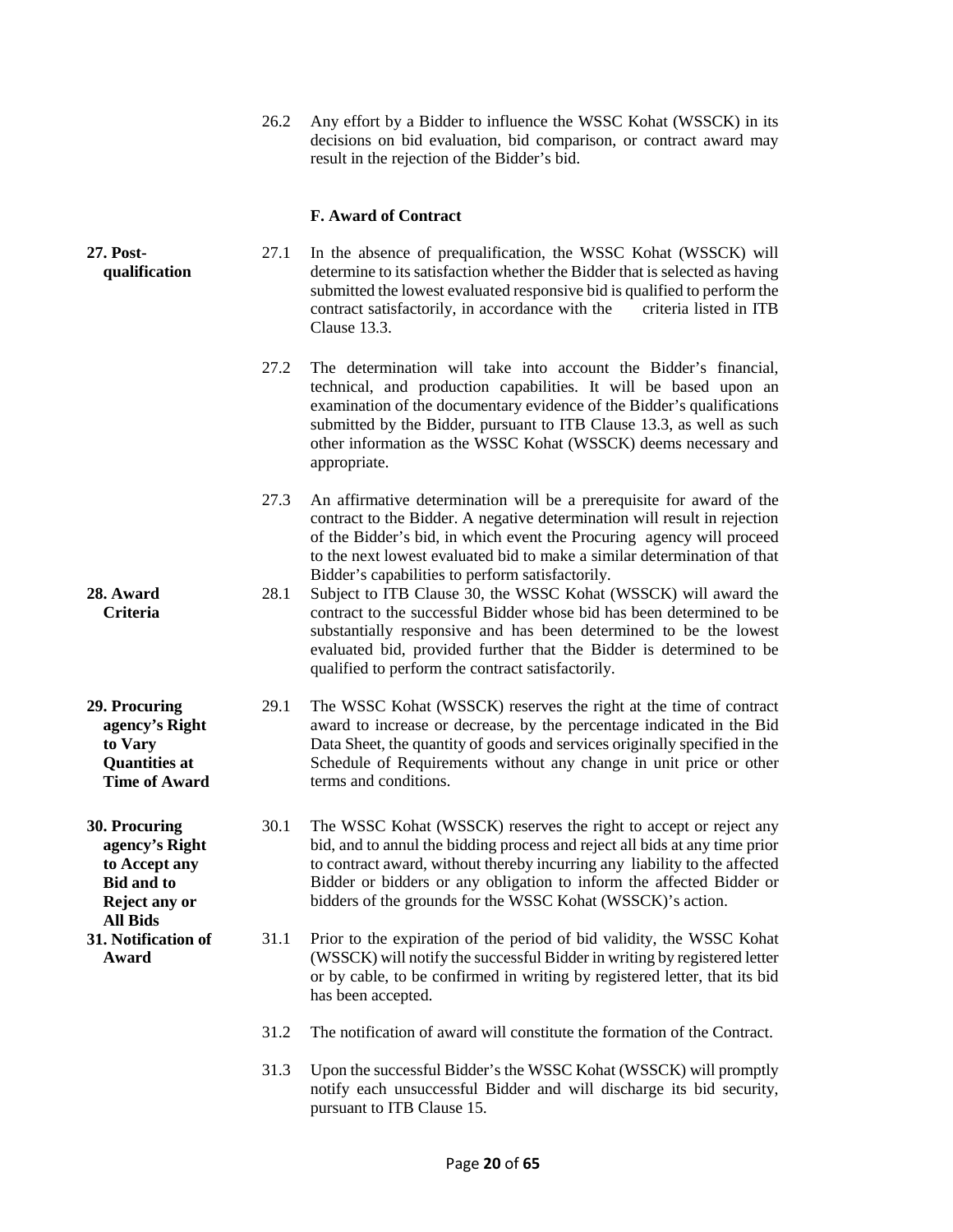| 32. Signing of<br><b>Contract</b>                       | 32.1 | At the same time as the WSSC Kohat (WSSCK) notifies the successful<br>Bidder that its bid has been accepted, the WSSC Kohat (WSSCK) will<br>send the Bidder the Contract Form provided in the bidding documents,<br>incorporating all agreements between the parties.                                                                                                                                                                                  |
|---------------------------------------------------------|------|--------------------------------------------------------------------------------------------------------------------------------------------------------------------------------------------------------------------------------------------------------------------------------------------------------------------------------------------------------------------------------------------------------------------------------------------------------|
|                                                         | 32.2 | Within thirty (30) days of receipt of the Contract Form, the successful<br>Bidder shall sign and date the contract and return it to the WSSC Kohat<br>(WSSCK).                                                                                                                                                                                                                                                                                         |
| 34. Corrupt or<br><b>Fraudulent</b><br><b>Practices</b> | 34.1 | The Government of Khyber Pakhtunkhwa requires that WSSC Kohat<br>(WSSCK)'s (including beneficiaries of donor agencies' loans), as well<br>as Bidders/Suppliers/Contractors under Government-financed contracts,<br>observe the highest standard of ethics during the procurement and<br>execution of such contracts. In pursuance of this policy, the KPPRA, in<br>accordance with the KPP Act, 2009 and Rules made thereunder:                        |
|                                                         |      | defines, for the purposes of this provision, the terms set forth<br>a.<br>below as follows:                                                                                                                                                                                                                                                                                                                                                            |
|                                                         |      | i.<br>"corrupt practice" means the offering, giving, receiving<br>or soliciting of anything of value to influence the action<br>of a public official in the procurement process or in<br>contract execution; and                                                                                                                                                                                                                                       |
|                                                         |      | ii.<br>"fraudulent practice" means a misrepresentation of facts<br>in order to influence a procurement process or the<br>execution of a contract to the detriment of the WSSC<br>Kohat (WSSCK), and includes collusive practice among<br>Bidders (prior to or after bid submission) designed to<br>establish bid prices at artificial non-competitive levels<br>and to deprive the WSSC Kohat (WSSCK) of the benefits<br>of free and open competition; |
|                                                         |      | b. will reject a proposal for award if it determines that the Bidder<br>recommended for award has engaged in corrupt or fraudulent<br>practices in competing for the contract in question;                                                                                                                                                                                                                                                             |
|                                                         |      | c. will declare a firm ineligible, either indefinitely or for a stated period<br>of time, to be awarded a government-financed contract if it at any<br>time determines that the firm has engaged in corrupt or fraudulent<br>practices in competing for, or in executing, a Government-financed<br>contract.                                                                                                                                           |
|                                                         | 34.2 | Furthermore, Bidders shall be aware of the provision stated in sub-clause<br>5.4 and sub-clause 24.1 of the General Conditions of Contract.                                                                                                                                                                                                                                                                                                            |
| 36. Integrity Pact                                      | 35.1 | The Bidder shall sign and stamp the Integrity Pact provided at Form - 7<br>to Bid in the Bidding Document for all Provincial Government<br>procurement contracts exceeding Rupees ten million. Failure to such<br>Integrity Pact shall make the bidder non-responsive.                                                                                                                                                                                 |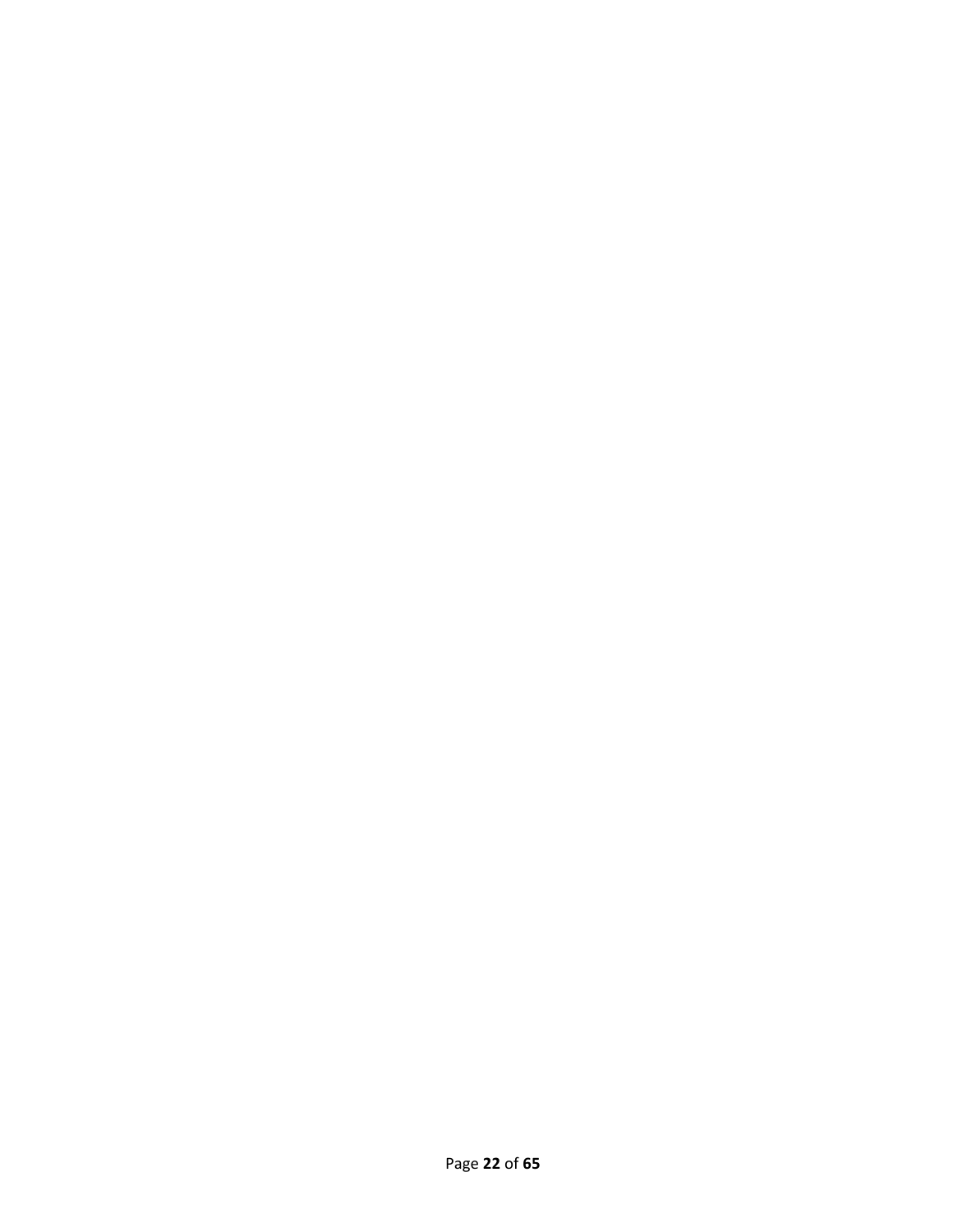Part One - Section II.

General Conditions of Contract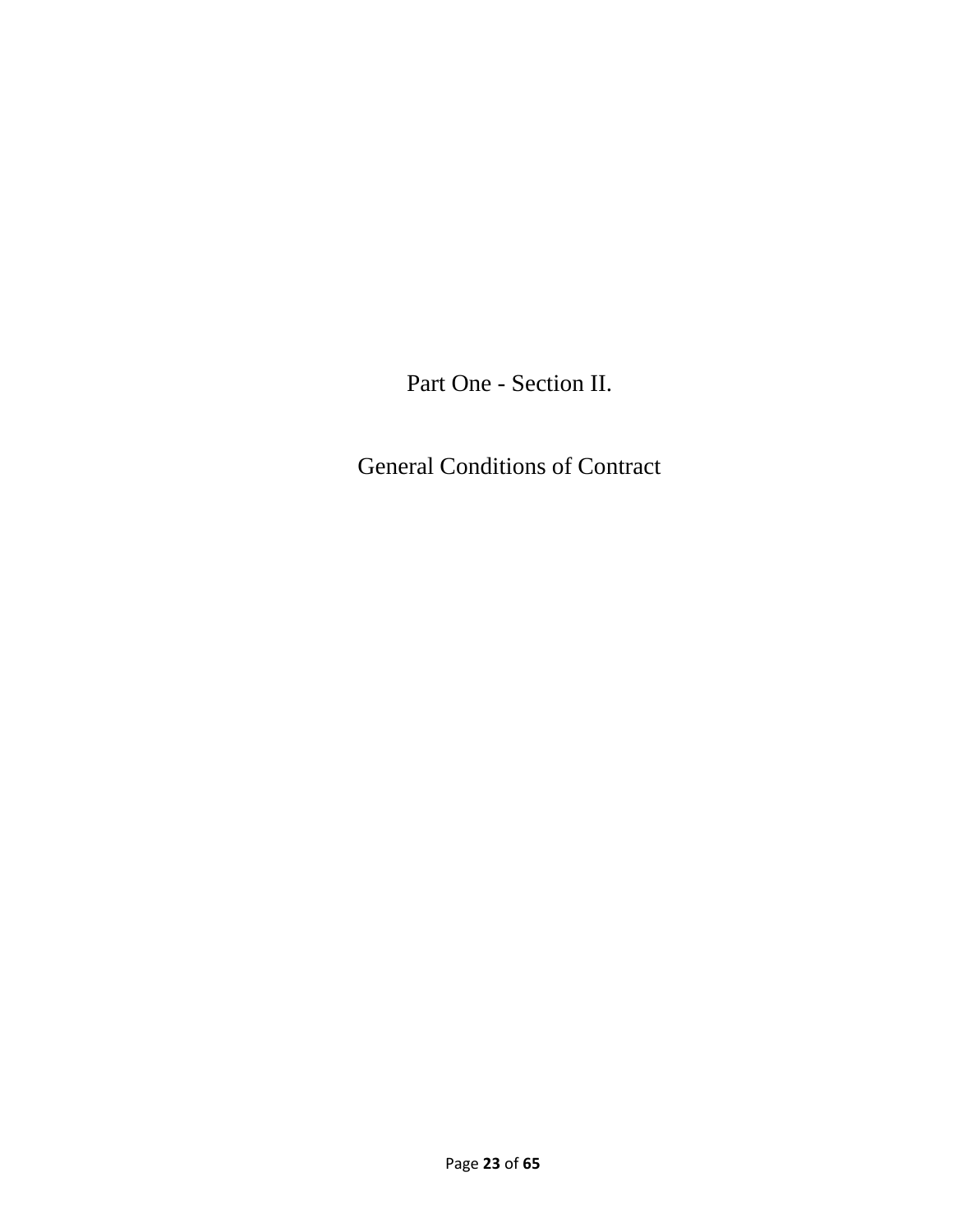### **Notes on the General Conditions of Contract**

The General Conditions of Contract in Part One Section II, read in conjunction with the Special Conditions of Contract in Part Two Section III and other documents listed therein, should be a complete document expressing all the rights and obligations of the parties.

The General Conditions of Contract herein shall not be altered. Any changes and complementary information, which may be needed, shall be introduced only through the Special Conditions of Contract in Part Two Section III.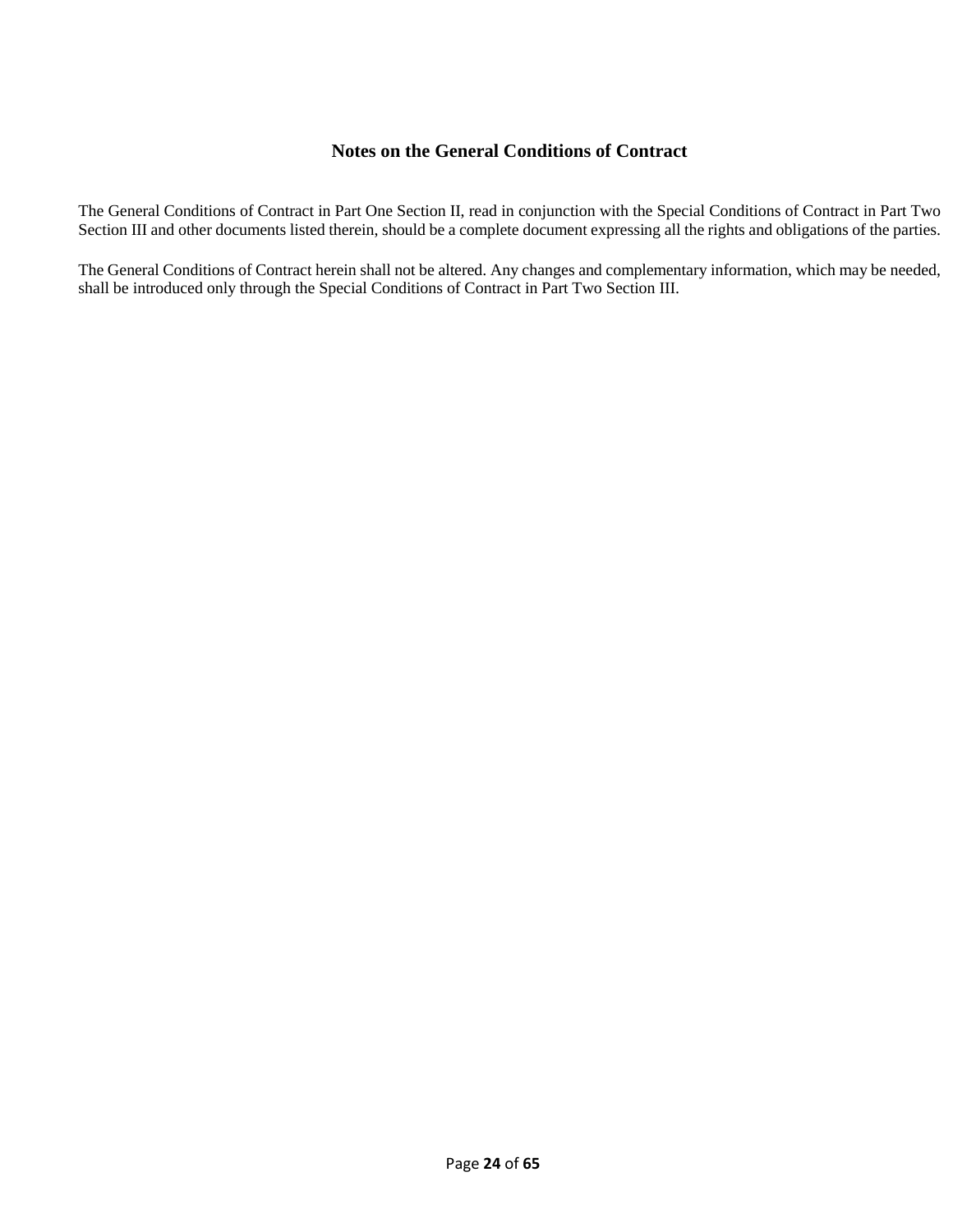## **Table of Clauses**

| Application<br>2.<br>3.<br>Country of Origin<br><b>Standards</b><br>$\overline{4}$ . | 25<br>25<br>26 |
|--------------------------------------------------------------------------------------|----------------|
|                                                                                      |                |
|                                                                                      |                |
|                                                                                      |                |
| Use of Contract Documents and Information; Inspection and<br>5.<br>Audit by the Bank | 26             |
| Patent Rights<br>6.                                                                  | 26             |
| <b>Inspections and Tests</b><br>7.                                                   | 27             |
| Packing<br>8.                                                                        | 27-28          |
| Delivery and Documents<br>9.                                                         | 28             |
| 10. Insurance                                                                        | 28             |
| 11. Transportation                                                                   | 28             |
| 12. Incidental Services                                                              | 28             |
| 13. Spare Parts                                                                      | 29             |
| 14. Warranty                                                                         | 29             |
| 15. Payment                                                                          | 30             |
| 16. Prices                                                                           | 30             |
| 17. Change Orders                                                                    | 30             |
| 18. Contract Amendments                                                              | 30             |
| 19. Assignment                                                                       | 30             |
| 20. Subcontracts                                                                     | 30             |
| 21. Delays in the Supplier's Performance                                             | 31             |
| 22. Liquidated Damages                                                               | 31             |
| 23. Termination for Default                                                          | 31             |
| 24. Force Majeure                                                                    | 32             |
| 25. Termination for Insolvency                                                       | 32             |
| 26. Termination for Convenience                                                      | 32             |
| <b>Resolution of Disputes</b><br>27.                                                 | 33             |
| <b>Governing Language</b><br>28.                                                     | 33             |
| Applicable Law<br>29.                                                                | 33             |
| 30.<br><b>Notices</b>                                                                | 33             |
| <b>Taxes and Duties</b><br>31.                                                       | 33             |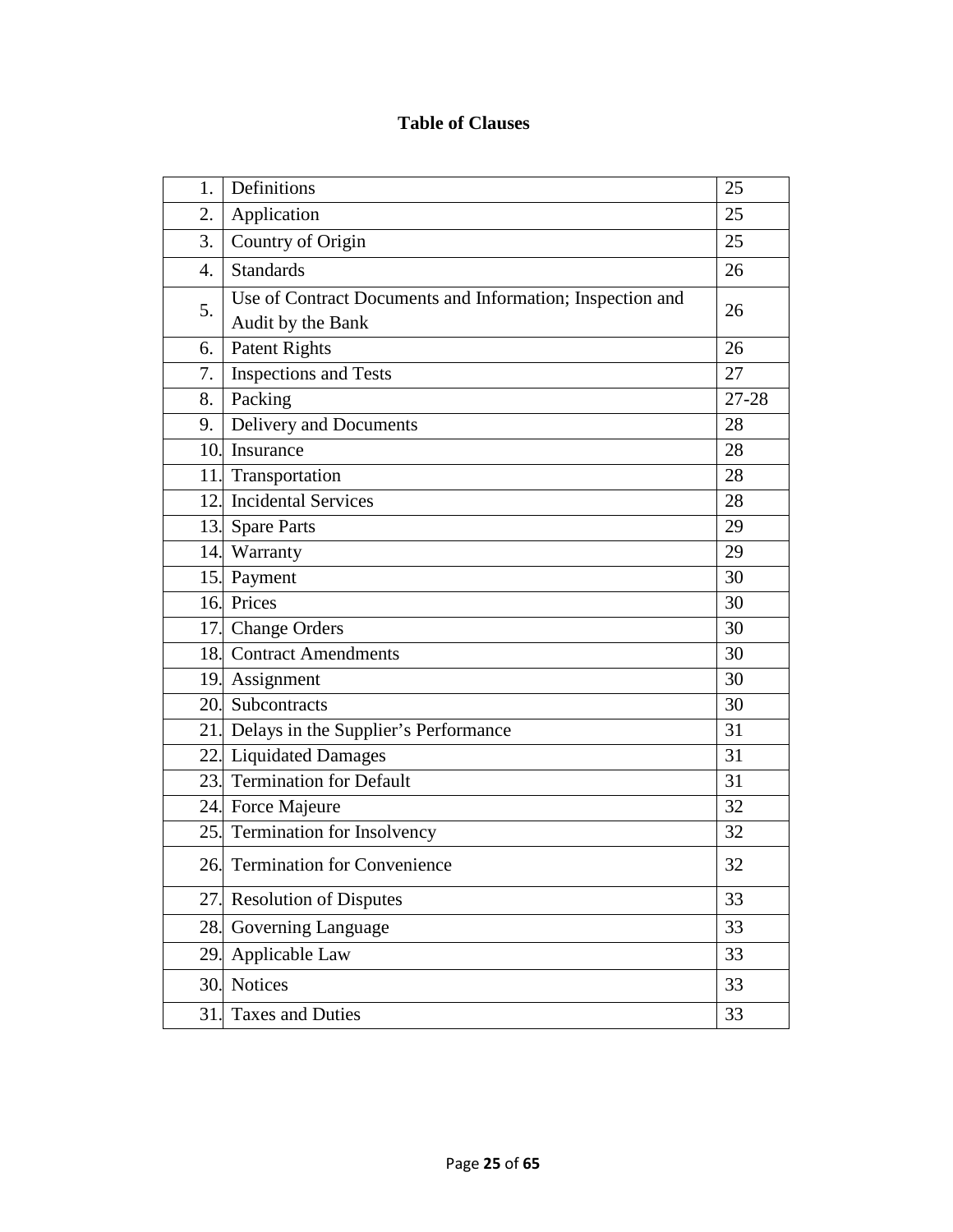## **General Conditions of Contract**

| 1. Definitions          | 1.1 | In this Contract, the following terms shall be interpreted as indicated:                                                                                                                                                                                                                                                   |
|-------------------------|-----|----------------------------------------------------------------------------------------------------------------------------------------------------------------------------------------------------------------------------------------------------------------------------------------------------------------------------|
|                         |     | "The Contract" means the agreement entered into between the<br>a.<br>WSSC Kohat (WSSCK) and the Supplier, as recorded in the<br>Contract Form signed by the parties, including all attachments and<br>appendices thereto and all documents incorporated by reference<br>therein.                                           |
|                         |     | b. "The Contract Price" means the price payable to the Supplier under<br>the Contract for the full and proper performance of its contractual<br>obligations.                                                                                                                                                               |
|                         |     | c. "The Goods" means all of the equipment, machinery, and/or other<br>materials which the Supplier is required to supply to the WSSC<br>Kohat (WSSCK) under the Contract.                                                                                                                                                  |
|                         |     | d. "The Services" means those services ancillary to the supply of the<br>Goods, such as transportation and insurance, and any other<br>incidental services, such as installation, commissioning, provision<br>of technical assistance, training, and other such obligations of the<br>Supplier covered under the Contract. |
|                         |     | e. "GCC" means the General Conditions of Contract contained in this<br>section.                                                                                                                                                                                                                                            |
|                         |     | f.<br>"SCC" means the Special Conditions of Contract.                                                                                                                                                                                                                                                                      |
|                         |     | g. "The WSSC Kohat (WSSCK)" means the organization purchasing<br>the Goods, as named in SCC.                                                                                                                                                                                                                               |
|                         |     | h. "The WSSC Kohat (WSSCK)'s country" is the country named in<br>SCC.                                                                                                                                                                                                                                                      |
|                         |     | i.<br>"The Supplier" means the individual or firm supplying the Goods<br>and Services under this Contract.                                                                                                                                                                                                                 |
|                         |     | j.<br>"The Project Site," where applicable, means the place or places<br>named in SCC.                                                                                                                                                                                                                                     |
|                         |     | "Day" means calendar day.<br>k.                                                                                                                                                                                                                                                                                            |
| 2. Application          | 2.1 | These General Conditions shall apply to the extent that they are not<br>superseded by provisions of other parts of the Contract.                                                                                                                                                                                           |
| 3. Country of<br>Origin | 3.1 | All Goods and Services supplied under the Contract shall have their<br>origin in the countries and territories eligible under the rules and `further<br>elaborated in the SCC.                                                                                                                                             |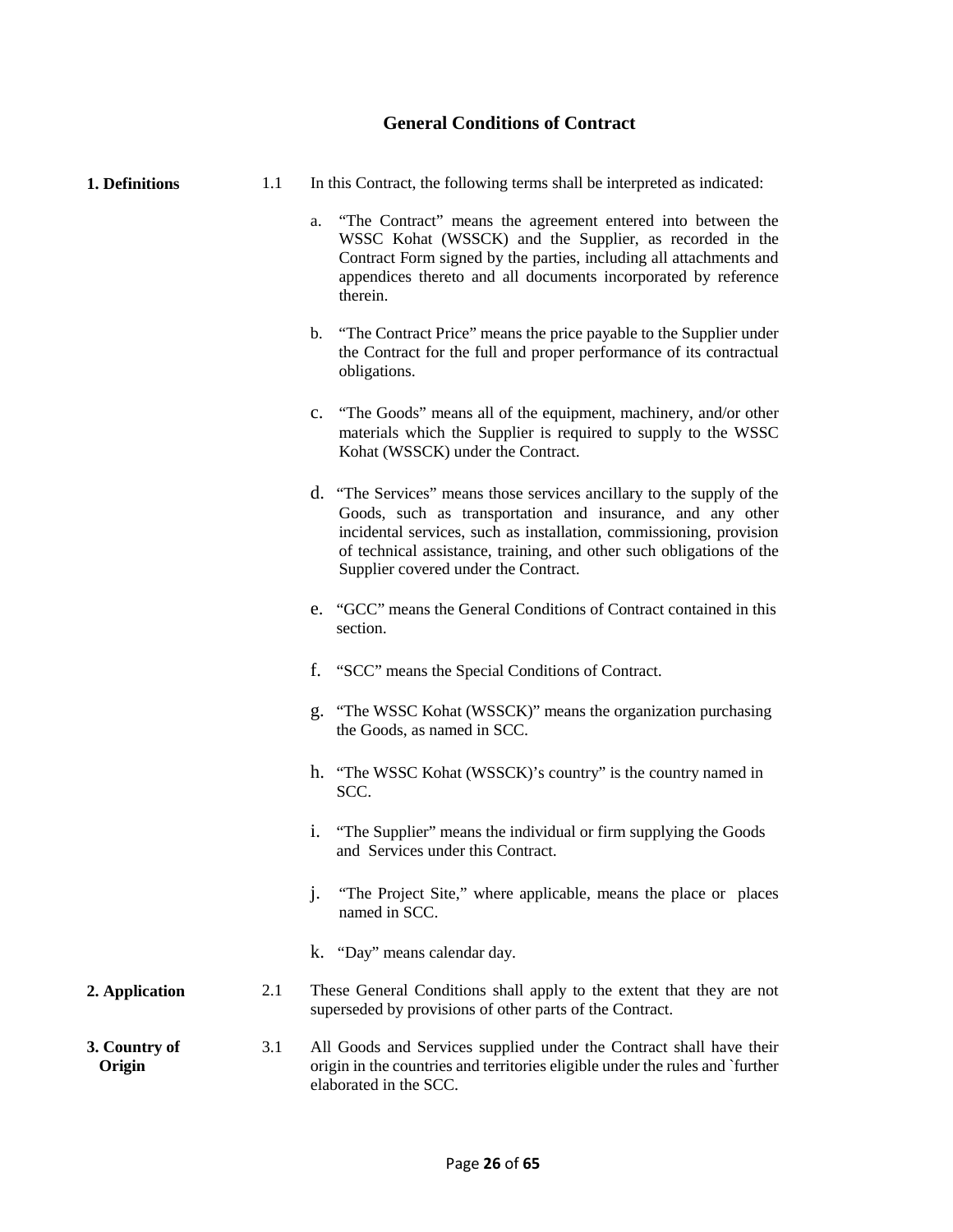|                                                                                                                                | 3.2 | For purposes of this Clause, "origin" means the place where the Goods<br>were mined, grown, or produced, or from which the Services are<br>supplied. Goods are produced when, through manufacturing, processing,<br>or substantial and major assembly of components, a commercially<br>recognized new product results that is substantially different in basic<br>characteristics or in purpose or utility from its components.                                                                                                                              |
|--------------------------------------------------------------------------------------------------------------------------------|-----|--------------------------------------------------------------------------------------------------------------------------------------------------------------------------------------------------------------------------------------------------------------------------------------------------------------------------------------------------------------------------------------------------------------------------------------------------------------------------------------------------------------------------------------------------------------|
|                                                                                                                                | 3.3 | The origin of Goods and Services is distinct from the nationality of the<br>Supplier.                                                                                                                                                                                                                                                                                                                                                                                                                                                                        |
| 4. Standards                                                                                                                   | 4.1 | The Goods supplied under this Contract shall conform to the standards<br>mentioned in the Technical Specifications, and, when no applicable<br>standard is mentioned, to the authoritative standards appropriate to the<br>Goods' country of origin. Such standards shall be the latest issued by the<br>concerned institution.                                                                                                                                                                                                                              |
| 5. Use of<br>Contract<br><b>Documents</b><br>and<br><b>Information;</b><br><b>Inspection and</b><br>Audit by the<br>Government | 5.1 | The Supplier shall not, without the WSSC Kohat (WSSCK)'s prior<br>written consent, disclose the Contract, or any provision thereof, or any<br>specification, plan, drawing, pattern, sample, or information furnished<br>by or on behalf of the WSSC Kohat (WSSCK) in connection therewith,<br>to any person other than a person employed by the Supplier in the<br>performance of the Contract. Disclosure to any such employed person<br>shall be made in confidence and shall extend only so far as may be<br>necessary for purposes of such performance. |
|                                                                                                                                | 5.2 | The Supplier shall not, without the WSSC Kohat (WSSCK)'s prior<br>written consent, make use of any document or information enumerated<br>in GCC Clause 5.1 except for purposes of performing the Contract.                                                                                                                                                                                                                                                                                                                                                   |
|                                                                                                                                | 5.3 | Any document, other than the Contract itself, enumerated in GCC<br>Clause 5.1 shall remain the property of the WSSC Kohat (WSSCK) and<br>shall be returned (all copies) to the WSSC Kohat (WSSCK) on<br>completion of the Supplier's performance under the Contract if so<br>required by the WSSC Kohat (WSSCK).                                                                                                                                                                                                                                             |
|                                                                                                                                | 5.4 | The Supplier shall permit the WSSC Kohat (WSSCK) to inspect the<br>Supplier's accounts and records relating to the performance of the<br>Supplier and to have them audited by auditors appointed by the WSSC<br>Kohat (WSSCK), if so required.                                                                                                                                                                                                                                                                                                               |
| <b>6. Patent Rights</b>                                                                                                        | 6.1 | The Supplier shall indemnify the WSSC Kohat (WSSCK) against all<br>third-party claims of infringement of patent, trademark, or industrial<br>design rights arising from use of the Goods or any part thereof in the<br>WSSC Kohat (WSSCK)'s country.                                                                                                                                                                                                                                                                                                         |
| 8. Inspections<br>and Tests                                                                                                    | 8.1 | The WSSC Kohat (WSSCK) or its representative shall have the right to<br>inspect and/or to test the Goods to confirm their conformity to the<br>Contract specifications at no extra cost to the WSSC Kohat (WSSCK).<br>SCC and the Technical Specifications shall specify what inspections and<br>tests the WSSC Kohat (WSSCK) requires and where they are to be<br>conducted. The WSSC Kohat (WSSCK) shall notify the Supplier in<br>writing, in a timely manner, of the identity of any representatives<br>retained for these purposes.                     |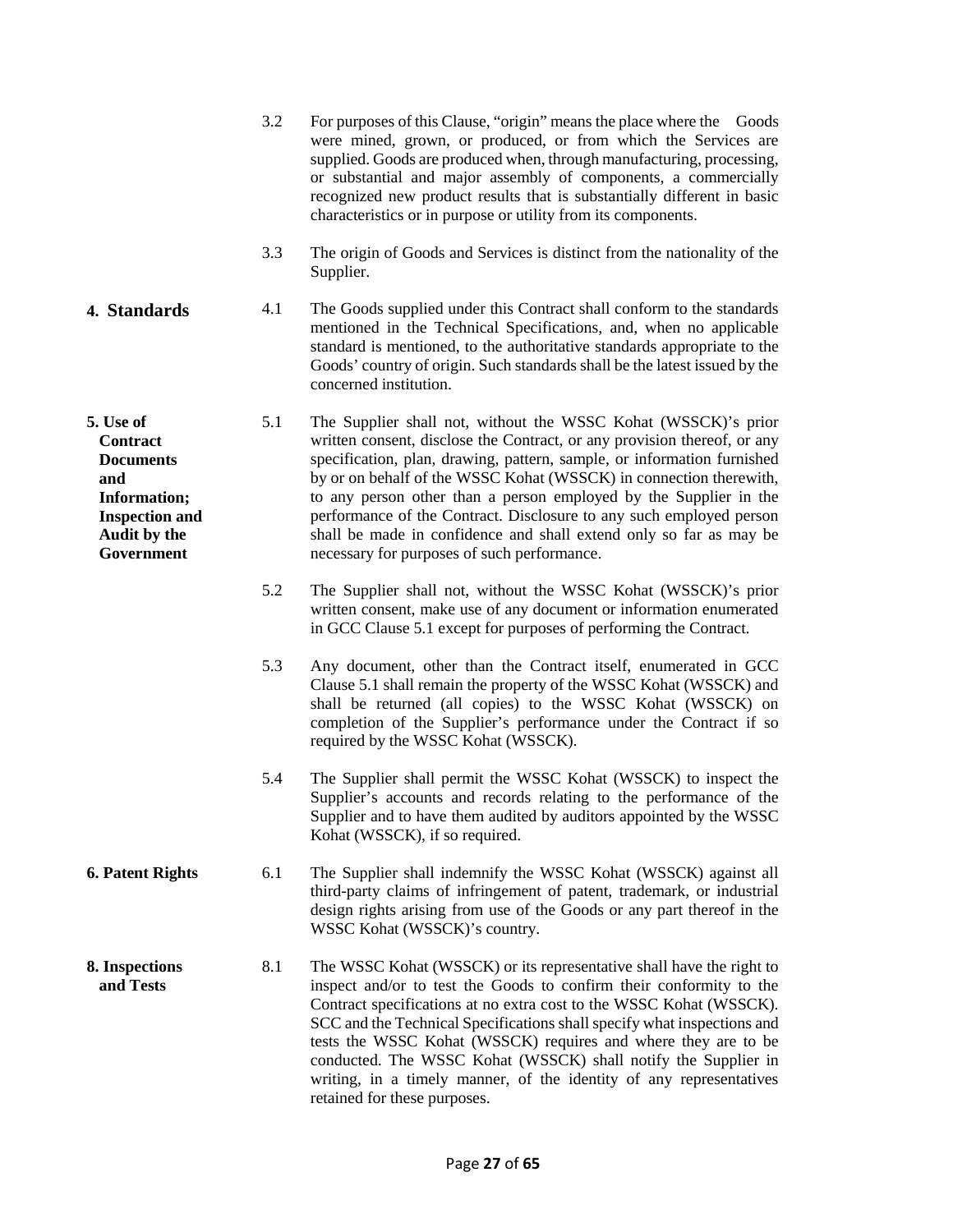- 8.2 The inspections and tests may be conducted on the premises of the Supplier or its subcontractor(s), at point of delivery, and/or at the Goods' final destination. If conducted on the premises of the Supplier or its subcontractor(s), all reasonable facilities and assistance, including access to drawings and production data, shall be furnished to the inspectors at no charge to the WSSC Kohat (WSSCK).
- 8.3 Should any inspected or tested Goods fail to conform to the Specifications, the WSSC Kohat (WSSCK) may reject the Goods, and the Supplier shall either replace the rejected Goods or make alterations necessary to meet specification requirements free of cost to the WSSC Kohat (WSSCK).
- 8.4 The WSSC Kohat (WSSCK)'s right to inspect, test and, where necessary, reject the Goods after the Goods' arrival in the WSSC Kohat (WSSCK)'s country shall in no way be limited or waived by reason of the Goods having previously been inspected, tested, and passed by the WSSC Kohat (WSSCK) or its representative prior to the Goods' shipment from the country of origin.
- 8.5 Nothing in GCC Clause 8 shall in any way release the Supplier from any warranty or other obligations under this Contract.
- **9. Packing** 9.1 The Supplier shall provide such packing of the Goods as is required to prevent their damage or deterioration during transit to their final destination, as indicated in the Contract. The packing shall be sufficient to withstand, without limitation, rough handling during transit and exposure to extreme temperatures, salt and precipitation during transit, and open storage. Packing case size and weights shall take into consideration, where appropriate, the remoteness of the Goods' final destination and the absence of heavy handling facilities at all points in transit.
	- 9.2 The packing, marking, and documentation within and outside the packages shall comply strictly with such special requirements as shall be expressly provided for in the Contract, including additional requirements, if any, specified in SCC, and in any subsequent instructions ordered by the WSSC Kohat (WSSCK).
- **10. Delivery and Documents** 10.1 Delivery of the Goods shall be made by the Supplier in accordance with the terms specified in the Schedule of Requirements. The details of shipping and/or other documents to be furnished by the Supplier are specified in SCC.
	- 10.2 Documents to be submitted by the Supplier are specified in SCC.
- **11. Insurance** 11.1 The Goods supplied under the Contract shall be delivered duty paid (DDP) under which risk is transferred to the buyer after having been delivered, hence insurance coverage is sellers responsibility.
- 12. **Transportation** 12.1 The Supplier is required under the Contact to transport the Goods to a specified place of destination within the WSSC Kohat (WSSCK)'s country, transport to such place of destination in the WSSC Kohat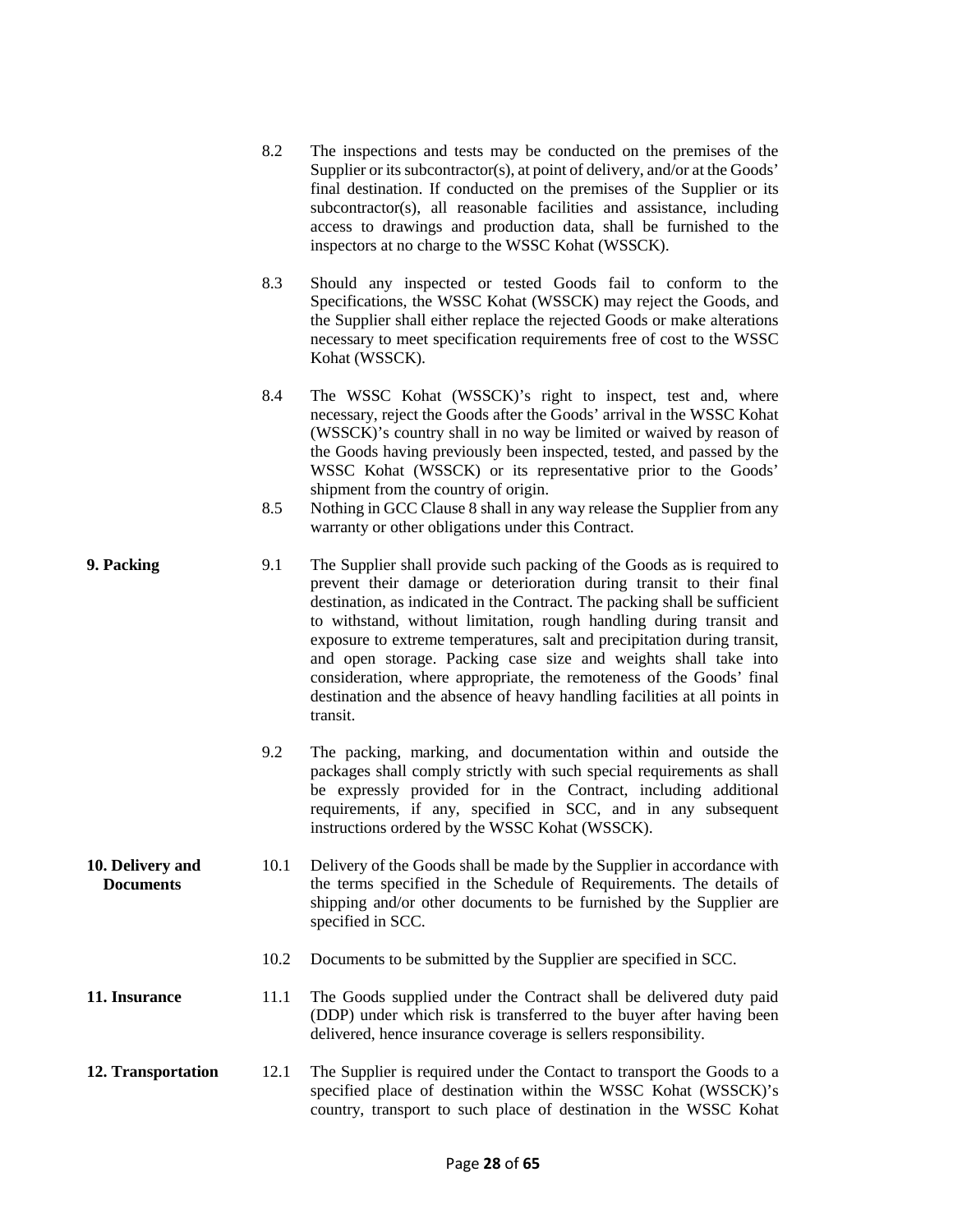(WSSCK)'s country, including insurance and storage, as shall be specified in the Contract, shall be arranged by the Supplier, and related costs shall be included in the Contract Price.

- **13. Incidental Services** 13.1 The Supplier may be required to provide any or all of the following services, including additional services, if any, specified in SCC:
	- a. performance or supervision of on-site assembly and/or start-up of the supplied Goods;
	- b. furnishing of tools required for assembly and / or maintenance of the supplied Goods;
	- c. furnishing of a detailed operations and maintenance manual for each appropriate unit of the supplied Goods;
	- d. performance or supervision or maintenance and/or repair of the supplied Goods, for a period of time agreed by the parties, provided that this service shall not relieve the Supplier of any warranty obligations under this Contract; and
	- e. training of the WSSC Kohat (WSSCK)'s personnel, at the Supplier's plant and/or on-site, in assembly, start-up, operation, maintenance, and/or repair of the supplied Goods.
	- 13.2 Prices charged by the Supplier for incidental services, if not included in the Contract Price for the Goods, shall be agreed upon in advance by the parties and shall not exceed the prevailing rates charged for other parties by the Supplier for similar services.
- **14. Spare Parts** 14.1 As specified in SCC, the Supplier may be required to provide any or all of the following materials, notifications, and information pertaining to spare parts manufactured or distributed by the Supplier:
	- a. such spare parts as the WSSC Kohat (WSSCK) may elect to purchase from the Supplier, provided that this election shall not relieve the Supplier of any warranty obligations under the Contract; and
	- b. in the event of termination of production of the spare parts:
		- i. advance notification to the WSSC Kohat (WSSCK) of the pending termination, in sufficient time to permit the WSSC Kohat (WSSCK) to procure needed requirements;
		- ii. following such termination, furnishing at no cost to the WSSC Kohat (WSSCK), the blueprints, drawings, and specifications of the spare parts, if requested.
- **15. Warranty** 15.1 The Supplier warrants that the Goods supplied under the Contract are new, unused, of the most recent or current models, and that they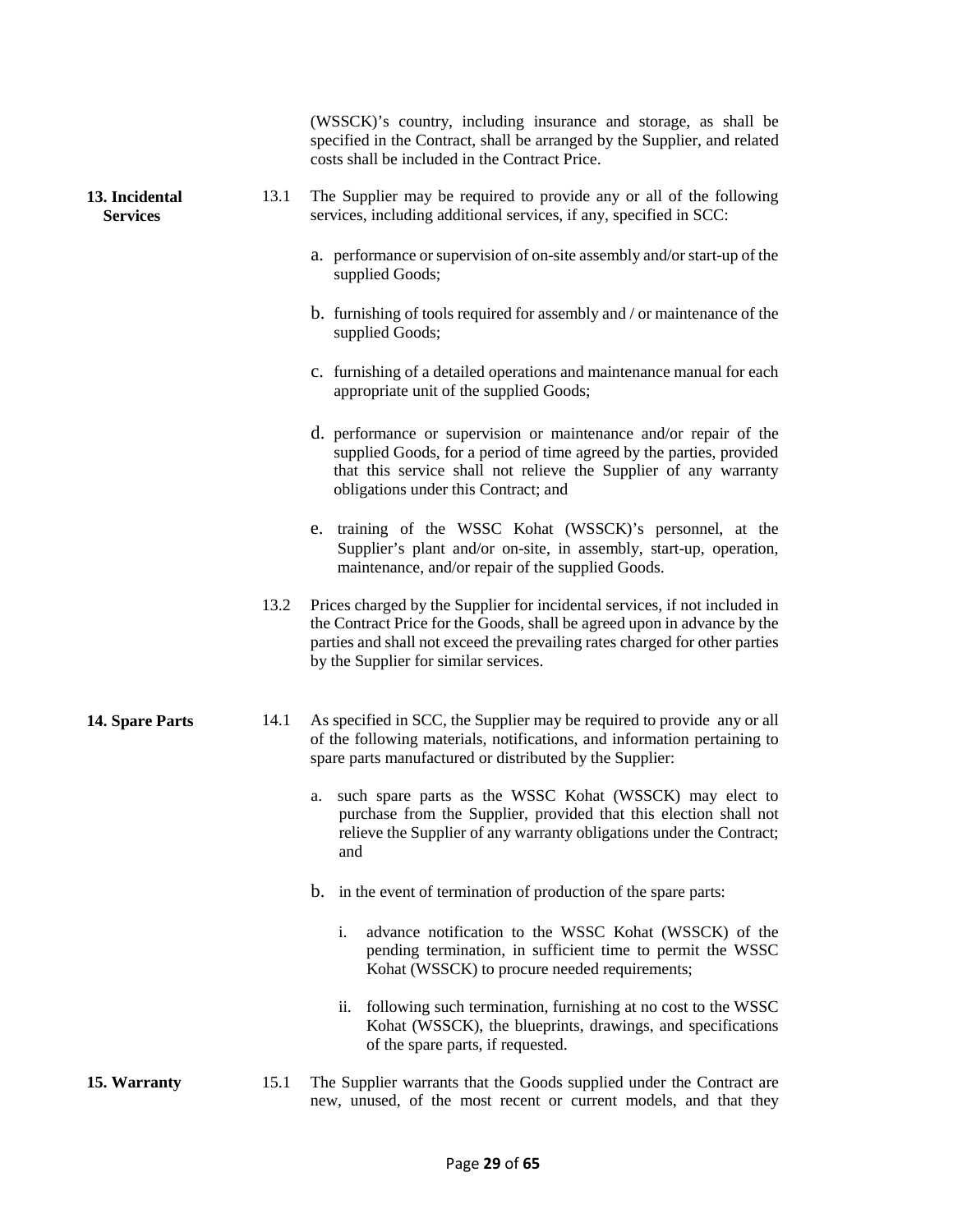incorporate all recent improvements in design and materials unless provided otherwise in the Contract. The Supplier further warrants that all Goods supplied under this Contract shall have no defect, arising from design, materials, or workmanship (except when the design and/or material is required by the WSSC Kohat (WSSCK)'s specifications) or from any act or omission of the Supplier, that may develop under normal use of the supplied Goods in the conditions prevailing in the country of final destination.

- 15.2 This warranty shall remain valid for twelve (12) months after the Goods, or any portion thereof as the case may be, have been delivered to and accepted at the final destination indicated in the Contract, or for eighteen (18) months after the date of shipment from the port or place of loading in the source country, whichever period concludes earlier, unless specified otherwise in SCC.
- 15.3 The WSSC Kohat (WSSCK) shall promptly notify the Supplier in writing of any claims arising under this warranty.
- 15.4 Upon receipt of such notice, the Supplier shall, within the period specified in SCC and with all reasonable speed, repair or replace the defective Goods or parts thereof, without costs to the WSSC Kohat (WSSCK).
- 15.5 If the Supplier, having been notified, fails to remedy the defect(s) within the period specified in SCC, within a reasonable period, the WSSC Kohat (WSSCK) may proceed to take such remedial action as may be necessary, at the Supplier's risk and expense and without prejudice to any other rights which the WSSC Kohat (WSSCK) may have against the Supplier under the Contract.

| 16. Payment | The method and conditions of payment to be made to the Supplier under |
|-------------|-----------------------------------------------------------------------|
|             | this Contract shall be specified in SCC.                              |

- 16.2 The Supplier's request(s) for payment shall be made to the WSSC Kohat (WSSCK) in writing, accompanied by an invoice describing, as appropriate, the Goods delivered and Services performed, and by documents submitted pursuant to GCC Clause 10, and upon fulfillment of other obligations stipulated in the Contract.
- 16.3 Payments shall be made promptly by the WSSC Kohat (WSSCK), but in no case later than sixty (60) days after submission of an invoice or claim by the Supplier.
- 16.4 The currency of payment is Pak. Rupees.
- **17. Prices** 17.1 Prices charged by the Supplier for Goods delivered and Services performed under the Contract shall not vary from the prices quoted by the Supplier in its bid, with the exception of any price adjustments authorized in SCC or in the WSSC Kohat (WSSCK)'s request for bid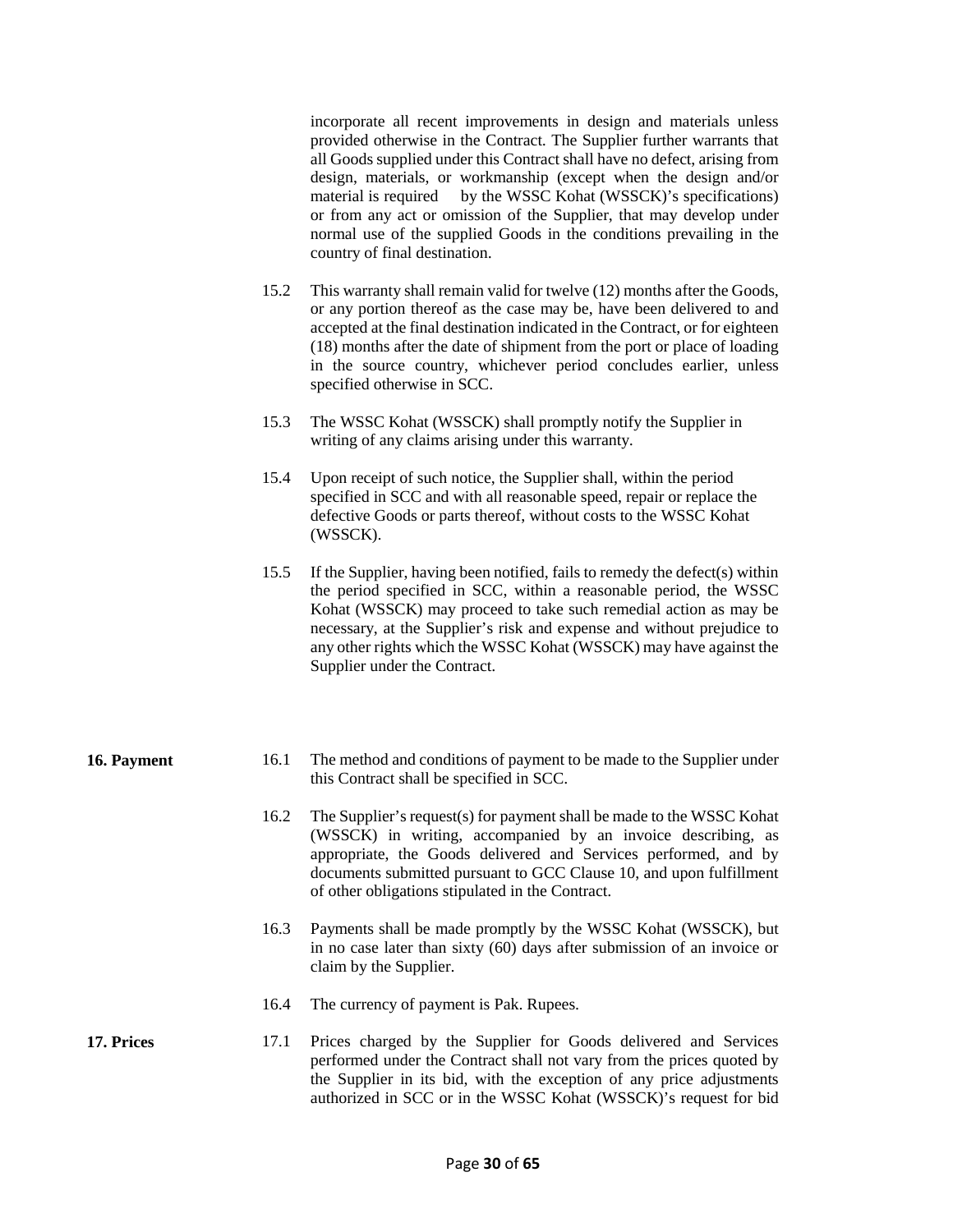|                                                       |      | validity extension, as the case may be.                                                                                                                                                                                                                                                                                                                                                                                                                                                                                                                                                                                                                                 |
|-------------------------------------------------------|------|-------------------------------------------------------------------------------------------------------------------------------------------------------------------------------------------------------------------------------------------------------------------------------------------------------------------------------------------------------------------------------------------------------------------------------------------------------------------------------------------------------------------------------------------------------------------------------------------------------------------------------------------------------------------------|
| 18. Change Orders                                     | 18.1 | The WSSC Kohat (WSSCK) may at any time, by a written order given<br>o the Supplier pursuant to GCC Clause 31, make changes within the<br>general scope of the Contract in any one or more of the following:                                                                                                                                                                                                                                                                                                                                                                                                                                                             |
|                                                       |      | drawings, designs, or specifications, where Goods to be furnished<br>a.<br>under the Contract are to be specifically manufactured for the<br>WSSC Kohat (WSSCK);                                                                                                                                                                                                                                                                                                                                                                                                                                                                                                        |
|                                                       |      | b. the method of shipment or packing;                                                                                                                                                                                                                                                                                                                                                                                                                                                                                                                                                                                                                                   |
|                                                       |      | the place of delivery; and/or<br>$c_{\cdot}$<br>d. the Services to be provided by the Supplier.                                                                                                                                                                                                                                                                                                                                                                                                                                                                                                                                                                         |
|                                                       | 18.2 | If any such change causes an increase or decrease in the cost of, or the<br>time required for, the Supplier's performance of any provisions under<br>the Contract, an equitable adjustment shall be made in the Contract Price<br>or delivery schedule, or both, and the Contract shall accordingly be<br>amended. Any claims by the Supplier for adjustment under this clause<br>must be asserted within thirty (30) days from the date of the Supplier's<br>receipt of the WSSC Kohat (WSSCK)'s change order.                                                                                                                                                         |
| 19. Contract<br><b>Amendments</b>                     | 19.1 | Subject to GCC Clause 18, no variation in or modification of the terms<br>of the Contract shall be made except by written amendment signed by<br>the parties.                                                                                                                                                                                                                                                                                                                                                                                                                                                                                                           |
| 20. Assignment                                        | 20.1 | The Supplier shall not assign, in whole or in part, its obligations to<br>perform under this Contract, except with the WSSC Kohat (WSSCK)'s<br>prior written consent.                                                                                                                                                                                                                                                                                                                                                                                                                                                                                                   |
| 21. Subcontracts                                      | 21.1 | The Supplier shall notify the WSSC Kohat (WSSCK) in writing of all<br>subcontracts awarded under this Contract if not already specified in the<br>bid. Such notification, in the original bid or later, shall not relieve the<br>Supplier from any liability or obligation under the Contract.                                                                                                                                                                                                                                                                                                                                                                          |
|                                                       | 21.2 | Subcontracts must comply with the provisions of GCC Clause 3.                                                                                                                                                                                                                                                                                                                                                                                                                                                                                                                                                                                                           |
| 22. Delays in the<br>Supplier's<br><b>Performance</b> | 22.1 | Delivery of the Goods and performance of Services shall be made by the<br>Supplier in accordance with the time schedule prescribed by the WSSC<br>Kohat (WSSCK) in the Schedule of Requirements.                                                                                                                                                                                                                                                                                                                                                                                                                                                                        |
|                                                       | 22.2 | If at any time during performance of the Contract, the Supplier or its<br>subcontractor(s) should encounter conditions impeding timely delivery<br>of the Goods and performance of Services, the Supplier shall promptly<br>notify the WSSC Kohat (WSSCK) in writing of the fact of the delay, its<br>likely duration and its cause(s). As soon as practicable after receipt of<br>the Supplier's notice, the WSSC Kohat (WSSCK) shall evaluate the<br>situation and may at its discretion extend the Supplier's time for<br>performance, with or without liquidated damages, in which case the<br>extension shall be ratified by the parties by amendment of Contract. |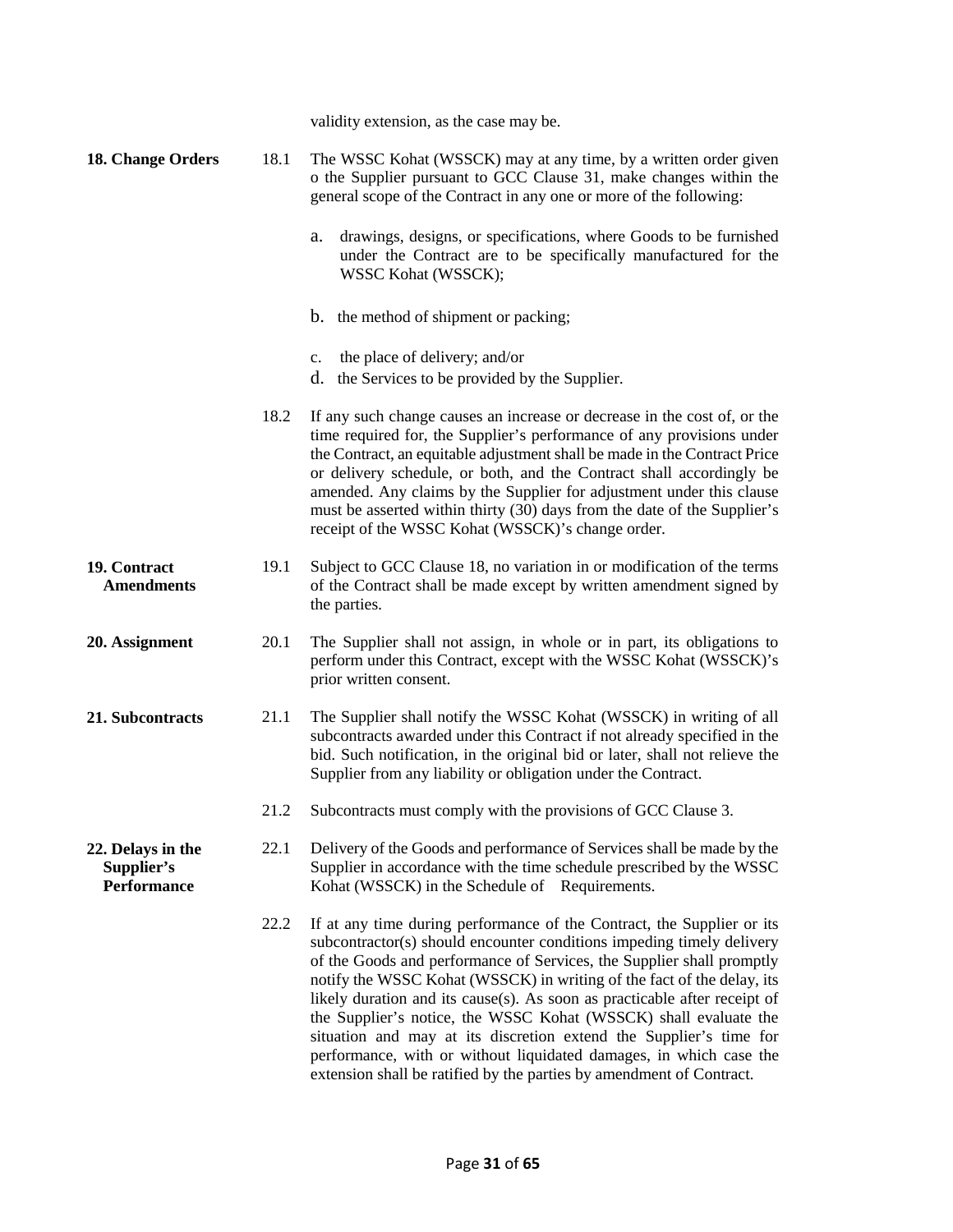- 22.3 Except as provided under GCC Clause 25, a delay by the Supplier in the performance of its delivery obligations shall render the Supplier liable to the imposition of liquidated damages pursuant to GCC Clause 23, unless an extension of time is agreed upon pursuant to GCC Clause 22.2 without the application of liquidated damages.
- **23. Liquidated Damages** 2.31 Subject to GCC Clause 25, if the Supplier fails to deliver any or all of the Goods or to perform the Services within the period(s) specified in the Contract, the WSSC Kohat (WSSCK) shall, without prejudice to its other remedies under the Contract, deduct from the Contract Price, as liquidated damages, a sum equivalent to the percentage specified in SCC of the delivered price of the delayed Goods or unperformed Services for each week or part thereof of delay until actual delivery or performance, up to a maximum deduction of the percentage specified in SCC. Once the maximum is reached, the WSSC Kohat (WSSCK) may consider termination of the Contract pursuant to GCC Clause 24.
- **24. Termination for Default** 24.1 The WSSC Kohat (WSSCK), without prejudice to any other remedy for breach of Contract, by written notice of default sent to the Supplier, may terminate this Contract in whole or in part:
	- a. if the Supplier fails to deliver any or all of the Goods within the period(s) specified in the Contract, or within any extension thereof granted by the WSSC Kohat (WSSCK) pursuant to GCC Clause 22; or
	- b. if the Supplier fails to perform any other obligation(s) under the Contract.
	- c. if the Supplier, in the judgment of the WSSC Kohat (WSSCK) has engaged in corrupt or fraudulent practices in competing for or in executing the Contract.

For the purpose of this clause:

"corrupt practice" means the offering, giving, receiving or soliciting of any thing of value to influence the action of a public official in the procurement process or in contract execution.

"fraudulent practice" means a misrepresentation of facts in order to influence a procurement process or the execution of a contract to the detriment of the Borrower, and includes collusive practice among Bidders (prior to or after bid submission) designed to establish bid prices at artificial non-competitive levels and to deprive the Borrower of the benefits of free and open competition.

24.2 In the event the WSSC Kohat (WSSCK) terminates the Contract in whole or in part, pursuant to GCC Clause 24.1, the Procuring agency may procure, upon such terms and in such manner as it deems appropriate, Goods or Services similar to those undelivered, and the Supplier shall be liable to the WSSC Kohat (WSSCK) for any excess costs for such similar Goods or Services. However, the Supplier shall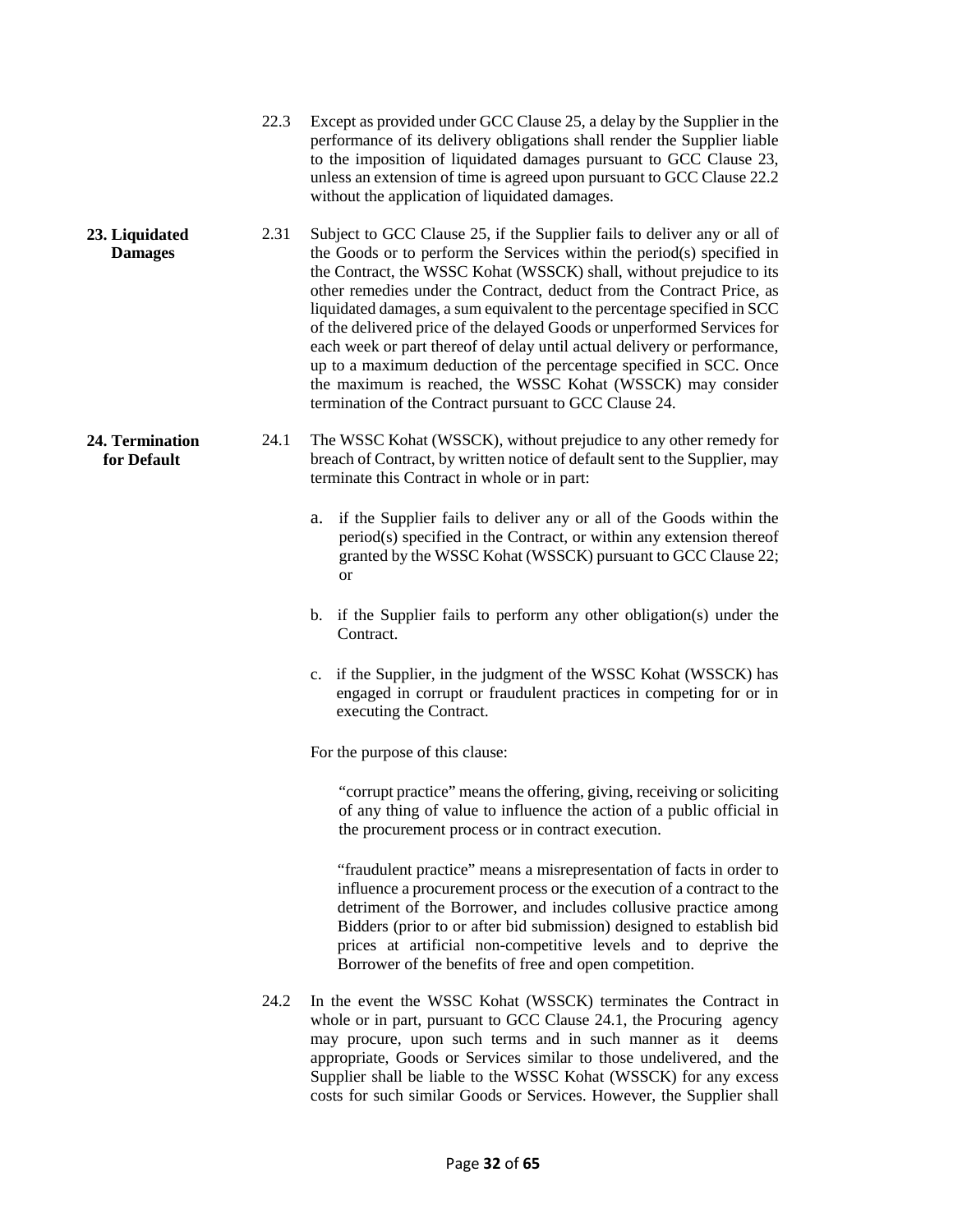continue performance of the Contract to the extent not terminated.

- **25. Force Majeure** 25.1 Notwithstanding the provisions of GCC Clauses 22, 23, and 24, the Supplier shall not be liable for forfeiture of its security, liquidated damages, or termination for default if and to the extent that its delay in performance or other failure to perform its obligations under the Contract is the result of an event of Force Majeure.
	- 25.2 For purposes of this clause, "Force Majeure" means an event beyond the control of the Supplier and not involving the Supplier's fault or negligence and not foreseeable. Such events may include, but are not restricted to, acts of the WSSC Kohat (WSSCK) in its sovereign capacity, wars or revolutions, fires, floods,Weather, epidemics, quarantine restrictions, and freight embargoes.
	- 25.3 If a Force Majeure situation arises, the Supplier shall promptly notify the WSSC Kohat (WSSCK) in writing of such condition and the cause thereof. Unless otherwise directed by the WSSC Kohat (WSSCK) in writing, the Supplier shall continue to perform its obligations under the Contract as far as is reasonably practical, and shall seek all reasonable alternative means for performance not prevented by the Force Majeure event.
- **26. Termination for Insolvency** 26.1 The WSSC Kohat (WSSCK) may at any time terminate the Contract by giving written notice to the Supplier if the Supplier becomes bankrupt or otherwise insolvent. In this event, termination will be without compensation to the Supplier, provided that such termination will not prejudice or affect any right of action or remedy which has accrued or will accrue thereafter to the WSSC Kohat (WSSCK).
- **27. Termination for Convenience** 27.1 The WSSC Kohat (WSSCK), by written notice sent to the Supplier, may terminate the Contract, in whole or in part, at any time for its convenience. The notice of termination shall specify that termination is for the WSSC Kohat (WSSCK)'s convenience, the extent to which performance of the Supplier under the Contract is terminated, and the date upon which such termination becomes effective.
	- 27.2 The Goods that are complete and ready for shipment within thirty (30) days after the Supplier's receipt of notice of termination shall be accepted by the WSSC Kohat (WSSCK) at the Contract terms and prices. For the remaining Goods, the WSSC Kohat (WSSCK) may elect:
		- a. to have any portion completed and delivered at the Contract terms and prices; and/or
		- b. to cancel the remainder and pay to the Supplier an agreed amount for partially completed Goods and Services and for materials and parts previously procured by the Supplier.
- **28. Resolution of Disputes** 28.1 The WSSC Kohat (WSSCK) and the Supplier shall make every effort to resolve amicably by direct informal negotiation any disagreement or dispute arising between them under or in connection with the Contract.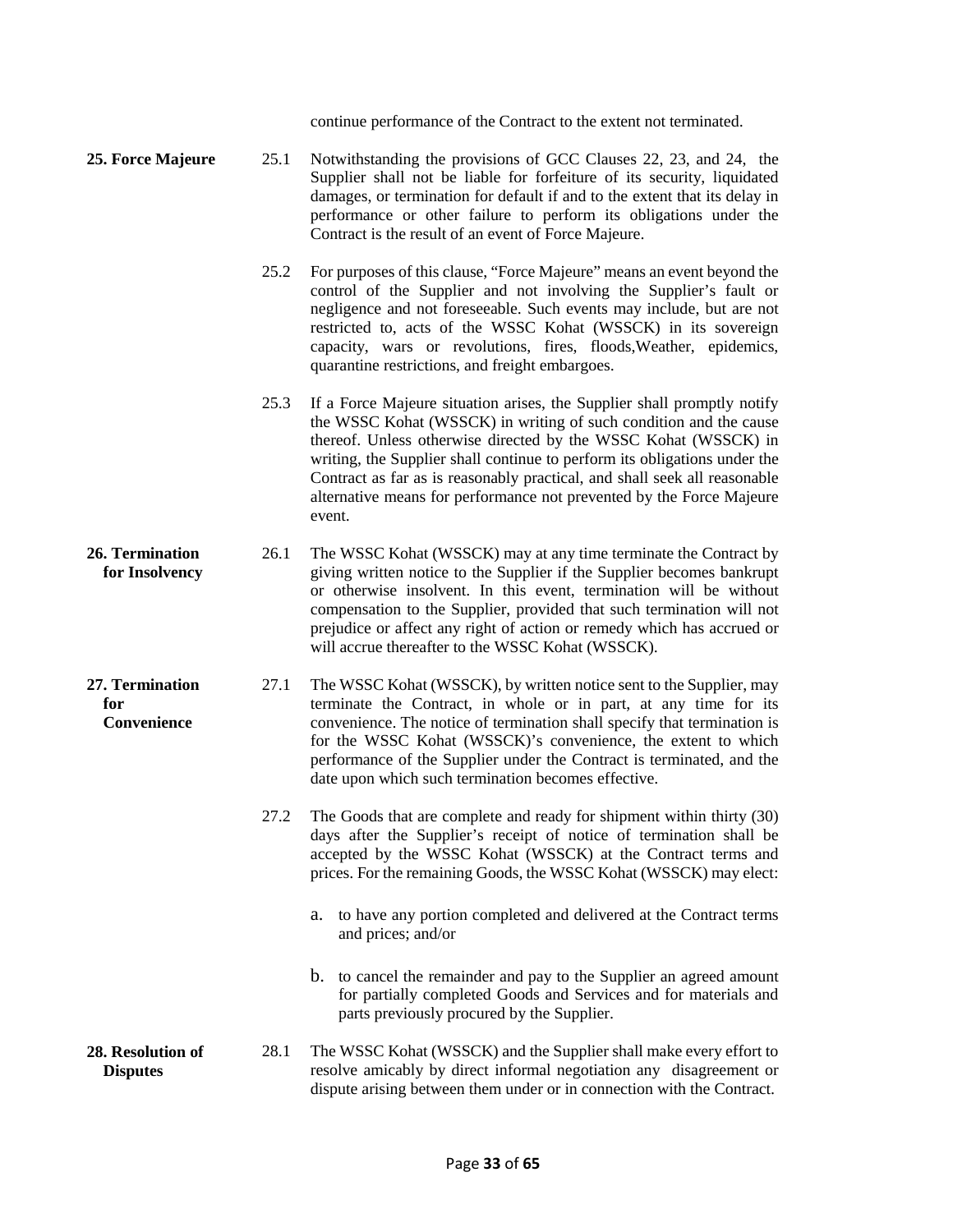|                                | 28.2 | If, after thirty (30) days from the commencement of such informal<br>negotiations, the WSSC Kohat (WSSCK) and the Supplier have been<br>unable to resolve amicably a Contract dispute, either party may require<br>that the dispute be referred for resolution to the formal mechanisms<br>specified in SCC. These mechanisms may include, but are not restricted<br>to, conciliation mediated by a third party, adjudication in an agreed<br>manner and/or arbitration. |
|--------------------------------|------|--------------------------------------------------------------------------------------------------------------------------------------------------------------------------------------------------------------------------------------------------------------------------------------------------------------------------------------------------------------------------------------------------------------------------------------------------------------------------|
| 29. Governing<br>Language      | 29.1 | The Contract shall be written in the language specified in SCC. Subject<br>to GCC Clause 30, the version of the Contract written in the specified<br>language shall govern its interpretation. All correspondence and other<br>documents pertaining to the Contract which are exchanged by the parties<br>shall be written in the same language.                                                                                                                         |
| 30. Applicable<br>Law          | 30.1 | The Contract shall be interpreted in accordance with the laws of the<br>WSSC Kohat (WSSCK)'s country, unless otherwise specified in SCC.                                                                                                                                                                                                                                                                                                                                 |
| 31. Notices                    | 31.1 | Any notice given by one party to the other pursuant to this Contract shall<br>be sent to the other party in writing or by cable, telex, or facsimile and<br>confirmed in writing to the other party's address specified in SCC.                                                                                                                                                                                                                                          |
|                                | 31.2 | A notice shall be effective when delivered or on the notice's effective<br>date, whichever is later.                                                                                                                                                                                                                                                                                                                                                                     |
| 32. Taxes and<br><b>Duties</b> | 32.1 | Supplier shall be entirely responsible for all taxes, duties, license fees,<br>etc., incurred until delivery of the contracted Goods to the WSSC Kohat<br>(WSSCK).                                                                                                                                                                                                                                                                                                       |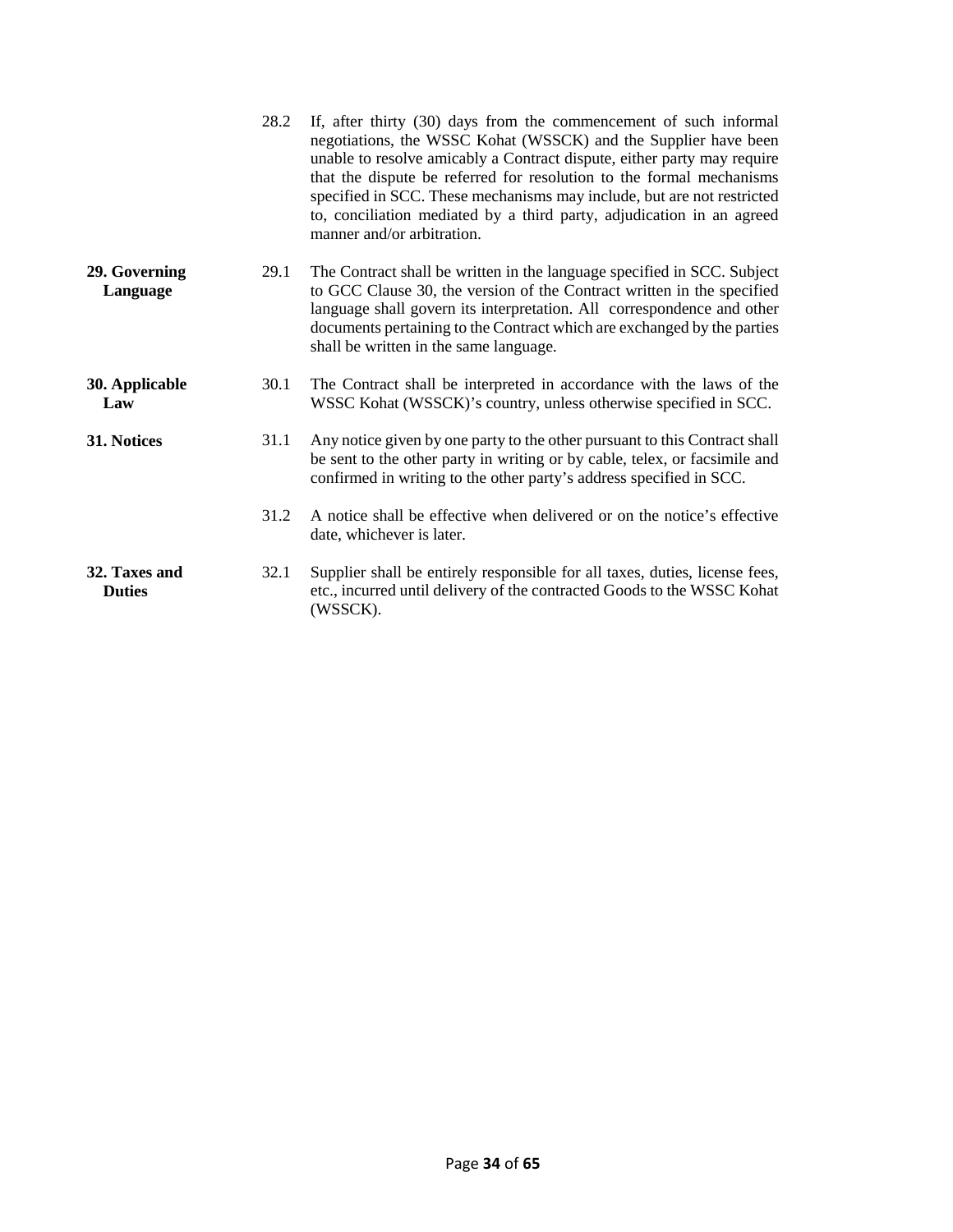### **PART TWO (PROCUREMENT SPECIFIC PROVISIONS)**

- Invitation for Bids (IFB)
- Bid Data Sheet (BDS)
- Special Conditions of Contract (SCC)
- Schedule of Requirements
- Technical Specifications
- Sample Forms
- Technical Criteria
- Eligibility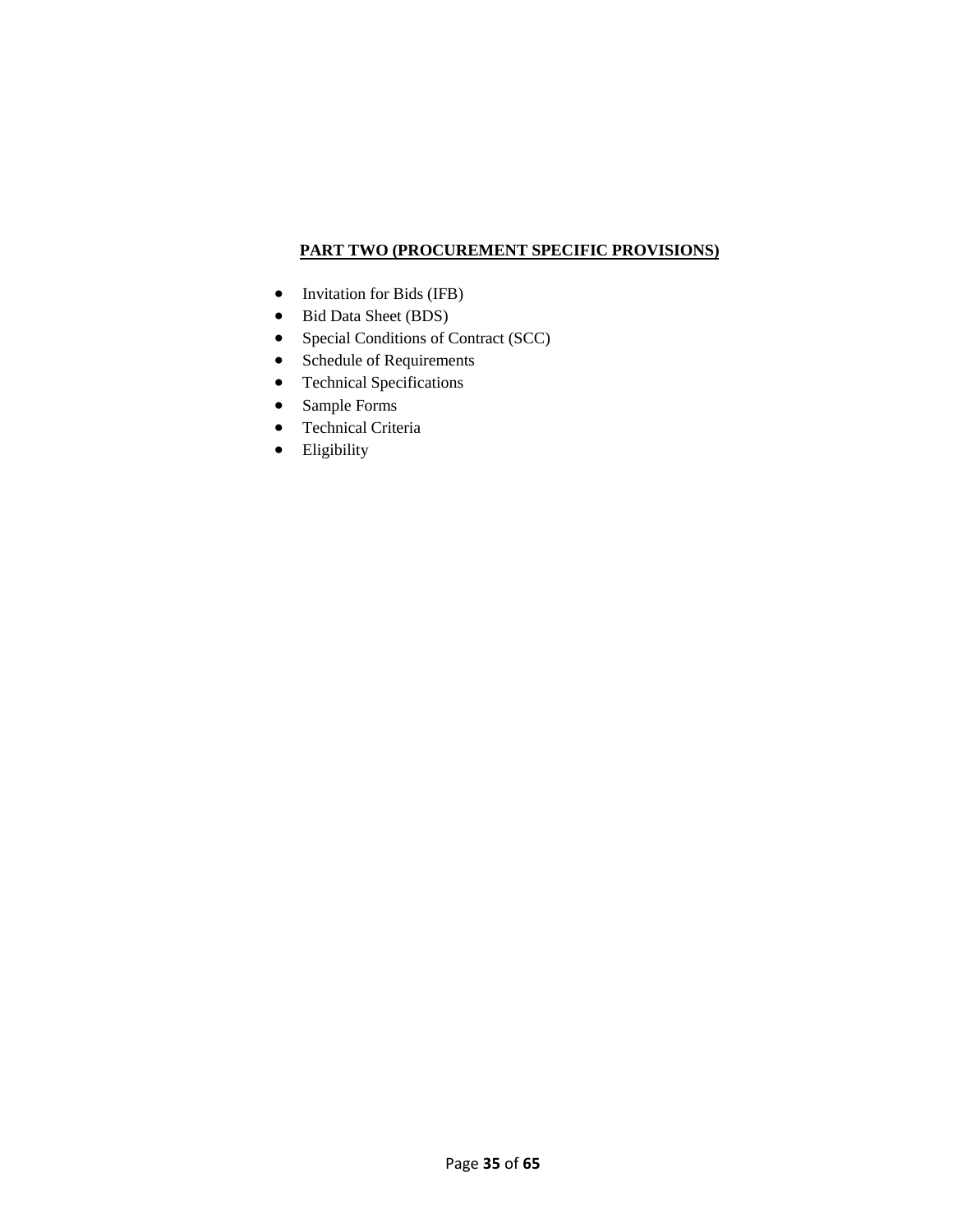### Preface

These Bidding Documents have been prepared for use by procuring agencies in the procurement of goods through National Competitive Bidding (NCB).

In order to simplify the preparation of bidding documents for each procurement, the Bidding Documents are grouped in two parts based on provisions which are fixed and that which are specific for each procurement. Provisions which are intended to be used unchanged are in Part one, which includes Section I, Instructions to Bidders, and Section II,General Conditions of Contract. Data and provisions specific to each procurement and contract are included in Part Two which includes Section II, Bid Data Sheet; Section III, Special Conditions of Contract; Section IV, Schedule of Requirements; Section V, Technical Specifications; and the forms to be used in Section I, Invitation for Bids, and Section VI, Sample Forms.

This is Part Two and contains data and provisions specific to each procurement. Care should be taken to check the relevance of the provisions of the Bidding Documents against the requirements of the specific goods to be procured. The following general directions should be observed when using the documents. In addition, each section is prepared with notes intended only as information for the WSSC Kohat (WSSCK) or the person drafting the bidding documents. They shall not be included in the final documents, except for the notes introducing Section VI, Forms, where the information is useful for the Bidder.

- a. Specific details, such as the "name of the WSSC Kohat (WSSCK)" and "address for bid submission," should be furnished in the Invitation for Bids, in the Bid Data Sheet, and in the Special Conditions of Contract. The final documents should contain neither blank spaces nor options.
- b. Amendments, if any, to the Instructions to Bidders and to the General Conditions of Contract should be made through the Bid Data Sheet and the Special Conditions of Contract, respectively.
- c. Footnotes or notes in italics included in the Invitation for Bids, Bid Data Sheet, Special Conditions of Contract, and in the Schedule of Requirements are not part of the text of the document, although they contain instructions that the WSSC Kohat (WSSCK) should strictly follow. The final document should contain no footnotes.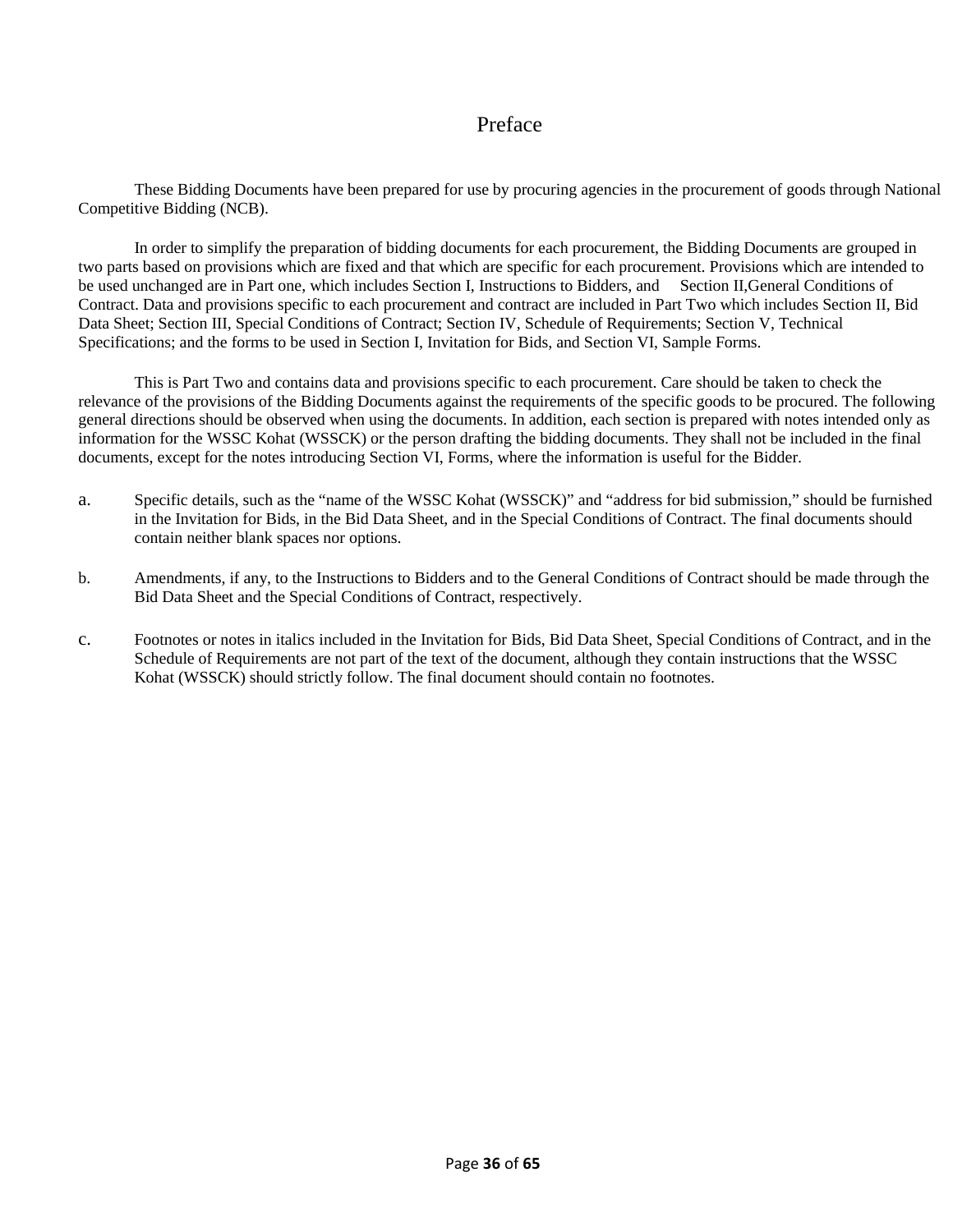- d. The criteria for bid evaluation and the various methods of evaluation in the Instructions to Bidders (Clauses 25.3 and 25.4, respectively) should be carefully reviewed. Only those that are selected to be used for the procurement in question should be retained and expanded, as required, in the Bid Data Sheet or in the Technical Specifications, as appropriate. The criteria that are not applicable should be deleted from the Bid Data Sheet.
- e. Clauses included in the Special Conditions of Contract are illustrative of the provisions that should be drafted specifically by the WSSC Kohat (WSSCK) for each procurement.
- f. The forms provided in Section VI should be completed by the Bidder or the Supplier; the footnotes in these forms should remain, since they contain instructions which the Bidder or the Supplier should follow.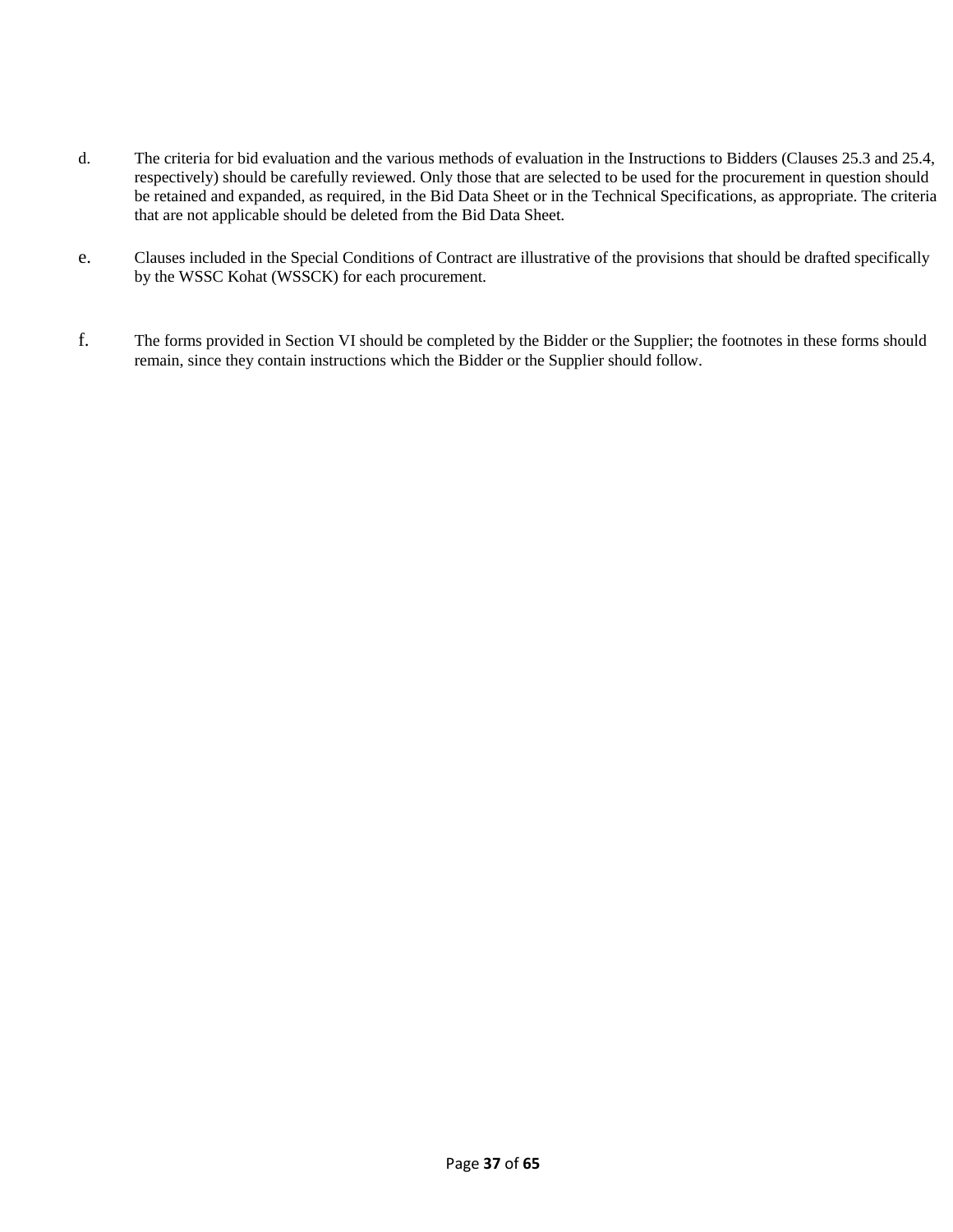| <b>SectionI. Invitation for Bids</b>               | 39        |
|----------------------------------------------------|-----------|
| <b>Section II. Bid Data Sheet</b>                  | 40        |
| <b>Section III. Special Conditions of Contract</b> | 44        |
| Table of clauses                                   | 45        |
| <b>Section IV. Schedule of Requirements</b>        | $51 - 52$ |
| <b>Section V. Technical Specifications</b>         | 53        |
| <b>Section VI. Sample Forms</b>                    | 56        |
| Sample Forms                                       | 80        |
| 1. Technical Evaluation Criteria                   | 82        |
| 2. Bid form and Price Schedules                    | 85        |
| 3. Bid Security Form                               | 86        |
| 4. Contract Form                                   | 87        |
| 6. Bank Guarantee for Advance Payment              | 89        |
| 7. Manufacturer's Authorization Form               | 90        |
| 8. Integrity Pact                                  | 91        |

## Table of Contents - Part Two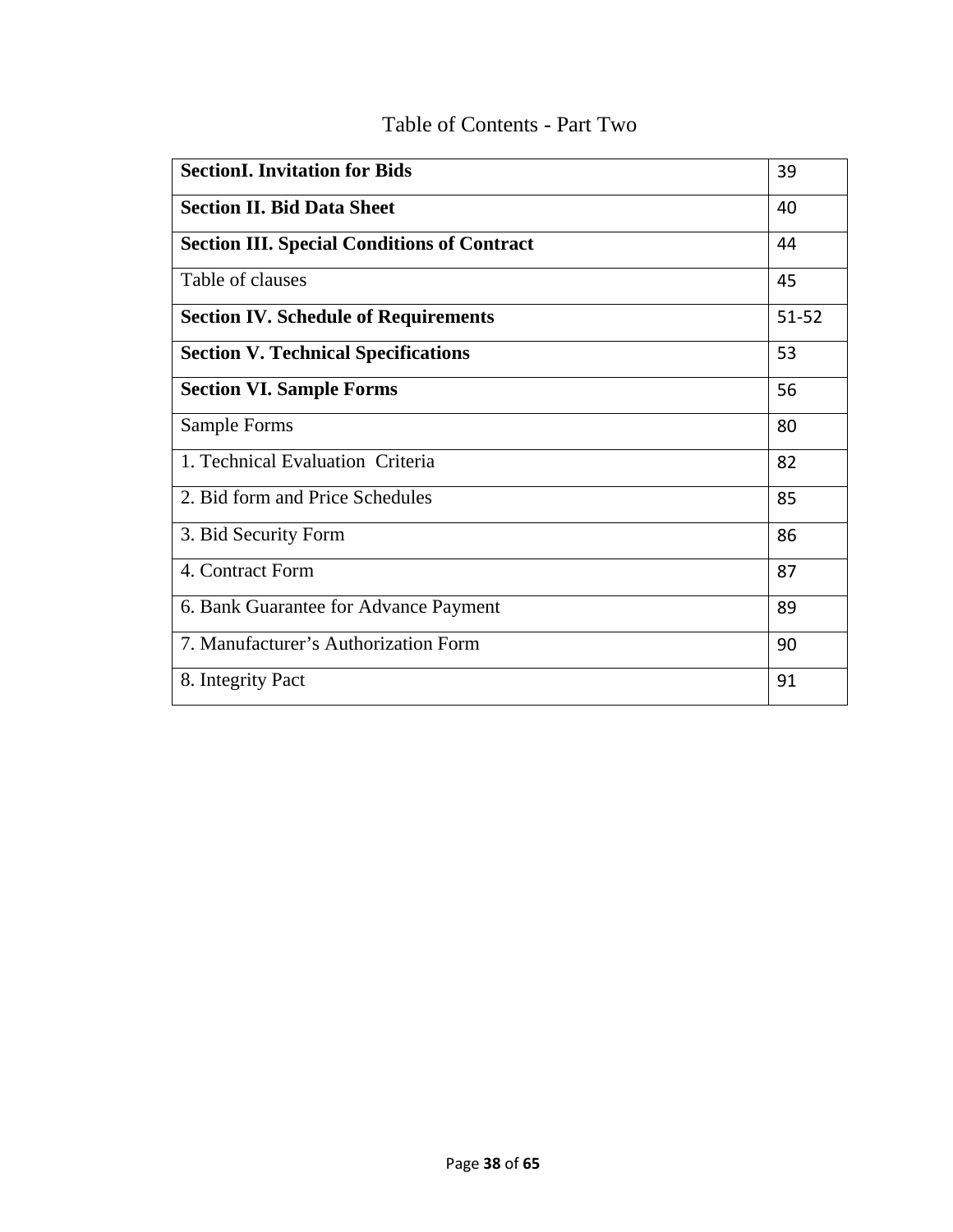## Part Two SectionI. Invitation for Bids

#### Notes on the Invitation for Bids

The Invitation for Bids (IFB) shall be issued as an advertisement in at least three newspaper of general circulation in the Province of Khyber Pakhtunkhwa or Authorities web site as the case may be, allowing at least fifteen days for NCB and forty five days(45) ICB for bid preparation and submission ;

The Invitation for Bids provides information that enables interested bidders to decide whether to participate. Apart from the essential items listed in the Standard Bidding Documents (SBD), the Invitation for Bids should also indicate any important bid evaluation criteria or qualification requirement (for example, a requirement for a minimum level of experience in manufacturing a similar type of goods for which the Invitation for Bids is issued) and that the bidders should give their best and final prices as no negotiations are allowed.

The Invitation for Bids should be incorporated into the bidding documents. The information contained in the Invitation for Bids must conform to the bidding documents and in particular to the relevant information in the Bid Data Sheet.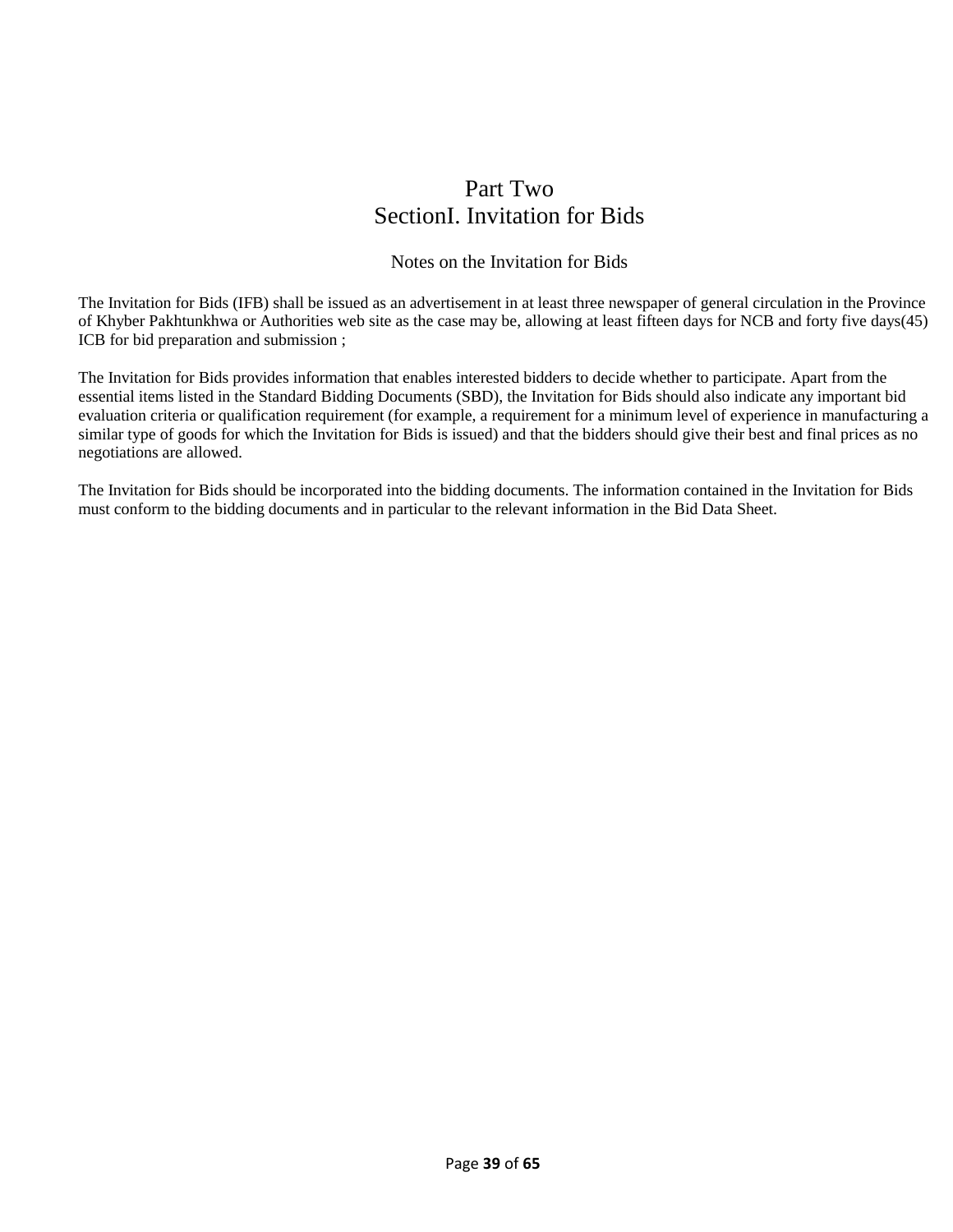## Section II. Bid Data Sheet

### Notes on the Bid Data Sheet

Section II is intended to assist the WSSC Kohat (WSSCK) in providing the specific information in relation to corresponding clauses in the Instructions to Bidders included in Part one Section I, and has to be prepared for each specific procurement.

The WSSC Kohat (WSSCK) should specify in the Bid Data Sheet information and requirements specific to the circumstances of the WSSC Kohat (WSSCK), the processing of the procurement, the applicable rules regarding bid price and currency, and the bid evaluation criteria that will apply to the bids. In preparing Section II, the following aspects should be checked:

- a. Information that specifies and complements provisions of Part One Section I must be incorporated.
- b. Amendments and/or supplements, if any, to provisions of Part One Section I as necessitated by the circumstances of the specific procurement, must also be incorporated.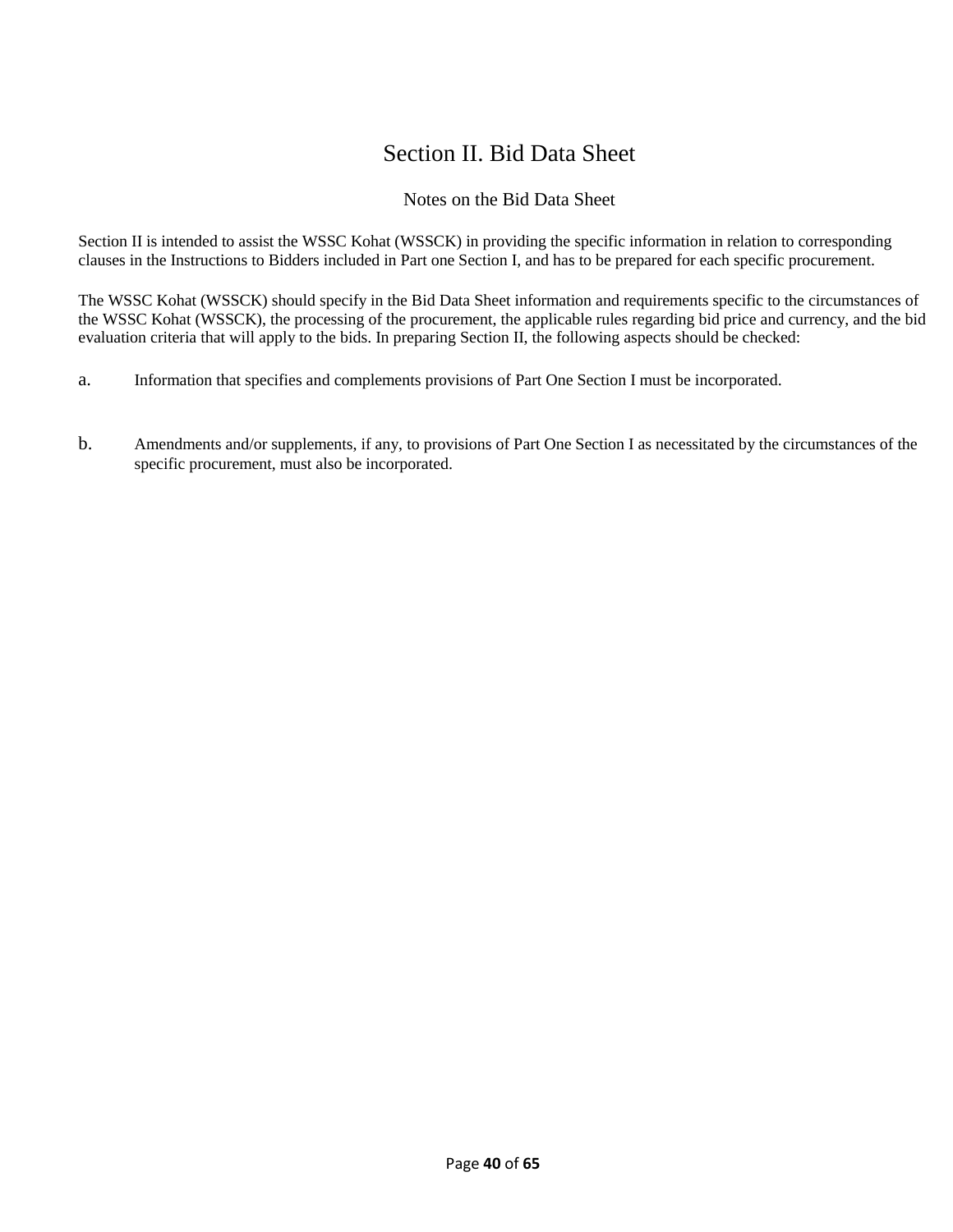### **Bid Data Sheet**

The following specific data for the goods to be procured shall complement, supplement, or amend the provisions in the Instructions to Bidders (ITB) Part One. Whenever there is a conflict, the provisions herein shall prevail over those in ITB.

*[Instructions for completing the Bid Data Sheet are provided, as needed, in the notes in italics mentioned for the relevant ITB Clauses.]*

| <b>Introduction</b> |                                                                                                                                                                                                                                                                                             |  |
|---------------------|---------------------------------------------------------------------------------------------------------------------------------------------------------------------------------------------------------------------------------------------------------------------------------------------|--|
| <b>ITB 1.1</b>      | Name of WSSC Kohat (WSSCK): WSSC Kohat                                                                                                                                                                                                                                                      |  |
| <b>ITB 1.1</b>      | Loan or credit or Project allocation number.<br>Loan or credit or Project allocation amount.<br>[when applicable]                                                                                                                                                                           |  |
| <b>ITB 1.1</b>      | Name of Project. Fabrication of Truck mounted Road washer 10,000<br>Liter                                                                                                                                                                                                                   |  |
| <b>ITB 1.1</b>      | Name of Contract. Fabrication of Truck mounted Road washer 10,000<br>Liter.                                                                                                                                                                                                                 |  |
| <b>ITB 4.1</b>      | Name of WSSC Kohat (WSSCK).<br><b>WSSC Kohat</b>                                                                                                                                                                                                                                            |  |
| <b>ITB 6.1</b>      | WSSC Kohat (WSSCK)'s WSSC Kohat                                                                                                                                                                                                                                                             |  |
| <b>ITB 8.1</b>      | Language of the bid. English                                                                                                                                                                                                                                                                |  |
|                     | <b>Bid Price and Currency Pak Rupees</b>                                                                                                                                                                                                                                                    |  |
| <b>ITB 11.2</b>     | The price quoted F.O.R WSSC Kohat included collection of chassis from<br>without extra additional charges                                                                                                                                                                                   |  |
| <b>ITB 11.5</b>     | The Price shall be fixed; WSSC Kohat                                                                                                                                                                                                                                                        |  |
|                     | <b>Preparation and Submission of Bids</b>                                                                                                                                                                                                                                                   |  |
| <b>ITB</b> 13.3 (d) | Qualification requirements.<br>1, Registered with FBR AND PEC codes.<br>2, 3-S Facility at Khyber Pakhtunkhwa Peshawar<br>3, well experience in last 3 years at least 3 contracts<br>4, performance certificates of similar items 5 users 3 years at least use<br>As per technical criteria |  |
| <b>ITB 14.3 (b)</b> | Spare parts required for 10 years on cost after warranty.                                                                                                                                                                                                                                   |  |
| <b>ITB 15.1</b>     | Amount of bid security. 2% in shape of call deposit only                                                                                                                                                                                                                                    |  |
| <b>ITB 16.1</b>     | Bid validity period. Up to 90 days                                                                                                                                                                                                                                                          |  |
| <b>ITB 17.1</b>     | Number of copies. One technical one financial                                                                                                                                                                                                                                               |  |
| <b>ITB</b> 18.2 (a) | Address for bid submission WSSC Kohat                                                                                                                                                                                                                                                       |  |
| <b>ITB 18.2 (b)</b> | IFB title and number.                                                                                                                                                                                                                                                                       |  |
| <b>ITB 19.1</b>     | Deadline for bid submission: As per NIT                                                                                                                                                                                                                                                     |  |
| <b>ITB 22.1</b>     | Time, date, and place for bid opening. As per NIT                                                                                                                                                                                                                                           |  |
|                     | <b>Bid Evaluation</b>                                                                                                                                                                                                                                                                       |  |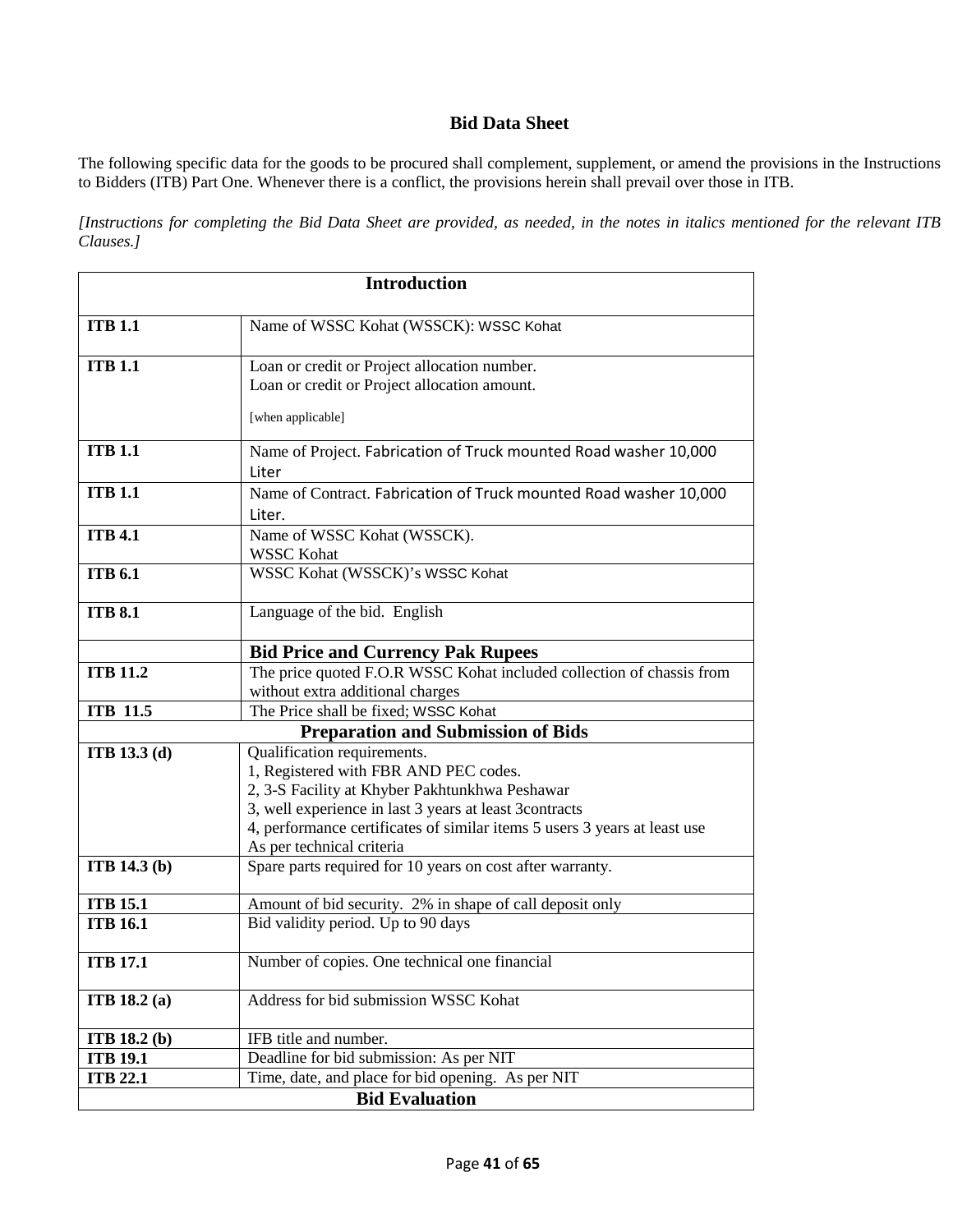| <b>ITB 25.3</b>          | Criteria for bid evaluation. Included in these documents                                                                                           |  |  |  |
|--------------------------|----------------------------------------------------------------------------------------------------------------------------------------------------|--|--|--|
|                          | <b>Technical Marks 70</b>                                                                                                                          |  |  |  |
|                          | Financial marks 30                                                                                                                                 |  |  |  |
|                          | Total 100 marks                                                                                                                                    |  |  |  |
|                          | Technical qualified bidders financial bid will be opened                                                                                           |  |  |  |
| <b>ITB</b> 25.4 (a)      | One option only.                                                                                                                                   |  |  |  |
|                          |                                                                                                                                                    |  |  |  |
| <b>ITB</b> 25.4 (b)      | Delivery schedule. 90-120 days                                                                                                                     |  |  |  |
| Option (i)               | adjustment expressed as a percentage, 15% if applicable                                                                                            |  |  |  |
|                          | <sub>or</sub>                                                                                                                                      |  |  |  |
| <b>Option</b> (ii)       | adjustment expressed in an amount in the currency of bid evaluation,                                                                               |  |  |  |
|                          | <sub>or</sub>                                                                                                                                      |  |  |  |
|                          | adjustment expressed in an amount in the currency of bid evaluation,                                                                               |  |  |  |
| <b>Option</b> (iii)      |                                                                                                                                                    |  |  |  |
|                          | $[A$ rate of one-half $(0.5)$ percent per week is a reasonable figure. The percentage of liquidated<br>damages specified in SCC should be higher.] |  |  |  |
| <b>ITB</b> 25.4 (c) (ii) | Deviation in payment schedule. Not applicable                                                                                                      |  |  |  |
|                          |                                                                                                                                                    |  |  |  |
|                          | Annual interest rate. Not applicable                                                                                                               |  |  |  |
| <b>ITB</b> 25.4 (d)      | Cost of spare parts. Not applicable                                                                                                                |  |  |  |
| <b>ITB 25.4 (e)</b>      | Spare parts and after sales service facilities in the Procuring                                                                                    |  |  |  |
|                          | agency's country.                                                                                                                                  |  |  |  |
| <b>ITB 25.4 (f)</b>      | Operating and maintenance costs. Not applicable                                                                                                    |  |  |  |
|                          |                                                                                                                                                    |  |  |  |
|                          | Factors for calculation of the life cycle cost:                                                                                                    |  |  |  |
|                          | (i) number of years for life cycle: 10 years minimum<br>(ii) operating costsNot applicable                                                         |  |  |  |
|                          | (iii)maintenance costsNot Applicable and                                                                                                           |  |  |  |
|                          | (iv) rate, as a percentage, to be used to discount all annual future<br>costs                                                                      |  |  |  |
|                          | calculated under (ii) and (iii) above to present value. Not Applicable                                                                             |  |  |  |
|                          |                                                                                                                                                    |  |  |  |
|                          | <b>Or</b>                                                                                                                                          |  |  |  |
|                          | Reference to the methodology specified in the Technical Specifications or                                                                          |  |  |  |
|                          | elsewhere in the bidding documents. Included                                                                                                       |  |  |  |
|                          | [The contractual liquidated damages specified in the SCC shall be higher than the evaluation<br>advantage.]                                        |  |  |  |
| <b>ITB</b> 25.4 $(g)$    | Performance and productivity of equipment. As per criteria                                                                                         |  |  |  |
| <b>ITB</b> 25.4 $(h)$    | Details on the evaluation method (As per criteria) or reference to the                                                                             |  |  |  |
|                          | TechnicalSpecifications (included).                                                                                                                |  |  |  |
| <b>ITB 25.4</b>          |                                                                                                                                                    |  |  |  |
| <b>Alternative</b>       | Specify the evaluation factors. Technical $70+$ financial $30=100$ As per<br>criteria                                                              |  |  |  |
|                          | <b>Contract Award</b>                                                                                                                              |  |  |  |
| <b>ITB 29.1</b>          | Percentage for quantity increase or decrease.as per KPPRA rules                                                                                    |  |  |  |
|                          |                                                                                                                                                    |  |  |  |
| Joint Venture 29.2       | Joint Venture<br>In order for a Joint Venture to qualify:                                                                                          |  |  |  |
|                          |                                                                                                                                                    |  |  |  |
|                          | (a)<br>At least one of the partners of joint venture shall satisfy                                                                                 |  |  |  |
|                          | 80% relevant experience criteria specified technical                                                                                               |  |  |  |
|                          | evaluation.                                                                                                                                        |  |  |  |
|                          |                                                                                                                                                    |  |  |  |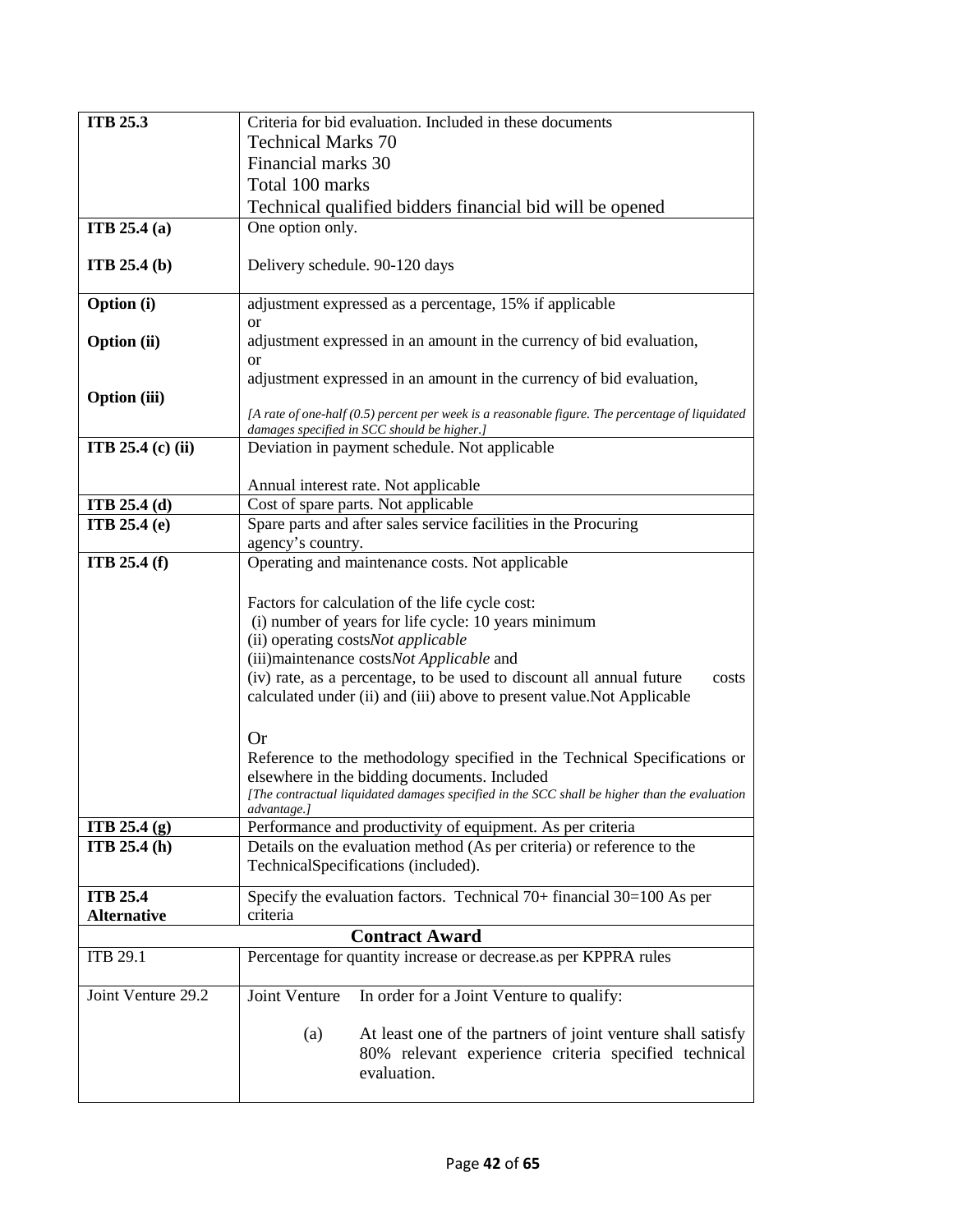| (b) | Joint venture, if any, shall be legally constituted and shall<br>meet the eligibility requirement                                                                                                                                                                                                                                                                                                                                                                                                                                                                                                              |
|-----|----------------------------------------------------------------------------------------------------------------------------------------------------------------------------------------------------------------------------------------------------------------------------------------------------------------------------------------------------------------------------------------------------------------------------------------------------------------------------------------------------------------------------------------------------------------------------------------------------------------|
| (c) | All partners of the joint venture shall at all times and<br>under all circumstances be liable jointly and severally to<br>Employer for the execution of the entire Contract in<br>accordance with the Contract terms and conditions and a<br>statement to this effect shall be included in the<br>authorization mentioned under para (f) below as well as<br>in the Form of Bid and Form of Contract Agreement (in<br>case of a successful bidder).                                                                                                                                                            |
| (d) | The Form of Bid, and in the case of successful bidder,<br>the Form of Contract Agreement, shall be signed so as to<br>be legally binding on all partners.                                                                                                                                                                                                                                                                                                                                                                                                                                                      |
| (e) | One of the joint venture partners shall be nominated as<br>being in-charge and this authorization shall be evidenced<br>by submitting a power of attorney signed by legally<br>authorized signatories of all the joint venture partners.                                                                                                                                                                                                                                                                                                                                                                       |
| (f) | The partner-in-charge shall be authorized to incur<br>liabilities, receive payments and receive instructions for<br>and on behalf of any or all partners of the joint venture.                                                                                                                                                                                                                                                                                                                                                                                                                                 |
|     | A copy of the legal agreement entered into by the joint venture partners<br>shall be submitted with the bid stating the conditions under which it will<br>function, its period of duration, the persons authorized to represent and<br>obligate it and which persons will be directly responsible for due<br>performance of the Contract and can give valid receipts on behalf of the<br>joint venture, the proportionate participation of the several firms<br>forming the joint venture, and any other information necessary to permit<br>a full appraisal of its functioning. No amendments / modifications |
|     | whatsoever in the joint venture agreement shall be agreed to between<br>the joint venture partner without prior written consent of the Employer                                                                                                                                                                                                                                                                                                                                                                                                                                                                |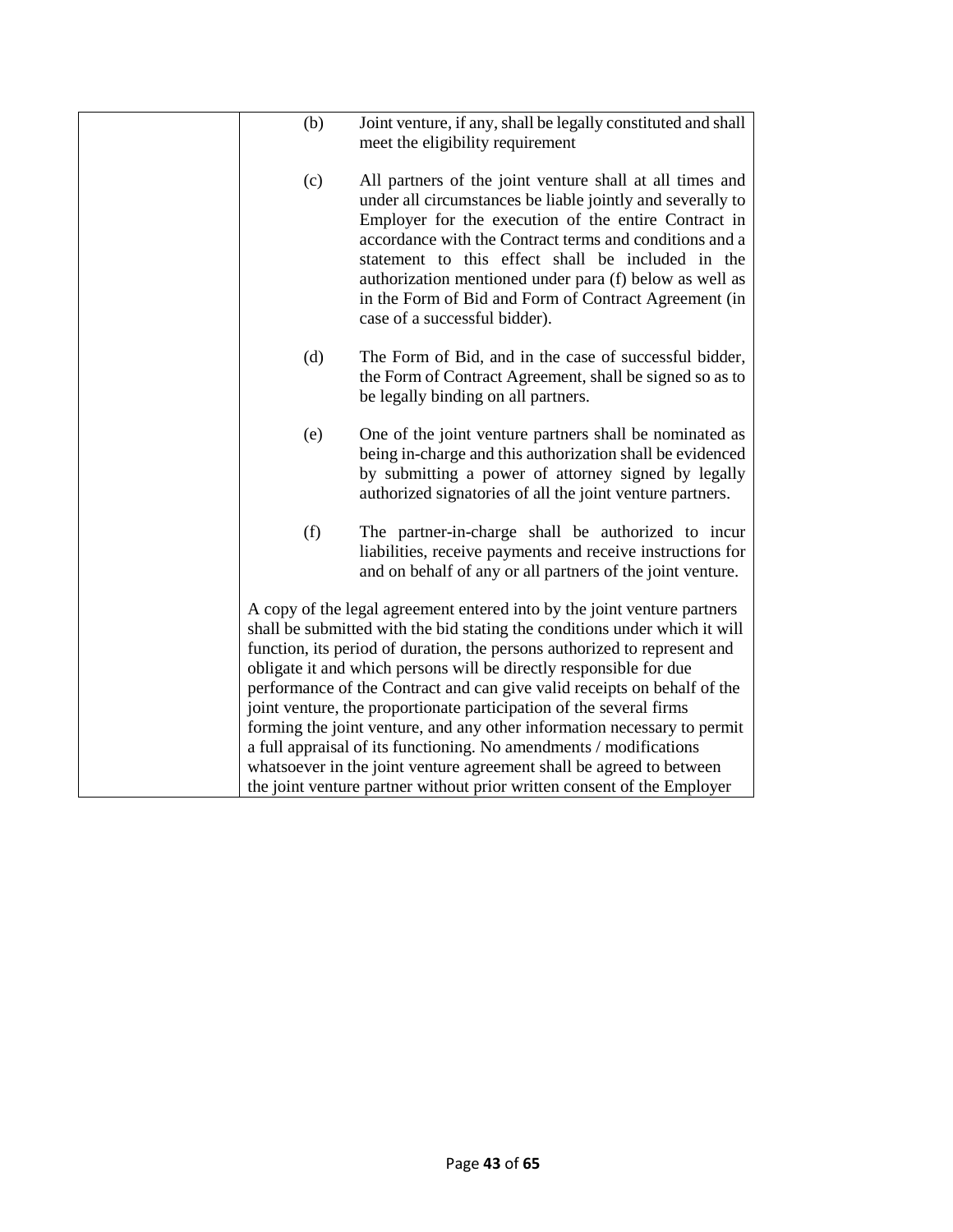## Section III. Special Conditions of Contract

### **Notes on the Special Conditions of Contract**

Similar to the Bid Data Sheet in Section II, the clauses in this Section are intended to assist the WSSC Kohat (WSSCK) in providing contract-specific information in relation to corresponding clauses in the General Conditions of Contract.

The provisions of Section III complement the General Conditions of Contract included in Part one, Section II, specifying contractual requirements linked to the special circumstances of the WSSC Kohat (WSSCK), the WSSC Kohat (WSSCK)'s country, the sector, and the Goods purchased. In preparing Section III, the following aspects should be checked:

- a. Information that complements provisions of Part one Section II must be incorporated.
- b. Amendments and/or supplements to provisions of Part one Section II, as necessitated by the circumstances of the specific purchase, must also be incorporated.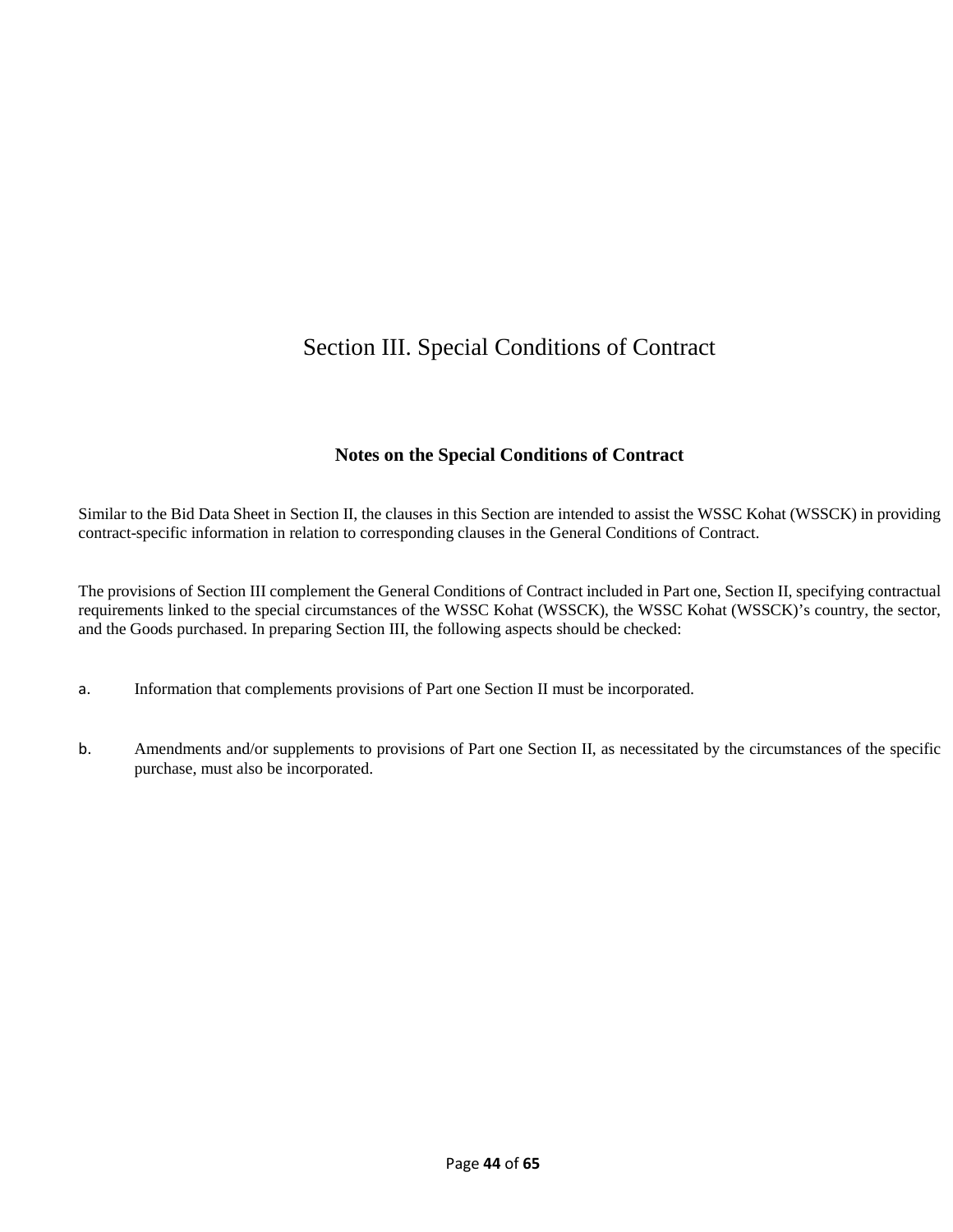## **Table of Clauses**

| 1.  | DEFINITIONS (GCC CLAUSE 1)                    | 47 |
|-----|-----------------------------------------------|----|
| 2.  | COUNTRY OF ORIGIN (GCC CLAUSE 3)              | 47 |
| 3.  | <b>INSPECTIONS AND TESTS (GCC CLAUSE 8)</b>   | 47 |
| 4.  | PACKING (GCC CLAUSE 9)                        | 48 |
| 5.  | DELIVERY AND DOCUMENTS (GCC CLAUSE 10)        | 48 |
| 6.  | <b>INSURANCE (GCC CLAUSE 11)</b>              | 48 |
| 7.  | INCIDENTAL SERVICES (GCC CLAUSE 13)           | 48 |
| 8.  | SPARE PARTS (GCC CLAUSE 14)                   | 49 |
| 9.  | <b>WARRANTY (GCC CLAUSE 15)</b>               | 49 |
| 10. | PAYMENT (GCC CLAUSE 16)                       | 49 |
| 11. | PRICES (GCC CLAUSE 17)                        | 50 |
| 12. | LIQUIDATED DAMAGES (GCC CLAUSE 23)            | 50 |
| 13. | <b>RESOLUTION OF DISPUTES (GCC CLAUSE 28)</b> | 50 |
| 14. | GOVERNING LANGUAGE (GCC CLAUSE 29)            | 51 |
| 15. | APPLICABLE LAW (GCC CLAUSE 30)                | 51 |
| 16. | NOTICES (GCC CLAUSE 31)                       | 51 |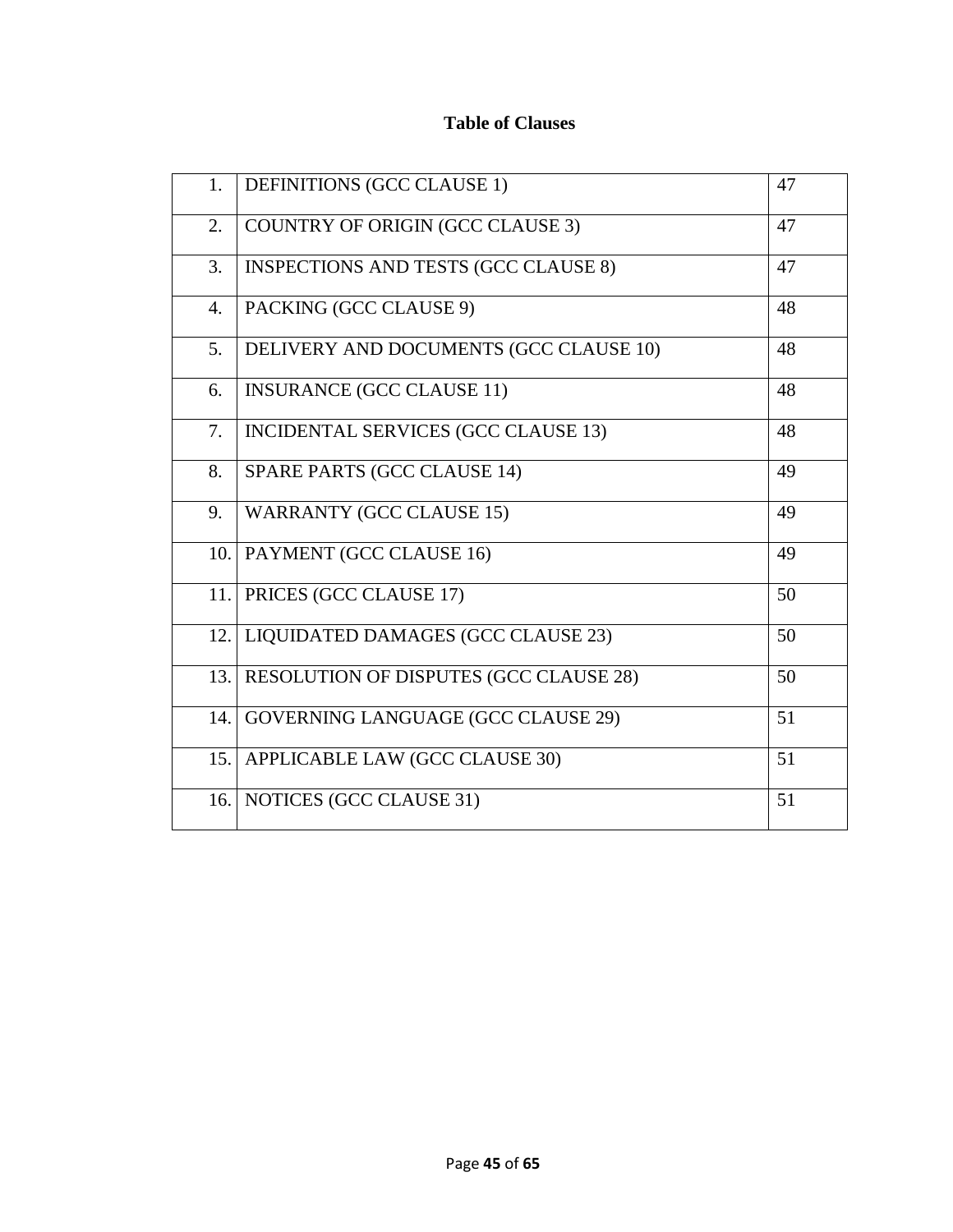### **Special Conditions of Contract**

The following Special Conditions of Contract shall supplement the General Conditions of Contract. Whenever there is a conflict, the provisions herein shall prevail over those in the General Conditions of Contract. The corresponding clause number of the GCC is indicated in parentheses.

[Instructions for completing the Special Conditions of Contract are provided, as needed, in the notes in italics mentioned for the relevant SCC. Where \*\*s are furnished, they are only illustrative of the provisions that the WSSC Kohat (WSSCK) should draft specifically for each procurement.]

#### **1. Definitions (GCC Clause 1)**

GCC 1.1 (g)—The WSSC Kohat (WSSCK) is:

GCC 1.1 (h)—The WSSC Kohat (WSSCK)'s country is:

GCC 1.1 (i)—The Supplier is:

#### 2. **Country of Origin (GCC Clause 3)**

All countries and territories as indicated in Part Two Section VI of the bidding documents, "Eligibility for the Provisions of Goods, Works, and Services in Government-Financed Procurement".

#### **4. Inspections and Tests (GCC Clause 8)**

GCC 8.6—Inspection and tests prior to shipment of Goods and at final acceptance are as follows:

#### **5. Packing (GCC Clause 9)**

#### 6. **Delivery and Documents (GCC Clause 10)**

#### **Delivery provision (DDP terms)**

GCC 10.3—Upon shipment, the Supplier shall notify the WSSC Kohat (WSSCK) the full details of the shipment, including Contract number, description of Goods, quantity and usual transport document. The Supplier shall mail the following documents to the WSSC Kohat (WSSCK):

- i. copies of the Supplier's invoice showing Goods' description, quantity, unit price, and total amount;
- ii. original and two copies of the usual transport document (for example, a negotiable bill of lading, a non-negotiable sea waybill, an inland waterway document, an air waybill, a railway consignment note, a road consignment note, or a multimodal transport document) which the buyer may require to take the goods;
- iii. copies of the packing list identifying contents of each package;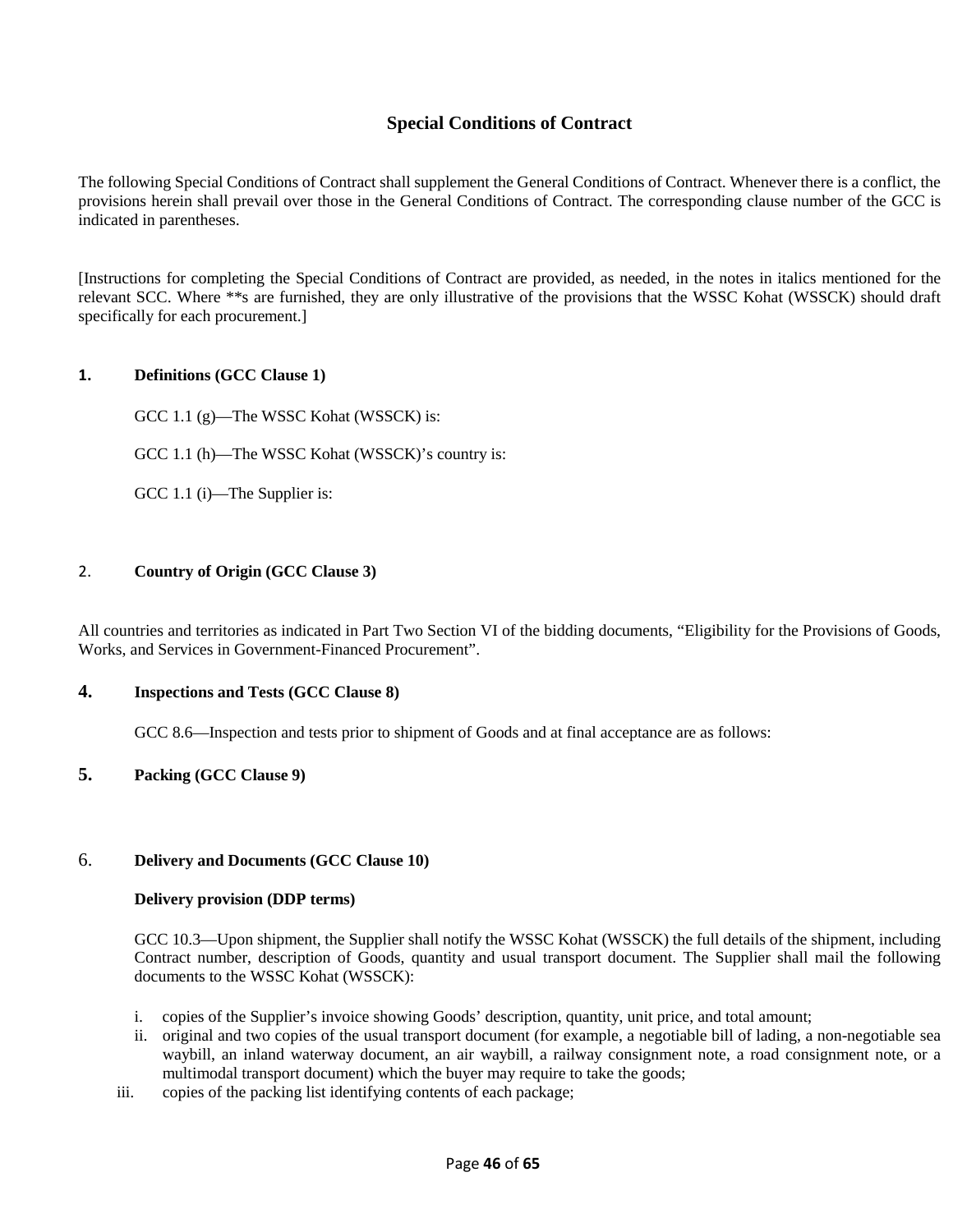- iv. insurance certificate;
- v. Manufacturer's or Supplier's warranty certificate;
- vi. inspection certificate, issued by the nominated inspection agency, and the Supplier's factory inspection report; and
- vii. certificate of origin.

#### **7. Insurance (GCC Clause 11)**

GCC 11.1— The Goods supplied under the Contract shall be delivered duty paid (DDP) under which risk is transferred to the buyer after having been delivered, hence insurance coverage is sellers responsibility. Since the Insurance is seller's responsibility they may arrange appropriate coverage.

#### **8. Incidental Services (GCC Clause 13)**

GCC 13.1—Incidental services to be provided are:

*[Selected services covered under GCC Clause 13 and/or other should be specified with the desired features. The price quoted in the bid price or agreed with the selected Supplier shall be included in the Contract Price.]*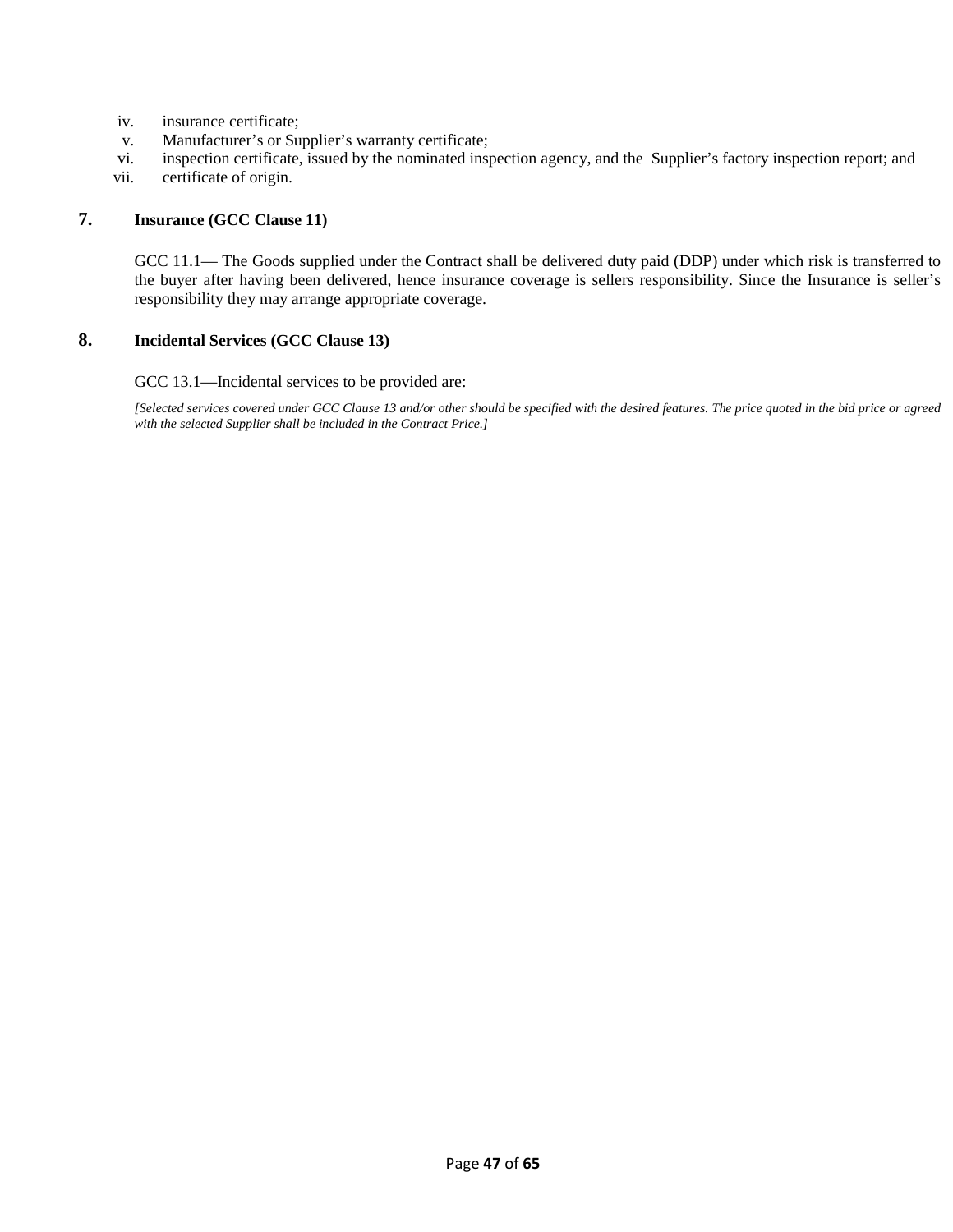#### **9. Spare Parts (GCC Clause 14)**

#### GCC 14.1—Additional spare parts requirements are: Not applicable

GCC 14.1—Supplier shall carry sufficient inventories to assure ex-stock supply of consumable spares for the Goods. Other spare parts and components shall be supplied as promptly as possible, but in any case within six (6) months of placing the order and opening the letter of credit.

#### **10. Warranty (GCC Clause 15)**

GCC 15.2—In partial modification of the provisions, the warranty period shall be  $\_\_\_\_\_\$ hours of operation or  $\_\_\_\_\$ months from date of acceptance of the Goods or  $(\_\_\_\)$  months from the date of shipment, whichever occurs earlier. The Supplier shall, in addition, comply with the performance and/or consumption guarantees specified under the Contract. If, for reasons attributable to the Supplier, these guarantees are not attained in whole or in part, the Supplier shall, at its discretion, either:

a. make such changes, modifications, and/or additions to the Goods or any part thereof as may be necessary in order to attain the contractual guarantees specified in the Contract at its own cost and expense and to carry out further performance tests in accordance with SCC 4,

or

| pay liquidated damages to the WSSC Kohat (WSSCK) with respect to the failure<br>b.            | to meet the contractual |
|-----------------------------------------------------------------------------------------------|-------------------------|
| guarantees. The rate of these liquidated damages shall be ().                                 |                         |
| [The rate should be higher than the adjustment rate used in the bid evaluation under ITB 25.4 | $(f)$ or $(g)$ .]       |

GCC 15.4 & 15.5—The period for correction of defects in the warranty period is:

#### 11. **Payment (GCC Clause 16)**

GCC 16.1—The method and conditions of payment to be made to the Supplier under this Contract shall be as follows:

#### **Payment for Goods supplied:**

Payment shall be made in Pak. Rupees in the following manner:

- i. Advance Payment: of the Contract Price shall be paid within thirty (30) days of signing of the Contract, and upon submission of claim and guarantee for equivalent amount valid until the Goods are delivered and in the form provided in the bidding documents or another form acceptable to the WSSC Kohat (WSSCK). OR
- ii. .the Contract Price of Goods received shall be paid within thirty (30) days of receipt of the Goods upon submission of claim supported by the acceptance certificate issued by the WSSC Kohat (WSSCK).

Payment of local currency portion shall be made in Pak Rupees [currency] within thirty (30) days of presentation of claim supported by a certificate from the WSSC Kohat (WSSCK) declaring that the Goods have been delivered and that all other contracted Services have been performed.

- iv. 100% of the Contract Price on complete delivery of store within thirty (30) days on submission of claim supported by acceptance certificate from WSSC Kohat (WSSCK) declaring Goods have been delivered and that all contracted services have been performed.
- v. Part payment on part supply may be allowed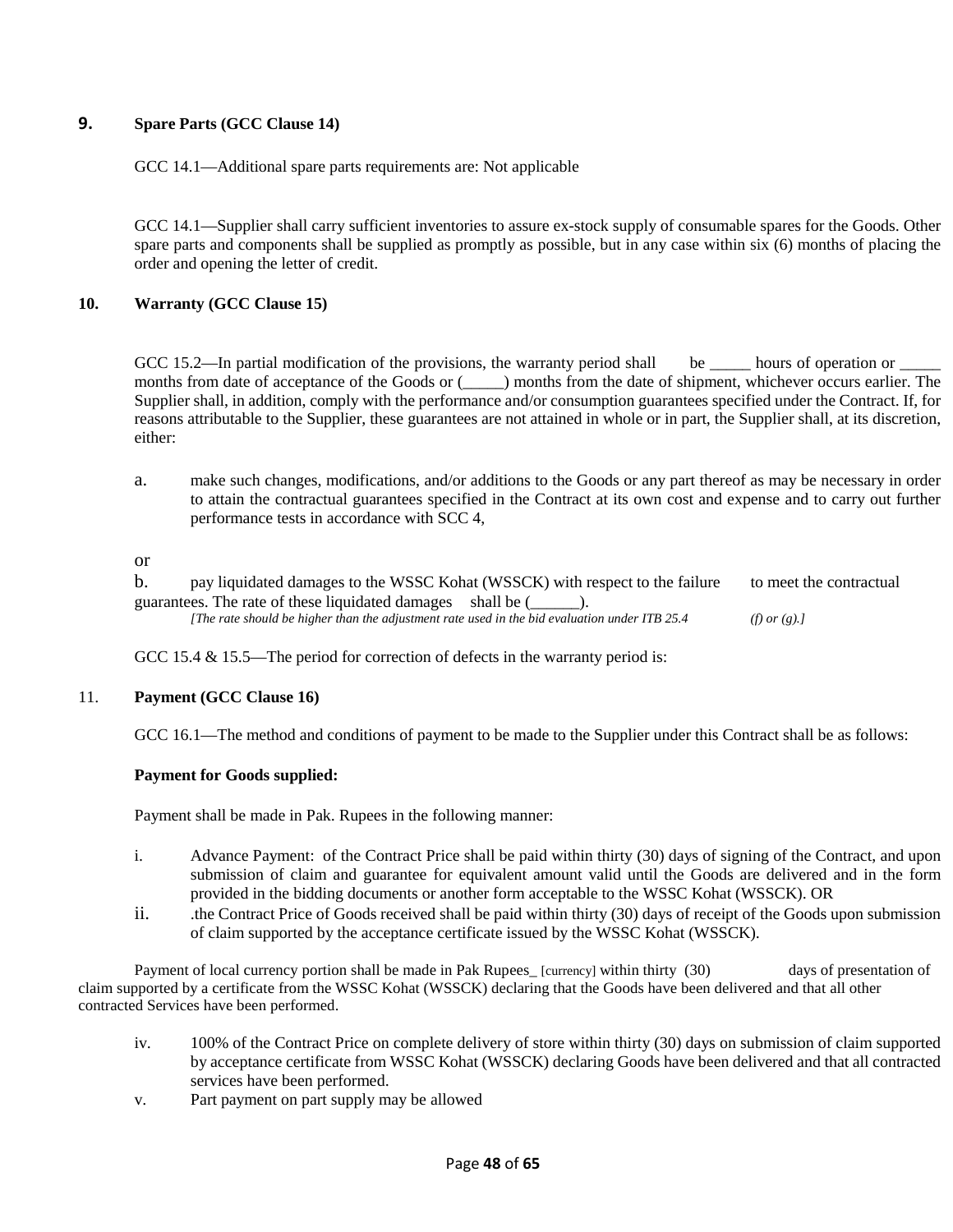#### **12. Prices (GCC Clause 17)**

GCC 17.1—Prices shall be adjusted in accordance with provisions in the Attachment to SCC. *[To be inserted only if price is subject to adjustment.]*

#### **13. Liquidated Damages (GCC Clause 23)**

GCC 23.1—Applicable rate:

Maximum deduction: *[Applicable rate shall not exceed one-half (0.5) percent per week, and the maximum shall not exceed ten(10) percent of the Contract Price.]*

#### **14. Resolution of Disputes (GCC Clause 28)**

GCC 28.3—The dispute resolution mechanism to be applied pursuant to GCC Clause 28.2 shall be as follows:

In the case of a dispute between the WSSC Kohat (WSSCK) and the Supplier, the dispute shall be referred to adjudication or arbitration in accordance with the laws of the WSSC Kohat (WSSCK)'s country.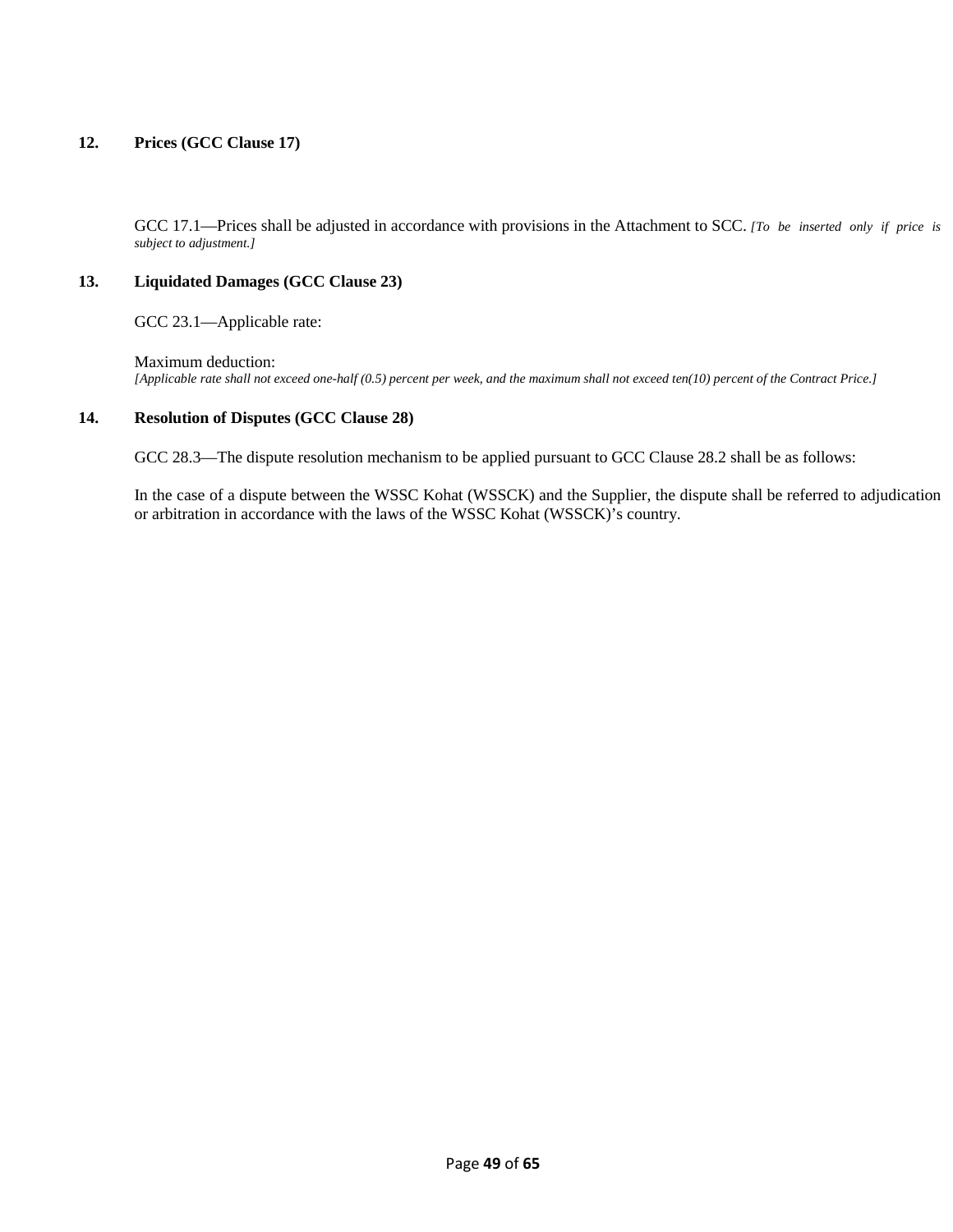#### **15. Governing Language (GCC Clause 29)**

GCC 29.1—The Governing Language shall be:

#### **16. Applicable Law (GCC Clause 30)**

GCC 30.1-The Contract shall be interpreted in accordance with the laws of Islamic Republic of Pakistan which includes the following legislation:

**The Employment of Children (ECA) Act 1991 The Bonded Labour System (Abolition) Act of 1992 The Factories Act 1934**

#### **17. Notices (GCC Clause 31)**

GCC 31.1—WSSC Kohat (WSSCK)'s address for notice purposes: —Supplier's address for notice purposes: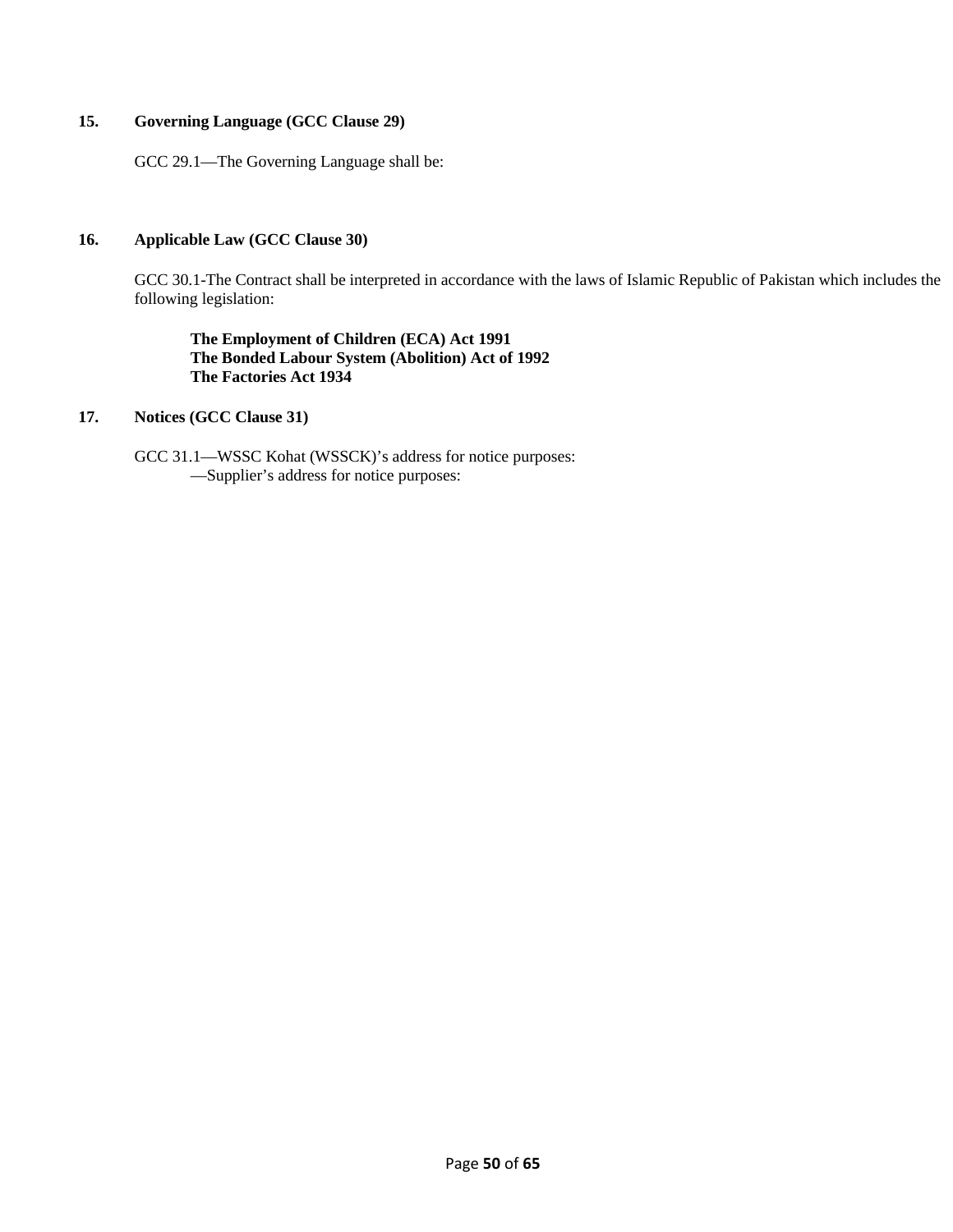## Section IV. Schedule of Requirements

### **Notes for Preparing the Schedule of Requirements**

The Schedule of Requirements shall be included in the bidding documents by the WSSC Kohat (WSSCK), and shall cover, at a minimum, a description of the goods and services to be supplied and the delivery schedule.

The objective of the Schedule of Requirements is to provide sufficient information to enable bidders to prepare their bids efficiently and accurately, in particular, the Price Schedule, for which a form is provided in Section VI. In addition, the Schedule of Requirements, together with the Price Schedule, should serve as a basis in the event of quantity variation at the time of award of contract pursuant to ITB Clause 29.

The date or period for delivery should be carefully specified, taking the date prescribed herein from which the WSSC Kohat (WSSCK)'s delivery obligations start (i.e., notice of award, contract signature, opening or confirmation of the letter of credit).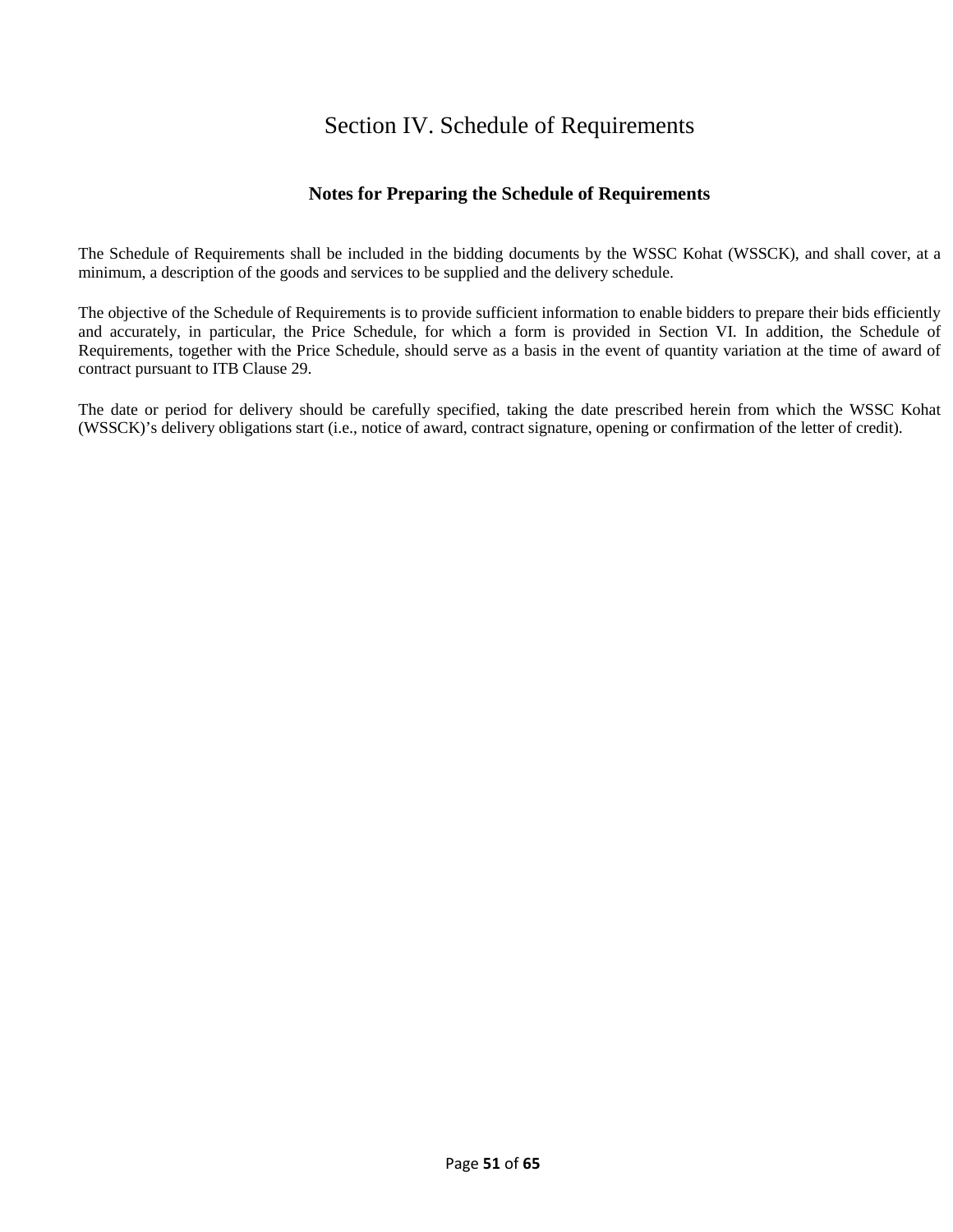## **Schedule of Requirements**

The delivery schedule expressed as weeks/months stipulates hereafter a delivery date which is the date of delivery required.

| Number | <b>Description</b> | <b>Ouantity</b> | Delivery schedule (shipment) |  |
|--------|--------------------|-----------------|------------------------------|--|
|        |                    |                 | in weeks/months from         |  |

<span id="page-51-0"></span><sup>&</sup>lt;sup>2</sup> The Procuring agency must specify here the date from which the delivery schedule will start. That date should be either the date of contract award, or the date of contract signature, or the date of opening of letter of credit, or the date of confirmation of the Letter of Credit, as appropriate. The Bid Form should include only a cross-reference to this Schedule.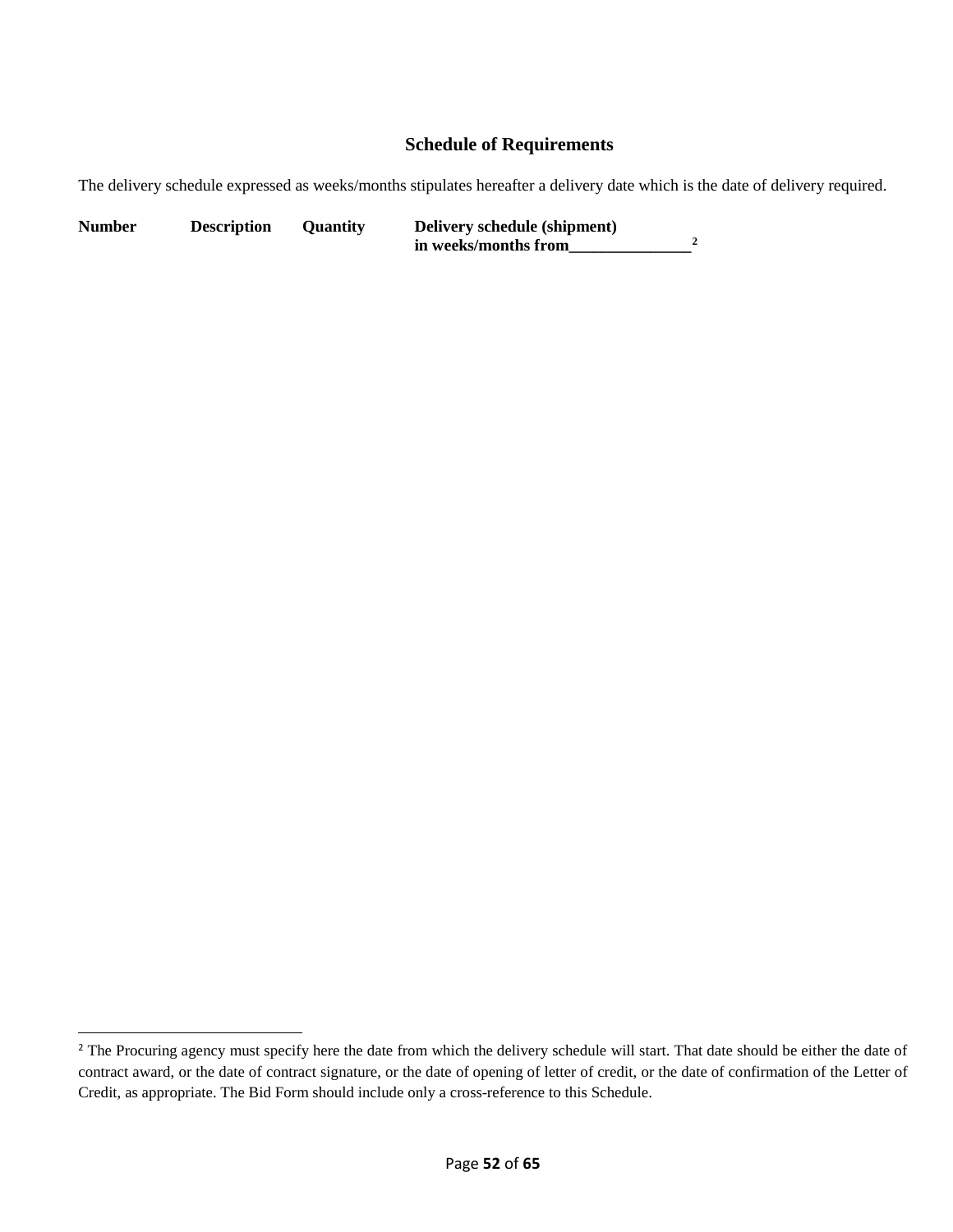## Section V. Technical Specifications

### **Notes for Preparing the Technical Specifications**

A set of precise and clear specifications is a prerequisite for bidders to respond realistically and competitively to the requirements of the WSSC Kohat (WSSCK) without qualifying their bids. The specifications must be drafted to permit the widest possible competition and, at the same time, present a clear statement of the required standards of workmanship, materials, and performance of the goods and services to be procured. Only if this is done will the objectives of economy, efficiency, and fairness in procurement be realized, responsiveness of bids be ensured, and the subsequent task of bid evaluation facilitated. The specifications should require that all goods and materials to be incorporated in the goods be new, unused, and of the most recent or current models, and that they incorporate all recent improvements in design and materials unless provided for otherwise in the contract.

Samples of specifications from previous similar procurements in the same country are useful in this respect. The use of metric units is encouraged. Depending on the complexity of the goods and the repetitiveness of the type of procurement, it may be advantageous to standardize the General Technical Specifications and incorporate them in a separate subsection. The General Technical Specifications should cover all classes of workmanship, materials, and equipment commonly involved in manufacturing similar goods, although not necessarily to be used in a particular procurement. Deletions or addenda should then adapt the General Technical Specifications to the particular procurement.

Care must be taken in drafting specifications to ensure that they are not restrictive. In the specification of standards for equipment, materials, and workmanship, recognized international standards should be used as much as possible. Where other particular standards are used, whether national standards of the Borrower's country or other standards, the specifications should state that equipment, materials, and workmanship that meet other authoritative standards, and which ensure at least a substantially equal quality than the standards mentioned, will also be acceptable. The following clause may be inserted in the Special Conditions of Contract or the Technical Specifications.

#### **Sample Clause: Equivalency of Standards and Codes**

Wherever reference is made in the Technical Specifications to specific standards and codes to be met by the goods and materials to be furnished or tested, the provisions of the latest current edition or revision of the relevant shall apply, unless otherwise expressly stated in the Contract. Where such standards and codes are national or relate to a particular country or region, other authoritative standards that ensure substantial equivalence to the standards and codes specified will be acceptable.

Reference to brand name and catalogue number should be avoided as far as possible; where unavoidable they should always be followed by the words "or at least equivalent."

Where appropriate, drawings, including site plans as required, may be furnished by the WSSC Kohat (WSSCK) with the bidding documents. Similarly, the Supplier may be requested to provide drawings or samples either with its bid or for prior review by the WSSC Kohat (WSSCK) during contract execution.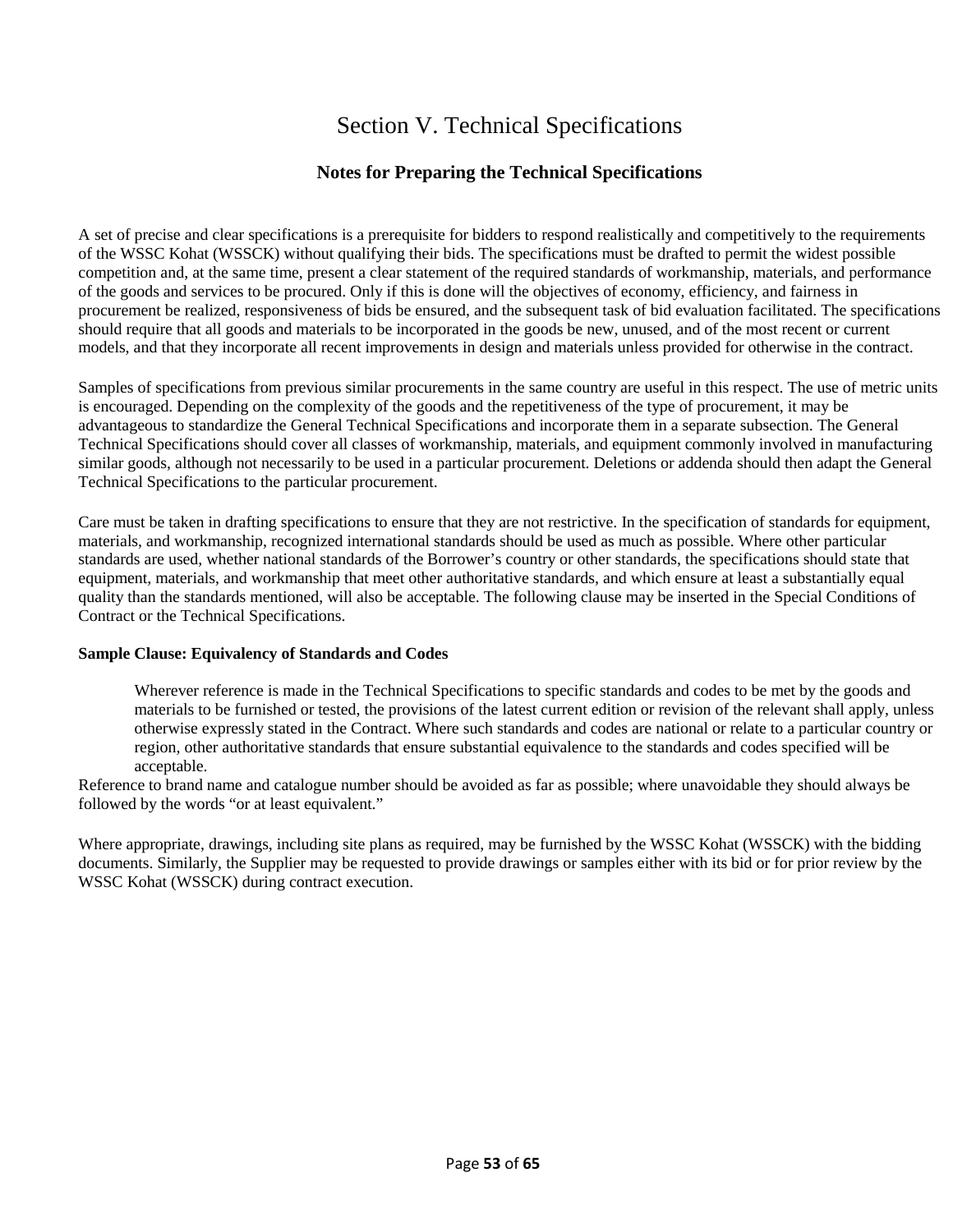## **Technical Specifications**

## **Specification of Truck Mounted Road Washer 10,000 Liter**

| Sr.            | <b>Items</b>           | <b>Specifications</b>                                                                                                                            |
|----------------|------------------------|--------------------------------------------------------------------------------------------------------------------------------------------------|
| $\mathbf{1}$   | <b>Tank Capacity</b>   | 10,000 liters capacity water tank locally fabricated with 2 Nos. baffles.                                                                        |
|                |                        | Specially designed for storage and carriage of water.                                                                                            |
| $\overline{2}$ | <b>Shell Sheet</b>     | Shell of the Tank 4 mm Mild Steel sheet                                                                                                          |
| 3              | <b>Shape</b>           | Rectangular                                                                                                                                      |
| 4              | <b>Hose Reel</b>       | Rear mounted hose reel suitable for carrying 60 feet of High pressure<br>hose 3/4".                                                              |
| 5              | <b>Level Gauge</b>     | Suitable liquid level indicator for observing water level in tank.                                                                               |
| 6              | <b>Filling Point</b>   | 1 No. minimum of 20" dia.                                                                                                                        |
| $\overline{7}$ | <b>Pressure Gauge</b>  | Mounted suitably on hose work for indication of water pressure during<br>operation Origin Europe/USA/Japan or equivalent.                        |
| 8              | <b>Filter</b>          | Compatible with pump input suitable to protect pump from dirty water<br>or any mud particle etc. Origin Europe/USA/Japan or equivalent.          |
| 9              | <b>Washing Nozzles</b> | Front washing bar with 6 or 8 washing nozzles, washing sprinklers on the<br>rear.                                                                |
| 10             | <b>Storage Space</b>   | Suitably mounted along length of water tank for carrying safely all<br>accessories and tools etc.                                                |
| 11             | <b>Safety Valve</b>    | Compatible with pump output suitably mounted on pressure line to<br>discharge excessive flow/pressure. Origin Europe/USA/Japan or<br>equivalent. |
| 12             | <b>Return Valve</b>    | Mounted on pressure line adjustable to required pressure for dumping<br>excess water into the tank.                                              |
| 13             | <b>Accessories</b>     | 1 Warning light                                                                                                                                  |
|                |                        | 2 Working Lights<br>2 Gloves pairs                                                                                                               |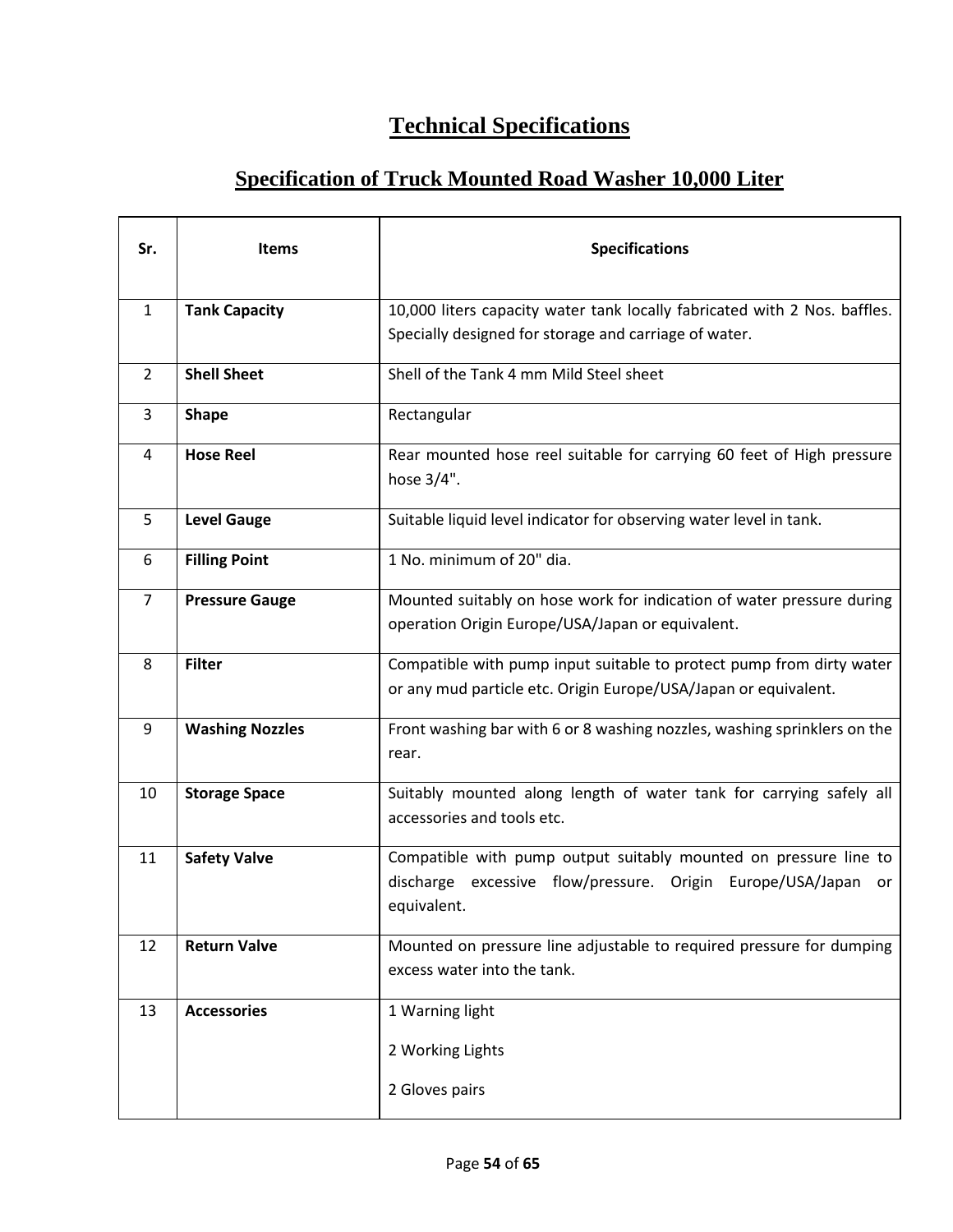|                | <b>SPECIFICATIONS OF PUMP</b> |                                                         |  |
|----------------|-------------------------------|---------------------------------------------------------|--|
| 1              | <b>Flow</b>                   | 100-120 LPM                                             |  |
| $\overline{2}$ | <b>Pressure</b>               | $100 \approx 120$ bar                                   |  |
| 3              | <b>Power Required</b>         | 25-35 HP                                                |  |
| 4              | <b>RPM</b>                    | 1000-1500                                               |  |
| 5              | <b>Driven</b>                 | Side Mounted PTO Origin Europe/USA/Japan or equivalent. |  |
| 6              | <b>Origin of Pump</b>         | Origin Europe/USA/Japan or equivalent.                  |  |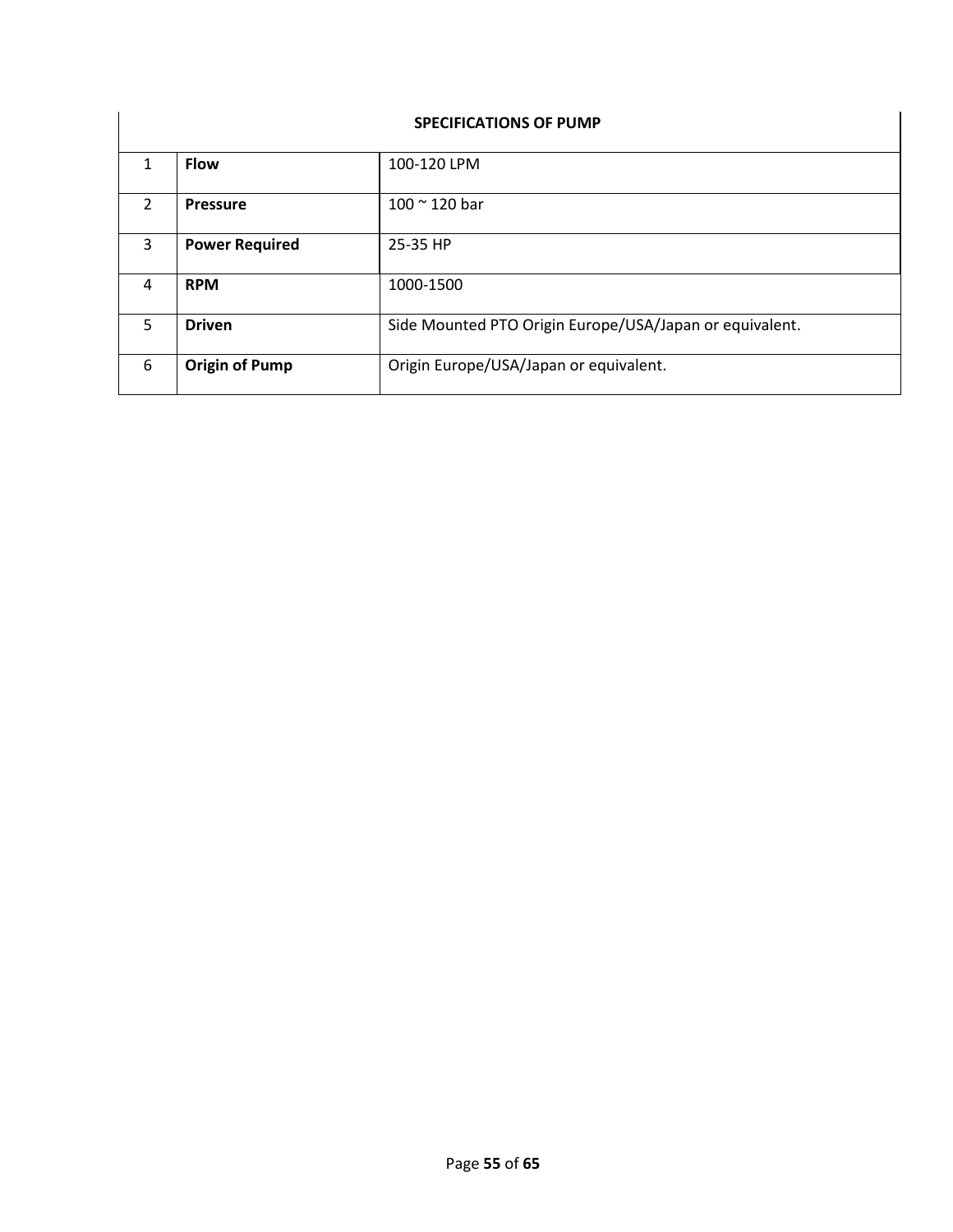## Section VI. Sample Forms

### **Notes on the Sample Forms**

The Bidder shall complete and submit with its bid the Bid Form and Price Schedules pursuant to ITB Clause 9 and in accordance with the requirements included in the bidding documents.

When requested in the Bid Data Sheet, the Bidder should provide the Bid Security, either in the form included hereafter or in another form acceptable to the WSSC Kohat (WSSCK), pursuant to ITB Clause 15.3.

**The Contract Form**, when it is finalized at the time of contract award, should incorporate any corrections or modifications to the accepted bid resulting from price corrections pursuant to ITB Clause 16.3 and GCC Clause 17, acceptable deviations (e.g., payment schedule pursuant to ITB Clause 25.4 (c), spare parts pursuant to ITB Clause 25.4 (d), or quantity variations pursuant to ITB Clause 29. The Price Schedule and Schedule of Requirements deemed to form part of the contract should be modified accordingly.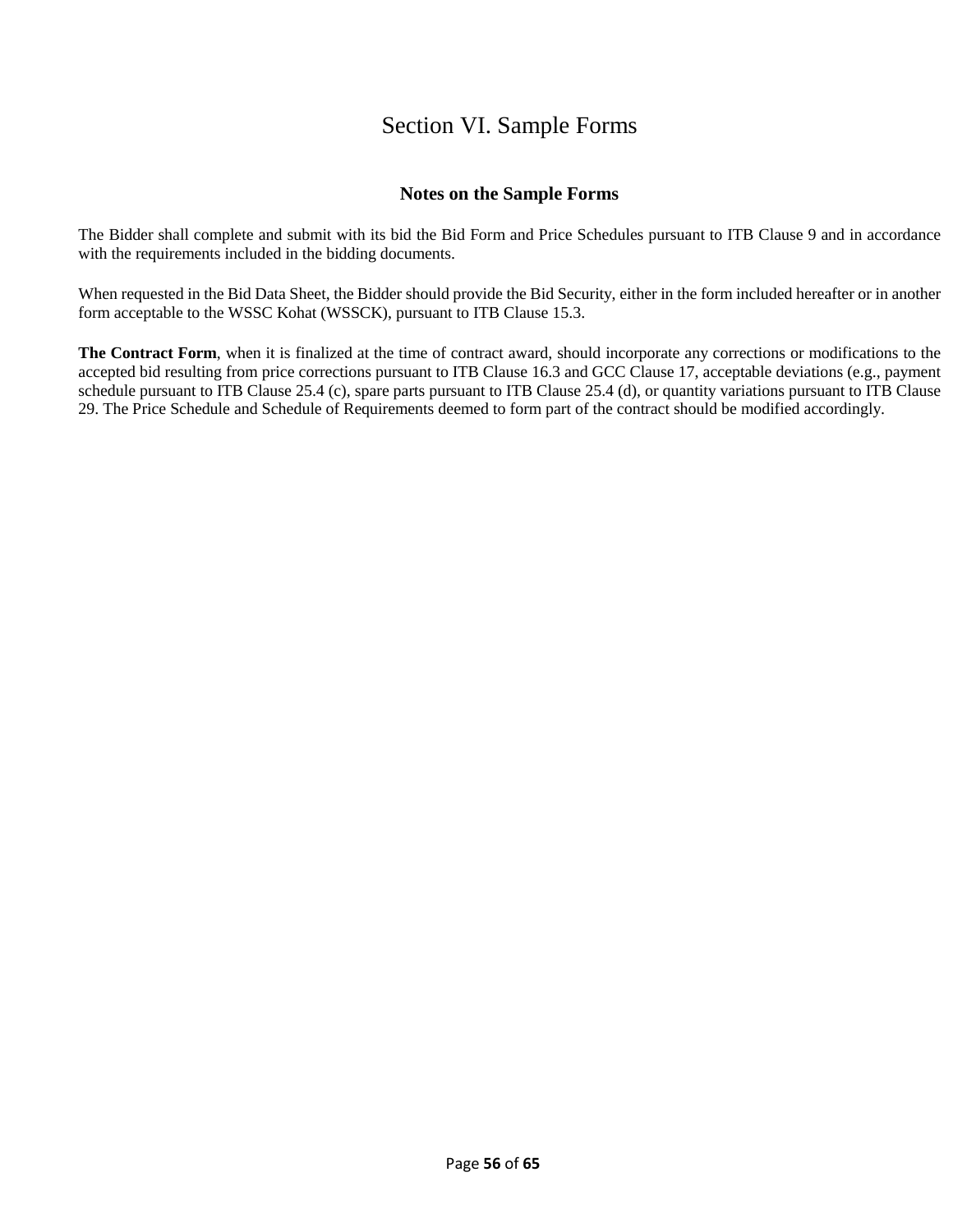## **Sample Forms**

|    | <b>BID FORM AND PRICE SCHEDULES</b>      | 81 |
|----|------------------------------------------|----|
|    |                                          |    |
| 2  | <b>BID SECURITY FORM</b>                 | 86 |
|    |                                          |    |
|    |                                          |    |
| 3. | <b>CONTRACT FORM</b>                     | 87 |
|    |                                          |    |
|    |                                          |    |
| 4. | <b>GUARANTEE FOR ADVANCE PAYMENT</b>     | 89 |
|    |                                          |    |
| 5. | <b>MANUFACTURER'S AUTHORIZATION FORM</b> | 90 |
|    |                                          |    |
|    |                                          |    |
| 6. | <b>INTEGRITY PACT</b>                    | 91 |
|    |                                          |    |
|    |                                          |    |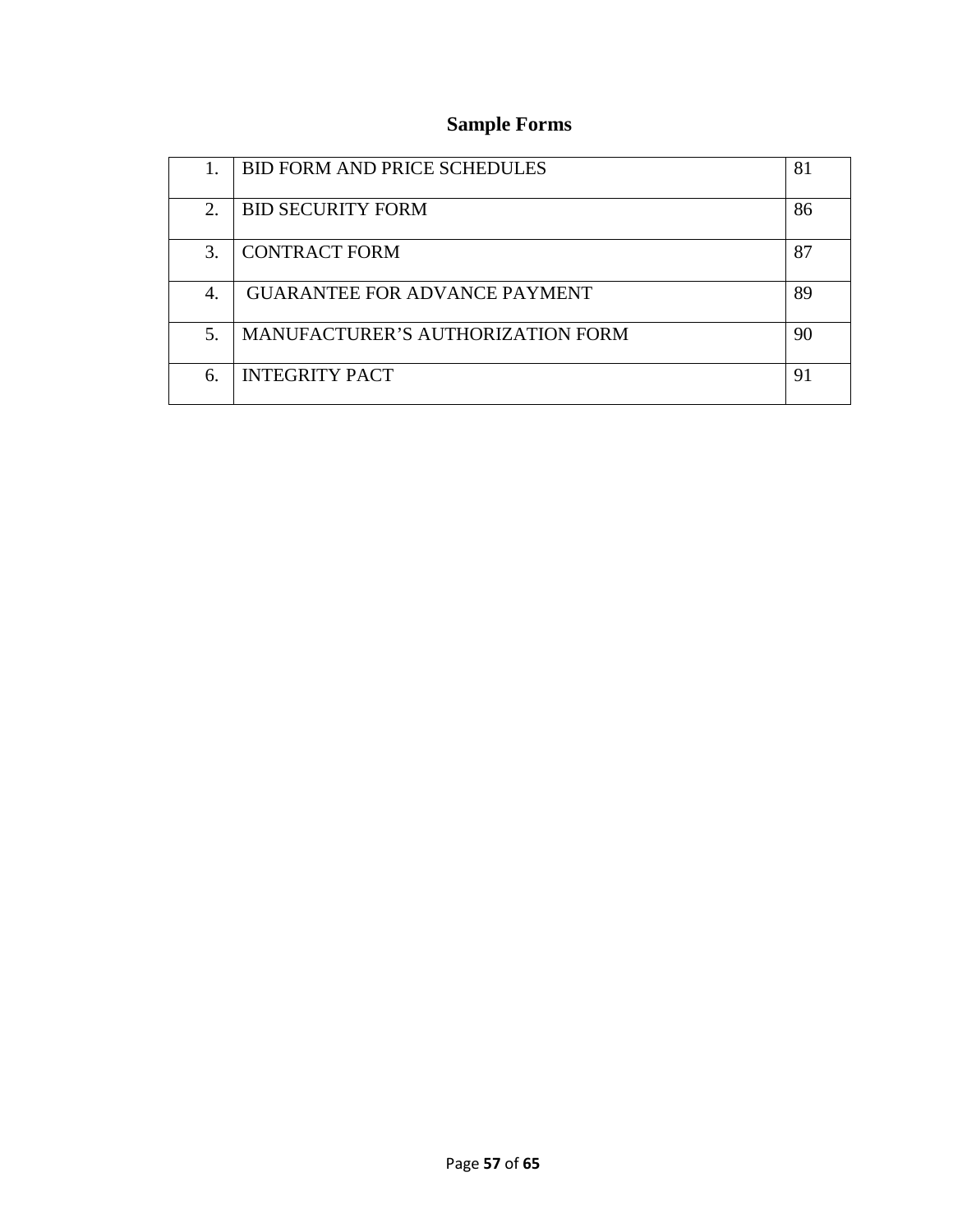#### 1. **Bid Form and Price Schedules**

| Date:   |  |  |
|---------|--|--|
| IFB No: |  |  |

To: *[name and address of WSSC Kohat (WSSCK)]*

Gentlemen and/or Ladies:

Having examined the bidding documents including Addenda Nos.*[insert numbers]*, the receipt of which is hereby duly acknowledged, we, the undersigned, offer to supply and deliver *[description of goods and services]*in conformity with the said bidding documents for the sum of *[total bid amount in words and figures]*or such other sums as may be ascertained in accordance with the Schedule of Prices attached herewith and made part of this Bid.

We undertake, if our Bid is accepted, to deliver the goods in accordance with the delivery schedule specified in the Schedule of Requirements.

If our Bid is accepted, we will obtain the guarantee of a bank in a sum equivalent to percent of the Contract Price for the due performance of the Contract, in the form prescribed by the WSSC Kohat (WSSCK).

We agree to abide by this Bid for a period of [number] days from the date fixed for Bid opening under Clause 22 of the Instructions to Bidders, and it shall remain binding upon us and may be accepted at any time before the expiration of that period.

Until a formal Contract is prepared and executed, this Bid, together with your written acceptance thereof and your notification of award, shall constitute a binding Contract between us.

Commissions or gratuities, if any, paid or to be paid by us to agents relating to this Bid, and to contract execution if we are awarded the contract, are listed below:

| Name and address of agent | <b>Amount and Currency</b> | Purpose of Commission or<br>Gratuity |
|---------------------------|----------------------------|--------------------------------------|
|                           |                            |                                      |
|                           |                            |                                      |
|                           |                            |                                      |

(if none, state "none")

We understand that you are not bound to accept the lowest or any bid you may receive.

Dated this  $\frac{1}{20}$  day of  $\frac{1}{20}$ .

\_\_\_\_\_\_\_\_\_\_\_\_\_\_\_\_\_\_\_\_\_\_\_\_\_\_ \_\_\_\_\_\_\_\_\_\_\_\_\_\_\_\_\_\_\_\_\_\_\_\_\_\_\_\_\_\_ signature] [in the capacity of]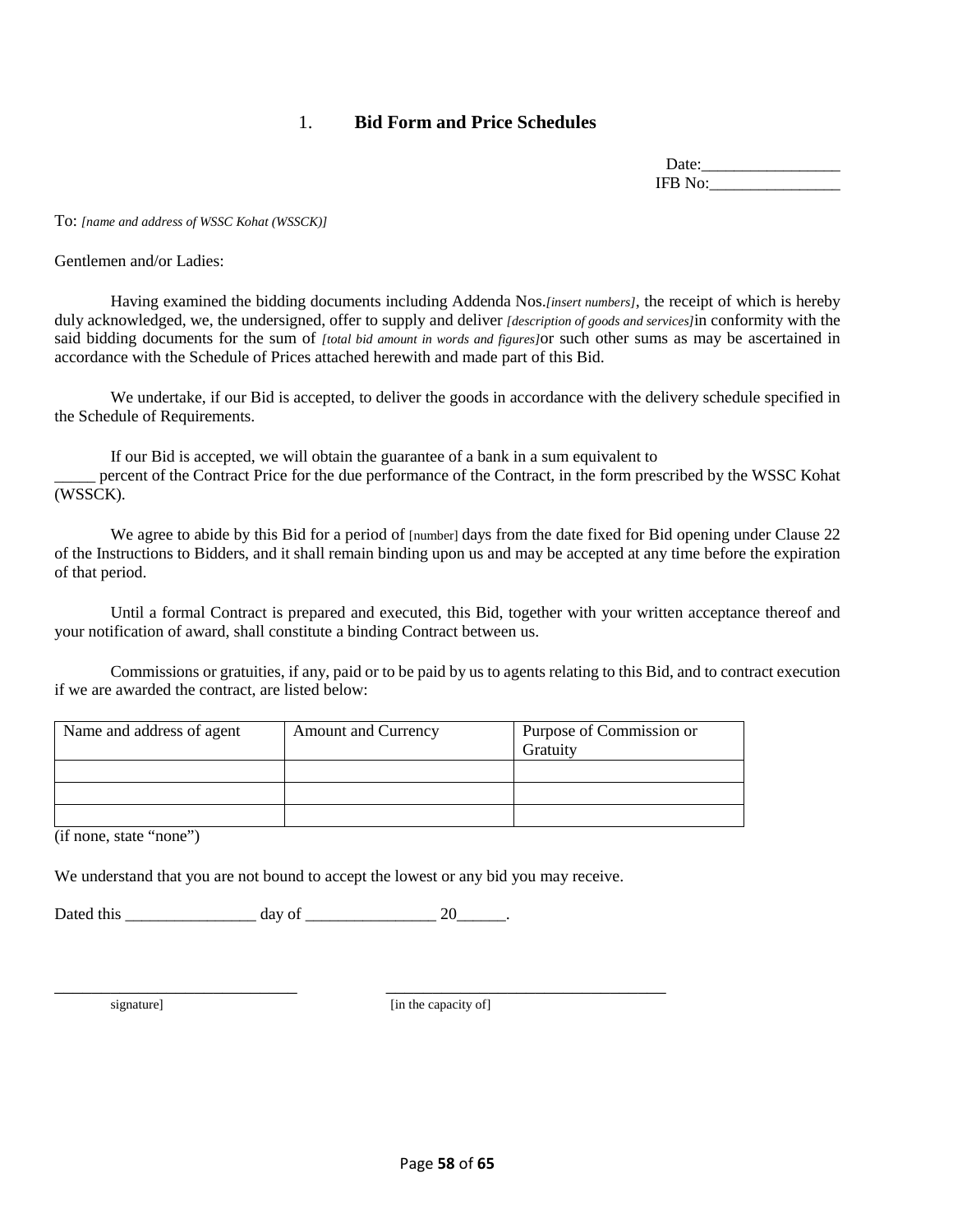## **TECHNICAL EVALUATION**

Total Allocable marks for Technical Proposal  $= 70$ 

Total Allocable marks in Financial Proposal= 30

Total Combined Allocable Score for individual bids = Marks obtained in Technical Evaluation + Marks

obtained in Financial Evaluation = 100

Passing Marks Technical: 65% of the allocated marks

| No's | <b>Company Qualification Requirements</b>                                                                                                                                                                                                                                                                          | Marks/points                                       |
|------|--------------------------------------------------------------------------------------------------------------------------------------------------------------------------------------------------------------------------------------------------------------------------------------------------------------------|----------------------------------------------------|
| 1.1  | 1- Sales tax, income tax, Active tax payer list, KPRA Registration<br>2 - Only fabricator/manufacturers shall apply in bidding process having PEC valid<br>registration in Category C-4 or above with specialized codes of ME-05, ME06 and EE-<br>11<br>3-3-S (Sales, service, spare parts) available in Peshawar. | <b>Being Mandatory</b><br>Requirement No<br>points |
| 1.2  | Fabrication & Equipment/Product Technical Specifications compliance; Fully<br>compliance with the required specifications as per Statement of Requirement                                                                                                                                                          | 16                                                 |
| 1.3  | Previous experience, similar government work order: 2 marks each max up to 18                                                                                                                                                                                                                                      | 18                                                 |
| 1.4  | Work in Hand: 2 Marks for each max up to 4 marks                                                                                                                                                                                                                                                                   | $\overline{4}$                                     |
| 1.5  | Onsite Repair & Maintenance Facility Mobile After Sales Van                                                                                                                                                                                                                                                        | 4                                                  |
| 1.6  | Performance certificate contract completed of same nature: 2 marks each max up to<br>12                                                                                                                                                                                                                            | 12                                                 |
| 1.7  | Warranty One year                                                                                                                                                                                                                                                                                                  | Being mandatory                                    |
| 1.8  | Delivery Lead Time (i) Delivery within 90 days (4 Points) Delivery within 120 days<br>(2 points)                                                                                                                                                                                                                   | 4                                                  |
| 1.9  | Bidder/Vendor's Audit Balance Sheets Audited Balance Sheets for last three years<br>(each year 02 marks)                                                                                                                                                                                                           | 6                                                  |
| 2.0  | Financial Soundness exhibiting last three years bank statement more than 30 million<br>each year (2 marks for each year)                                                                                                                                                                                           | 6                                                  |
|      | <b>Total points/Marks</b>                                                                                                                                                                                                                                                                                          | 70                                                 |

### **Financial Bid Evaluation (Maximum Allocable Marks Score = 30 marks): -**

The formula to calculate the marks for the price by the bidders other than lowest bidder is given below: Financial Evaluation Score of individual quoted Product: = [Lowest quoted Price  $\div$  Next higher proposed Price x Total allocable financial score The financial bids of technically qualified bidders will be opened publicly at the time to be announced by the WSSC Kohat (WSSCK) and the financial bids found technically non-responsive shall be returned un-opened to the respective Bidders.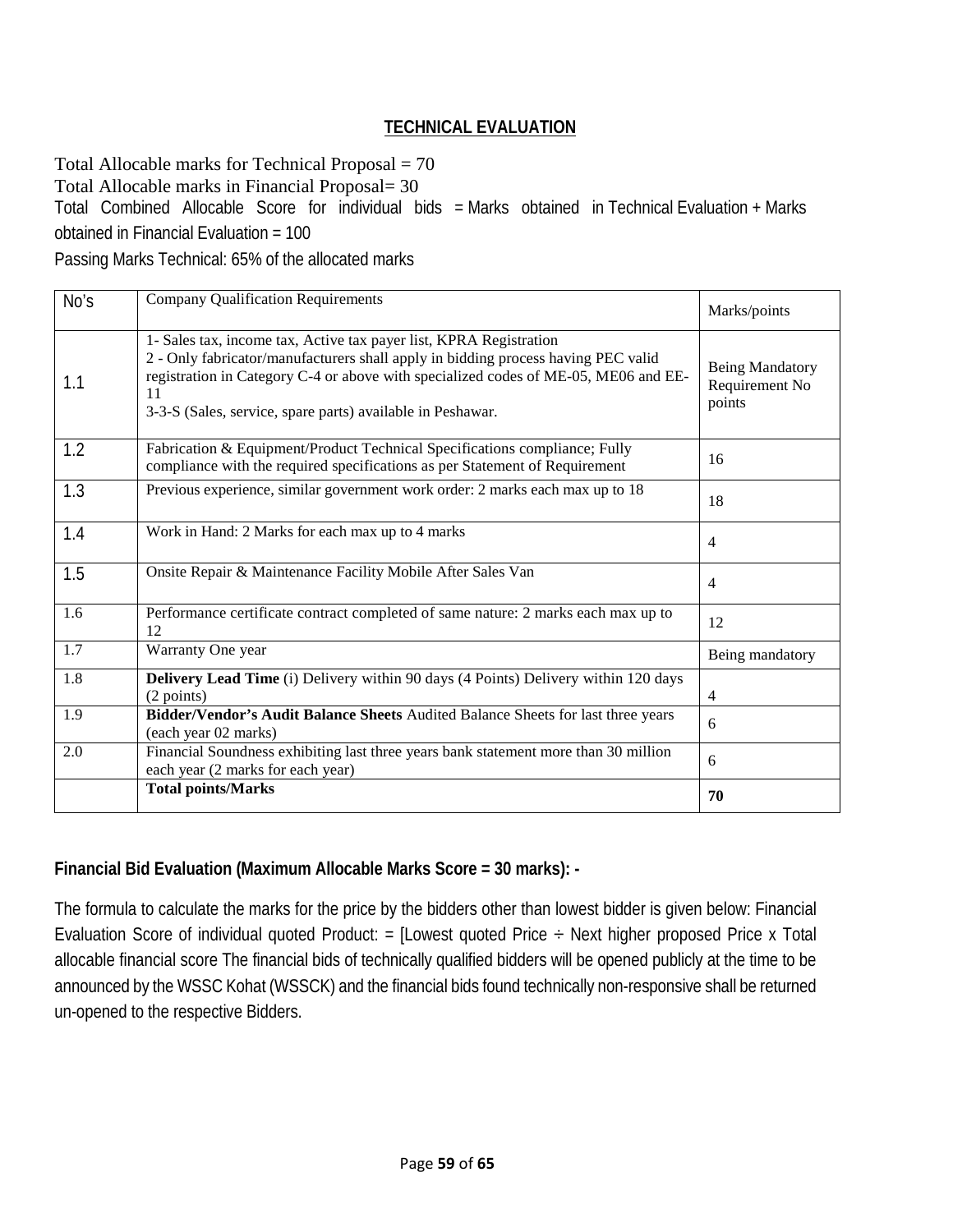## **Scoring Methodology:**

Contract will be awarded to the best evaluated fair and responsive bidder whose product ranks highest in the Combined Evaluation scoring calculated through the Marks awarded to Technical Proposal and Financial Proposal as stated in the Bid Data Sheet of these Standard Bidding Documents. The Evaluation Methodology is a combination of non-price factors (in Technical Criteria) and price factor (in Financial Criteria); and each having points as elaborated in the evaluation Proformas provided in these SBDs.

**Procedure for the Marks Scoring:** Marks will be awarded or otherwise for various technical parameters to each quoted product based on the prescribed Technical and Financial criteria. The total combined marks will determine the highest-ranking product in each product category for contract award. The formula to calculate the marks for the price by the bidders other than lowest bidder is given below:

## **Financial Evaluation Score of individual quoted Product:**

= [Lowest quoted Price of the item ÷ Next higher proposed Price of the competing item] x Total allocable financial score

Solved Example of Financial Scoring:

If the lowest quoted price of an item is Rs. 86/-, the same lowest bidder will obtain score as below:

 $=[86 \div 86] \times 30$ 

- = 30 marks, being the lowest bidder for the quoted item.
- If the next higher quoted price of the same item is Rs. 105/-, the marks obtained will be:
- $=$  [86  $\div$  105] x 30 = 24.57 Marks
- If the next higher quoted price of the same item is Rs. 130/-, the marks obtained will be:

 $=[86 \div 130]$  x 30 = 19.84 Marks.... And so on.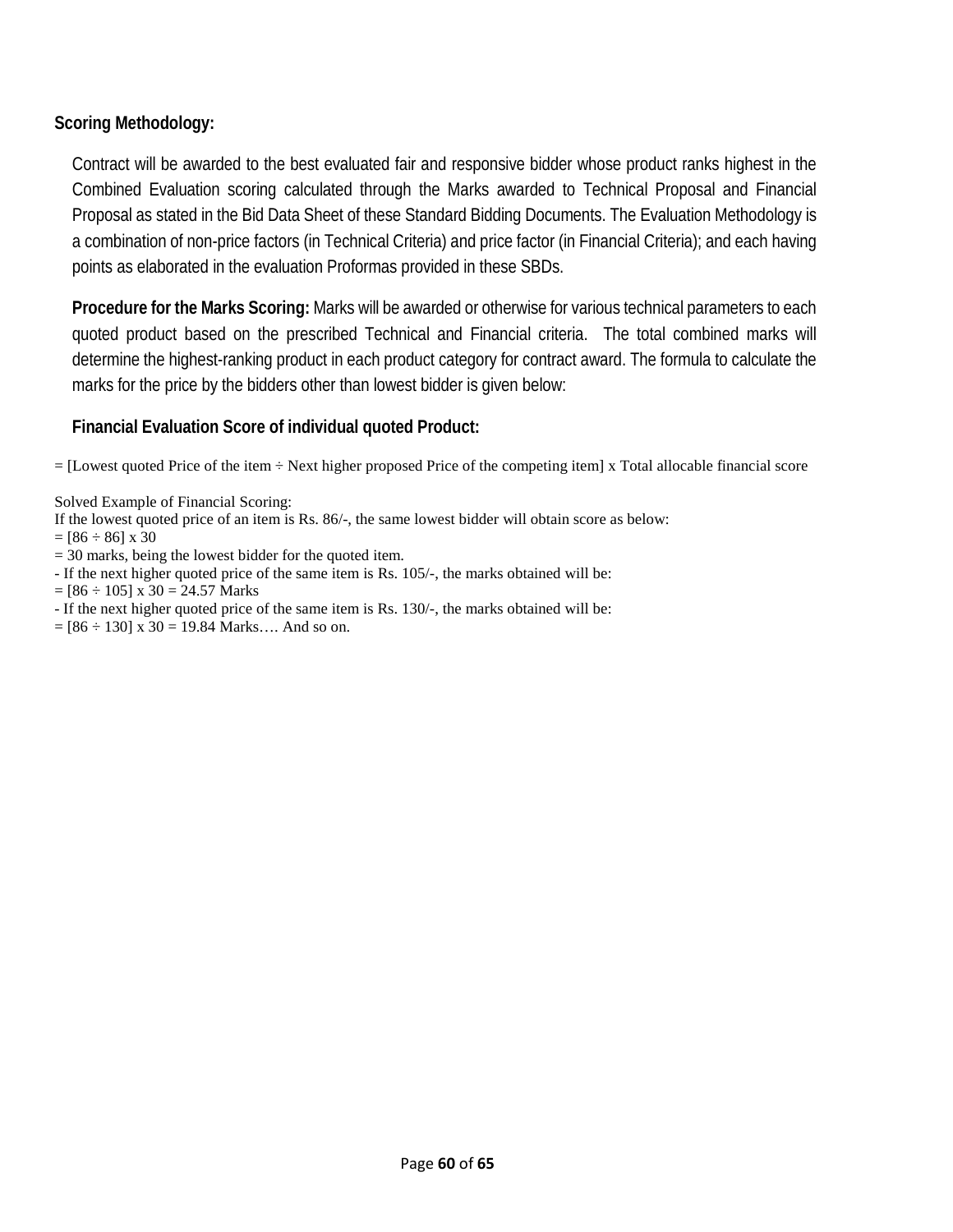## **Price Schedule in Pak. Rupees**

Name of Bidder\_\_\_\_\_\_\_\_\_\_\_\_\_\_\_\_\_\_\_\_\_\_\_\_\_\_\_\_\_\_\_\_\_\_\_\_\_

| S.No               | Item Description                                                   | Quantity | unit price<br>Inclusive<br>of all taxes | Total price<br>inclusive taxes |
|--------------------|--------------------------------------------------------------------|----------|-----------------------------------------|--------------------------------|
|                    | <b>Fabrication of Truck</b><br>mounted Road washer<br>10,000 Liter | 01       |                                         |                                |
| <b>Grand Total</b> |                                                                    |          |                                         |                                |
|                    |                                                                    |          |                                         |                                |

Signature & stamp of Bidder

*Note:*In case of discrepancy between unit price and total, the unit price shall prevail.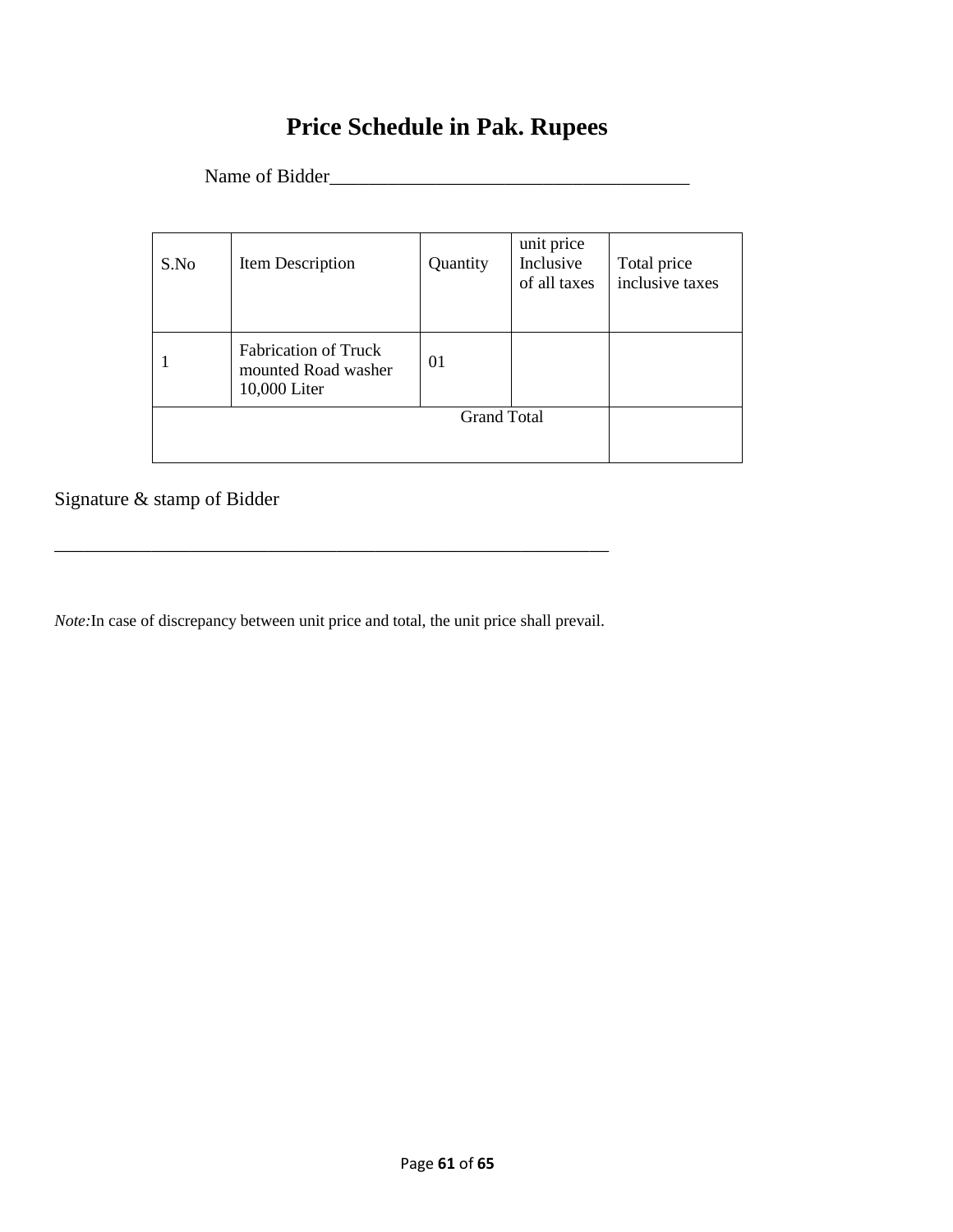### **2. Bid Security Form**

Whereas [name of the Bidder] (hereinafter called "the Bidder") has submitted its bid dated *[date of submission of bid]*for the supply of *[name and/or description of the goods]*(hereinafter called "the Bid").

KNOW ALL PEOPLE by these presents that WE [name of bank] of [name of country], having our registered office at [address of bank] (hereinafter called "the Bank"), are bound unto [name of WSSC Kohat (WSSCK)] (hereinafter called "the WSSC Kohat (WSSCK)") in the sum of for which payment well and truly to be made to the said WSSC Kohat (WSSCK), the Bank binds itself, its successors, and assigns by these presents. Sealed with the Common Seal of the said Bank this \_\_\_\_\_ day of 20  $\ldots$ 

THE CONDITIONS of this obligation are:

- 1. If the Bidder withdraws its Bid during the period of bid validity specified by the Bidder on the Bid Form; or
- 2. If the Bidder, having been notified of the acceptance of its Bid by the WSSC Kohat (WSSCK) during the period of bid validity:
	- a. fails or refuses to execute the Contract Form, if required;

We undertake to pay to the WSSC Kohat (WSSCK) up to the above amount upon receipt of its first written demand, without the WSSC Kohat (WSSCK) having to substantiate its demand, provided that in its demand the WSSC Kohat (WSSCK) will note that the amount claimed by it is due to it, owing to the occurrence of one or both of the two conditions, specifying the occurred condition or conditions.

This guarantee will remain in force up to and including twenty eight (28) days after the period of bid validity, and any demand in respect thereof should reach the Bank not later than the above date.

*[signature of the bank]*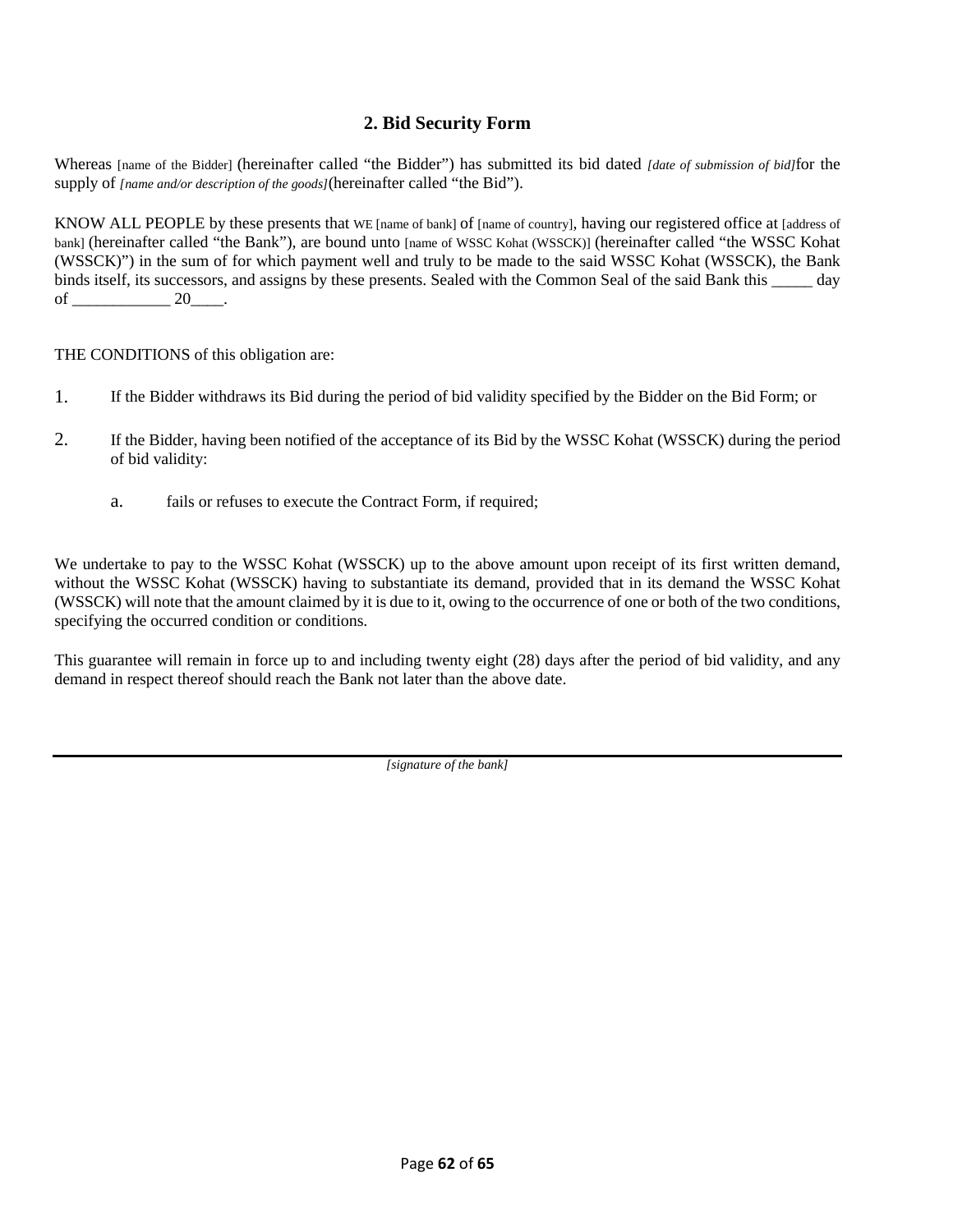### **3. Contract Form**

THIS AGREEMENT made the \_\_\_\_\_ day of \_\_\_\_\_\_\_\_\_\_ 19\_\_\_\_\_ between *[name of WSSC Kohat (WSSCK)]* of*[country of WSSC Kohat (WSSCK)]*(hereinafter called "the WSSC Kohat (WSSCK)") of the one part and *[name of Supplier] of [city and country of Supplier*] (hereinafter called "the Supplier") of the other part:

WHEREAS the WSSC Kohat (WSSCK) invited bids for certain goods and ancillary services, viz., *[brief description of goods and services]*and has accepted a bid by the Supplier for the supply of those goods and services in the sum of *[contract price in words and figures]*(hereinafter called "the Contract Price").

#### NOW THIS AGREEMENT WITNESSETH AS FOLLOWS:

1. In this Agreement words and expressions shall have the same meanings as are respectively assigned to them in the Conditions of Contract referred to.

- 2. The following documents shall be deemed to form and be read and construed as part of this Agreement, viz.:
	- (a) the Bid Form and the Price Schedule submitted by the Bidder;
	- (b) the Schedule of Requirements;
	- (c) the Technical Specifications;
	- (d) the General Conditions of Contract;
	- (e) the Special Conditions of Contract; and
	- (f) the WSSC Kohat (WSSCK)'s Notification of Award.

3. In consideration of the payments to be made by the WSSC Kohat (WSSCK) to the Supplier as hereinafter mentioned, the Supplier hereby covenants with the WSSC Kohat (WSSCK) to provide the goods and services and to remedy defects therein in conformity in all respects with the provisions of the Contract

4. The WSSC Kohat (WSSCK) hereby covenants to pay the Supplier in consideration of the provision of the goods and services and the remedying of defects therein, the Contract Price or such other sum as may become payable under the provisions of the contract at the times and in the manner prescribed by the contract.

IN WITNESS whereof the parties hereto have caused this Agreement to be executed in accordance with their respective laws the day and year first above written.

Signed, sealed, delivered by \_\_\_\_\_\_\_\_\_\_\_\_\_ the \_\_\_\_\_\_\_\_\_\_(for the WSSC Kohat (WSSCK))

Signed, sealed, delivered by the the contract of the Supplier)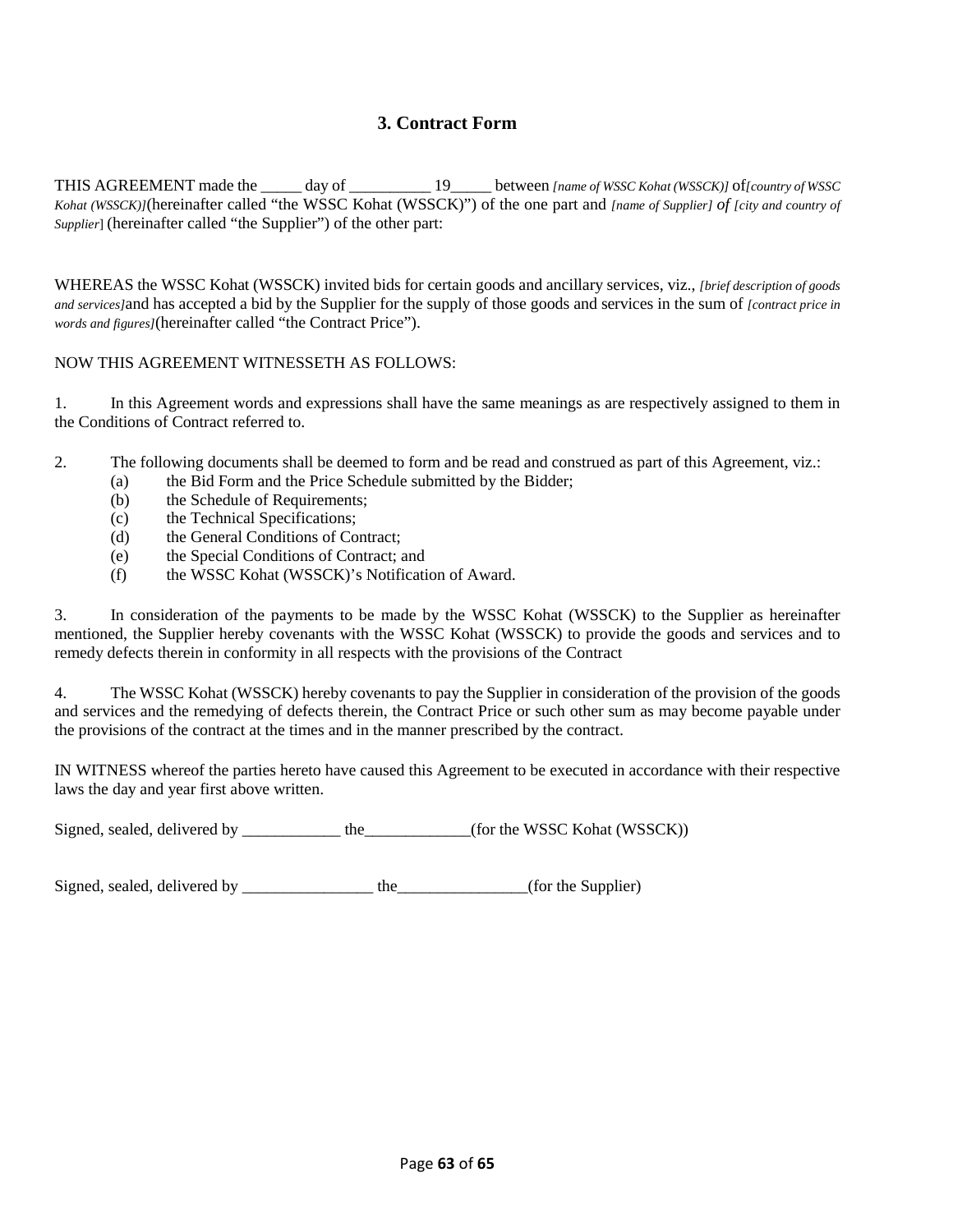#### **7. INTEGRITY PACT**

#### DECLARATION OF FEES, COMMISSION AND BROKERAGE ETC. PAYABLE BY THE SUPPLIERS OF GOODS, SERVICES & WORKS IN CONTRACTS WORTH RS. 10.00 MILLION OR MORE

Contract No.\_\_\_\_\_\_\_\_\_\_\_\_\_\_ Dated \_\_\_\_\_\_\_\_\_\_\_\_\_Contract Value: *[To be filled in at the time of signing of Contract contract* Title:

[name of Supplier] hereby declares that it has not obtained or induced the procurement of any contract, right, interest, privilege or other obligation or benefit from Government of Khyber Pakhtunkhwa (GoKP) or any administrative subdivision or agency thereof or any other entity owned or controlled by GoKP through any corrupt business practice.

Without limiting the generality of the foregoing, [name of Supplier] represents and warrants that it has fully declared the brokerage, commission, fees etc. paid or payable to anyone and not given or agreed to give and shall not give or agree to give to anyone within or outside Pakistan either directly or indirectly through any natural or juridical person, including its affiliate, agent, associate, broker, consultant, director, promoter, shareholder, sponsor or subsidiary, any commission, gratification, bribe, finder's fee or kickback, whether described as consultation fee or otherwise, with the object of obtaining or inducing the procurement of a contract, right, interest, privilege or other obligation or benefit in whatsoever form from GoKP, except that which has been expressly declared pursuant hereto.

[name of Supplier] certifies that it has made and will make full disclosure of all agreements and arrangements with all persons in respect of or related to the transaction with GoKP and has not taken any action or will not take any action to circumvent the above declaration, representation or warranty.

[name of Supplier] accepts full responsibility and strict liability for making any false declaration, not making full disclosure, misrepresenting facts or taking any action likely to defeat the purpose of this declaration, representation and warranty. It agrees that any contract, right, interest, privilege or other obligation or benefit obtained or procured as aforesaid shall, without prejudice to any other rights and remedies available to GoKP under any law, contract or other instrument, be voidable at the option of GoKP.

Notwithstanding any rights and remedies exercised by GoKP in this regard, [name of Supplier] agrees to indemnify GoKPfor any loss or damage incurred by it on account of its corrupt business practices and further pay compensation to GoKP in an amount equivalent to ten time the sum of any commission, gratification, bribe, finder's fee or kickback given by [name of Supplier] as aforesaid for the purpose of obtaining or inducing the procurement of any contract, right, interest, privilege or other obligation or benefit in whatsoever form from GoKP.

| Name of Buyer: |  | Name of Seller/Supplier: |  |  |
|----------------|--|--------------------------|--|--|
|                |  |                          |  |  |